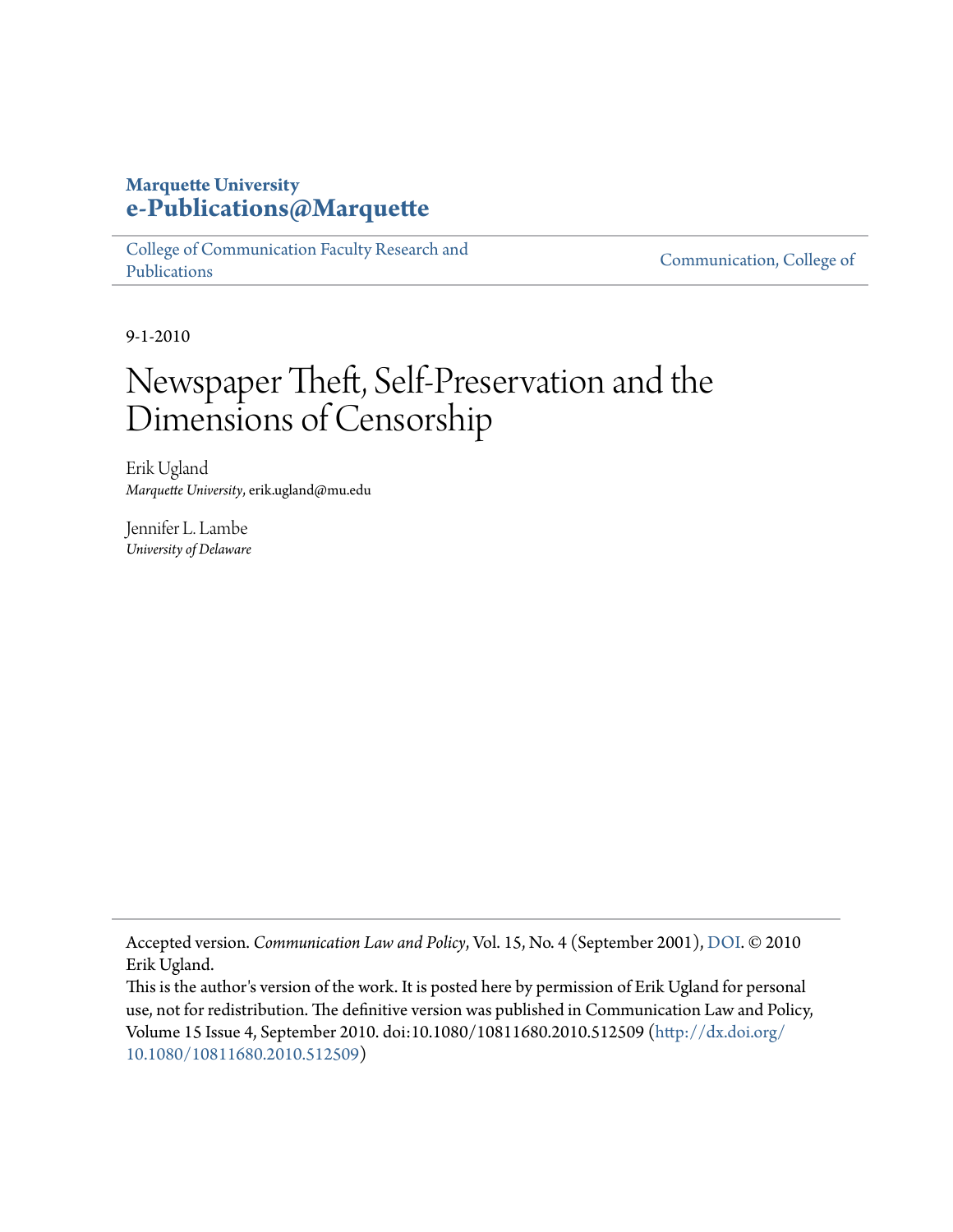# Newspaper Theft, Self-Preservation And The Dimensions of Censorship

Erik Ugland

Diederich College of Communication, Marquette University Milwaukee, WI Jingyu Bao

College of Communication, Marquette University Milwaukee, WI

## Jennifer L. Lambe

Department of Communication, University of Delaware Newark, DE

One of the most common yet understudied means of suppressing free expression on college and university campuses is the theft of freelydistributed student publications, particularly newspapers. This study examines news accounts of nearly 300 newspaper theft incidents at colleges and universities between 1995 and 2008 in order to identify the manifestations and consequences of this peculiar form of censorship, and to augment existing research on censorship and tolerance by looking, not at what people say about free expression, but at what they do when they have the power of censorship in their own hands. Among the key findings is that men commit nearly 70% of newspaper thefts, which is inconsistent with much of the existing research on censorship and gender, and that those who censor college newspapers are far more concerned with their own self-preservation than with shaping public dialog on controversial social or political issues.

College and university campuses have always been regarded as quintessential public forums. They are, as the Supreme Court of the United States put it, "peculiarly the 'marketplace[s] of ideas.'"<sup>1</sup> Like all

*Communication Law and Policy*, Vol. 15, No. 4 (September 2010): pg. 365-403[. DOI.](http://dx.doi.org/10.1080/10811680.2010.512509) This article is © Taylor & Francis (Routledge) and permission has been granted for this version to appear i[n e-Publications@Marquette.](http://epublications.marquette.edu/) Taylor & Francis (Routledge) does not grant permission for this article to be further copied/distributed or hosted elsewhere without the express permission from Taylor & Francis (Routledge).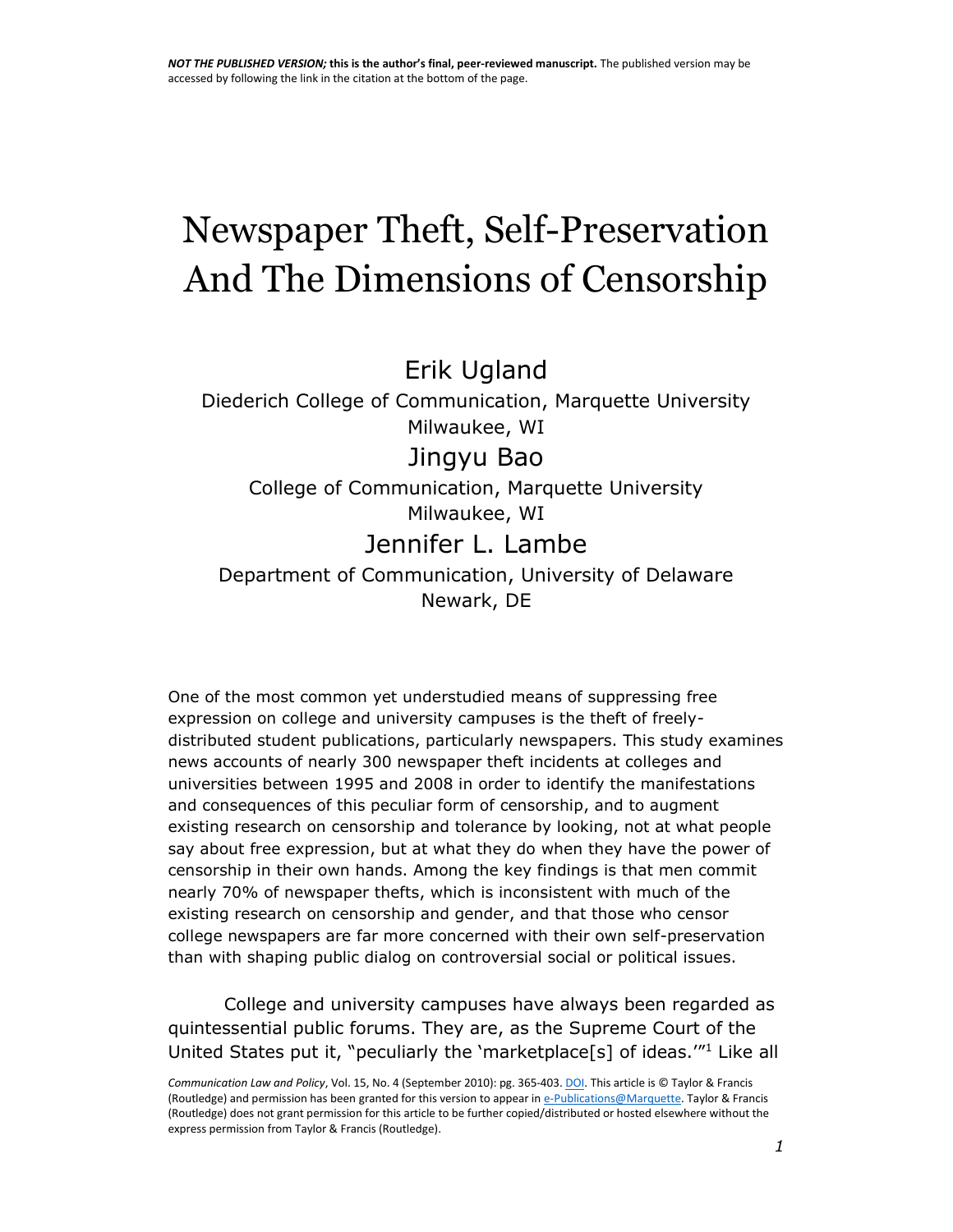*NOT THE PUBLISHED VERSION;* **this is the author's final, peer-reviewed manuscript.** The published version may be accessed by following the link in the citation at the bottom of the page.

markets, however, they are occasionally distorted by both overt and subtle exertions of power. School officials sometimes seek to narrow the boundaries of acceptable discourse and to shield themselves from criticism, and individual communicators occasionally overreach in their attempts to amplify their own messages or to obscure those of others.

Student publications, which are the principal vehicles of communication on most campuses, are common targets of these restraints. Not only are they occasionally subjected to universityimposed punishments (prior review, adviser firings, funding withdrawals), they are also uniquely vulnerable to a more pedestrian but equally suppressive tactic: *theft*. Because nearly all student publications are disseminated freely on campuses *via* unattended distribution boxes, anyone with the temerity to gather them up and haul them away can effectively stifle the student press. Newspaper theft is a peculiar but not uncommon form of censorship. This study identified nearly 300 incidents of newspaper theft on college campuses between 1995 and 2008, in which more than 800,000 copies were stolen.<sup>2</sup> This is no doubt just a fraction of the total thefts that occurred during this period, however, because these incidents often go unreported.<sup>3</sup>

No empirical research has been conducted on newspaper theft but it is an important research subject for at least two reasons.<sup>4</sup> First, the theft of student publications is a significant educational, legal and public-policy problem. It imposes financial costs on the publications and their advertisers,<sup>5</sup> it shuts off a prodigious channel of information and opinion, and it subverts the editorial discretion of student editors by giving the audience the equivalent of a heckler's veto.<sup>6</sup> These problems are exacerbated by the fact that in most cases local laws and university policies do not explicitly authorize penalties for those who take material distributed free of charge.<sup>7</sup> Even where there is a clear basis for punishment, school officials, campus police and local prosecutors often lack the will to pursue these cases.<sup>8</sup> Indeed, some university officials have orchestrated the thefts themselves, $9$  and others have either refused to condemn them $10$  or dismissed them as a harmless form of counter-speech.<sup>11</sup>

*Communication Law and Policy*, Vol. 15, No. 4 (September 2010): pg. 365-403[. DOI.](http://dx.doi.org/10.1080/10811680.2010.512509) This article is © Taylor & Francis (Routledge) and permission has been granted for this version to appear i[n e-Publications@Marquette.](http://epublications.marquette.edu/) Taylor & Francis (Routledge) does not grant permission for this article to be further copied/distributed or hosted elsewhere without the express permission from Taylor & Francis (Routledge).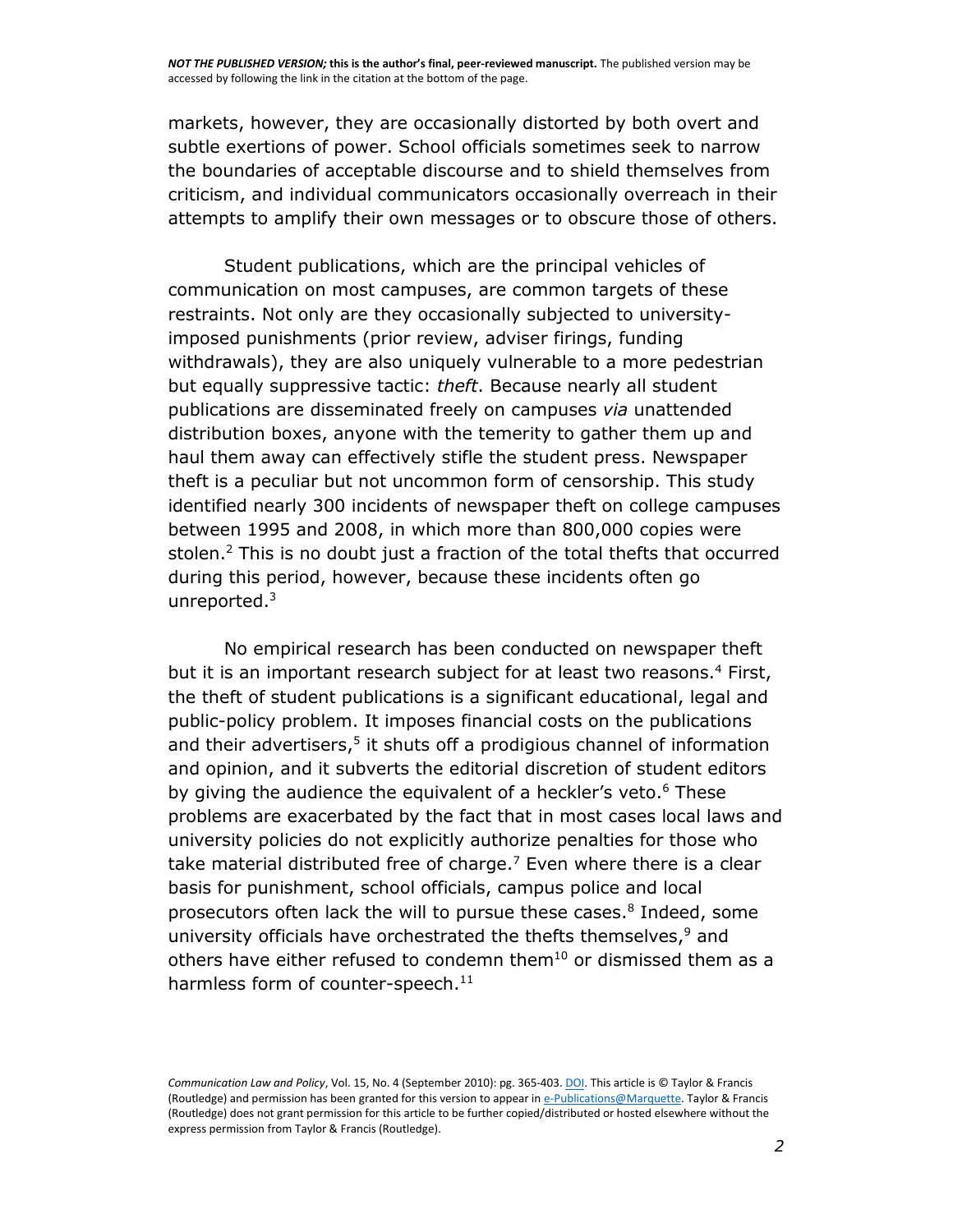The other key reason to study newspaper theft is that it provides a unique context in which to test and inform theories about political tolerance and the willingness to censor. There is a substantial, cross-disciplinary literature on censorship addressing everything from content triggers to demographic patterns to public attitudes.<sup>12</sup> But those studies are almost always a step or two removed from people's actual experience and are instead built around survey hypotheticals.<sup>13</sup> This study's focus, however, is not on what people *say* about free expression but on what they *do* when they have the power of censorship in their own hands. It also differs from some studies tracking incidents of censorship in that those who commit newspaper thefts typically expect, or hope, to remain anonymous  $-$  unlike many other censors whose acts are bounded by the legal and social scrutiny that attaches to their public behavior or official acts.<sup>14</sup>

Over the past seventy-five years, research on censorship and political tolerance has repeatedly shown a disparity between the public's attitudes about free expression generally and the willingness to support limitations in specific situations.<sup>15</sup> Few studies, however, have explored the nexus or disjunction between people's expressions of intolerance (including their endorsement of censorship as a remedy) and their willingness to actually take affirmative steps themselves to prevent the dissemination of those ideas. This study seeks to provide some insight into those relationships  $-$  albeit somewhat indirectly<sup>16</sup>  $$ while also examining the linkages between newspaper theft and the personal attributes of the thieves, particularly their gender. Finally, the study attempts to provide a portrait of newspaper theft as a social phenomenon by noting its frequency, the conditions under which it occurs, and the characteristics and motivations of those who engage in it. All of this will ideally provide some guidance for those fashioning legal and policy responses and for those seeking to build more broadly applicable theories of censorship and tolerance.

#### **Law and Policy Context**

Although the term "censorship" is typically used to describe the exercise of *government* power to limit public expression,<sup>17</sup> private parties are also capable of suppressing others' speech. Both government and nongovernment actors can steal freely distributed

*Communication Law and Policy*, Vol. 15, No. 4 (September 2010): pg. 365-403[. DOI.](http://dx.doi.org/10.1080/10811680.2010.512509) This article is © Taylor & Francis (Routledge) and permission has been granted for this version to appear i[n e-Publications@Marquette.](http://epublications.marquette.edu/) Taylor & Francis (Routledge) does not grant permission for this article to be further copied/distributed or hosted elsewhere without the express permission from Taylor & Francis (Routledge).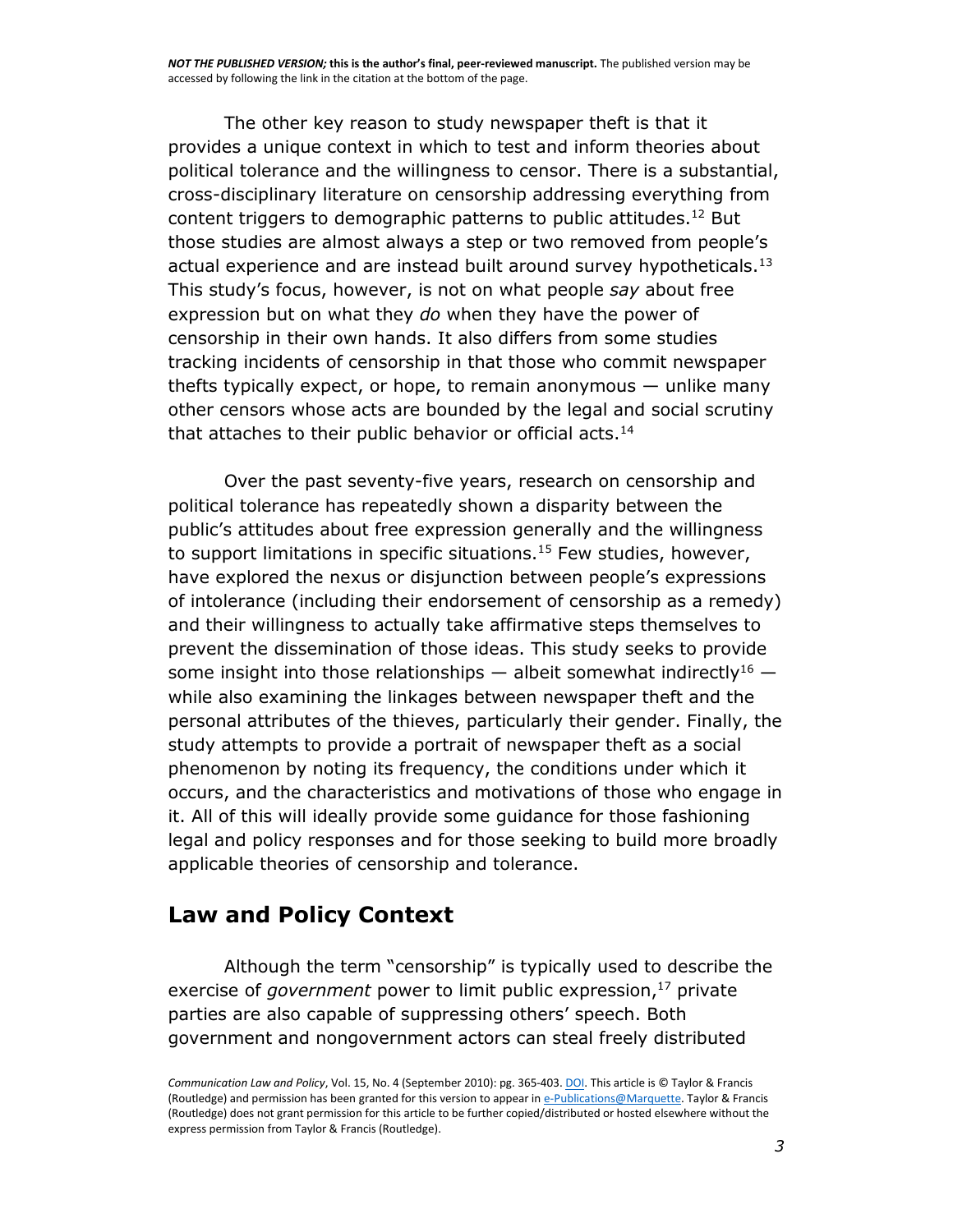newspapers, so a broader definition of censorship is more appropriate in this context  $-$  one that encompasses attempts by any party to shield another from content that the first party finds objectionable or that it assumes others will, or should, find objectionable.<sup>18</sup> Using this definition, nearly all newspaper thefts are acts of censorship.<sup>19</sup> Not all censorship raises constitutional problems, however. Because the First Amendment to the U.S. Constitution, as well as the free expression provisions of the various state constitutions, only limit the extent to which the government can restrict freedom of speech and press, newspaper thefts committed by private parties are not subject to any constitutional limitation.<sup>20</sup> On the other hand, thefts committed or commissioned by the faculty, staff or administrators of public universities do trigger constitutional scrutiny, at least where the thieves are acting within the scope of their employment.<sup>21</sup> In those cases, prior restraints of the press are only permissible when they are necessary to advance a government interest "of the highest order.<sup>"22</sup> Government censorship is perhaps an especially pernicious strain of suppression, and it warrants added attention, but the problems associated with newspaper theft are not limited to those instances in which a government actor is involved. A broader notion of censorship is therefore more useful in analyzing this particular tactic. Some might also contend that where university officials endorse or acquiesce to the theft of student publications, their actions are tantamount to censorship. Such cases fall outside of the definition used here, but certainly any ratification by university officials of censorship by others could have an inhibiting effect on future speech. So, those types of responses from school officials are highlighted here, but they are not treated as independent acts of censorship unless there was some active participation from school officials.

In those instances in which government actors are responsible for the theft of newspapers, there are First Amendment implications, although there is some ambiguity in this area of law. For example, most courts have held that public university officials cannot seize, censor or otherwise inhibit student media, even when those organizations bear the imprimatur of the university or receive its subsidy.<sup>23</sup> But some courts have held that university officials have discretion to regulate speech that is tied to curricular activity<sup>24</sup> or that occurs within a non-public forum.<sup>25</sup> So, if a university has always

*Communication Law and Policy*, Vol. 15, No. 4 (September 2010): pg. 365-403[. DOI.](http://dx.doi.org/10.1080/10811680.2010.512509) This article is © Taylor & Francis (Routledge) and permission has been granted for this version to appear i[n e-Publications@Marquette.](http://epublications.marquette.edu/) Taylor & Francis (Routledge) does not grant permission for this article to be further copied/distributed or hosted elsewhere without the express permission from Taylor & Francis (Routledge).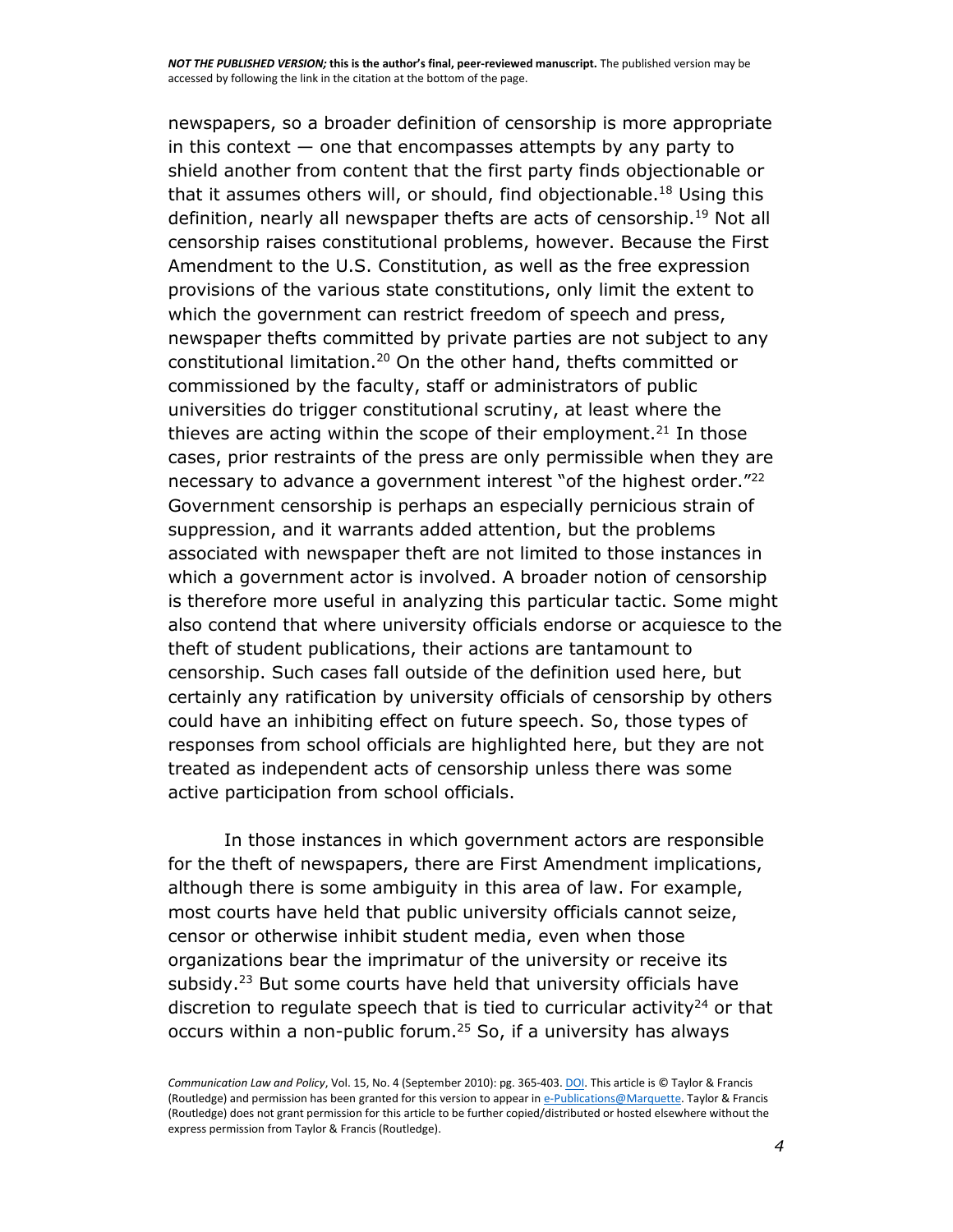played an active role as publisher by directly supervising a student media organization and exercising editorial control over its content, or if the organization operates as a faculty-directed, for-credit activity, some courts might be willing to afford university officials some editorial control.<sup>26</sup>

There is also at least a sliver of doubt regarding the constitutional standard that applies to school-sponsored expression on public university campuses. Nearly every court that has addressed this issue has concluded that university students ought to be afforded full First Amendment protection and that the applicable standard is the one adopted by the Supreme Court in *Tinker v. Des Moines Independent Community School District*, <sup>27</sup> which held that public school officials can only restrict student speech that "materially disrupts classwork or [causes] substantial disorder or invasion of the rights of others."<sup>28</sup> One federal appellate court has complicated this area of law, however, by suggesting that student publications at public universities should be governed by the Supreme Court's ruling in *Hazelwood v. Kuhlmeier*, <sup>29</sup> which held that public high school officials may censor school-sponsored publications as long as their actions are motivated by "legitimate pedagogical concerns."<sup>30</sup> In *Hosty v. Carter*, 31 the United States Court of Appeals for the Seventh Circuit wrote that "*Hazelwood* provides [the] starting point" when evaluating the First Amendment rights of the staff of a school-sponsored *university*  publication.<sup>32</sup> The *Hosty* decision was widely criticized for drawing a bogus parallel between high school and college media, $33$  and certainly it represents the minority view among the courts, but it provides at least a plausible defense for university officials who suppress student publications.

Although federal and state constitutions provide a durable shield against newspaper thefts by public officials, the culprits in these cases are usually non-government actors. $34$  A more accessible remedy, therefore, might be criminal theft or larceny statutes. The language of these statutes, however, does not always clearly encompass the theft of material distributed for free, and most courts have not settled the question of when someone relinquishes control over material they intentionally leave unattended in a public place.<sup>35</sup> As a result, some judges have thrown out criminal charges against newspaper thieves. $36$ 

*Communication Law and Policy*, Vol. 15, No. 4 (September 2010): pg. 365-403[. DOI.](http://dx.doi.org/10.1080/10811680.2010.512509) This article is © Taylor & Francis (Routledge) and permission has been granted for this version to appear i[n e-Publications@Marquette.](http://epublications.marquette.edu/) Taylor & Francis (Routledge) does not grant permission for this article to be further copied/distributed or hosted elsewhere without the express permission from Taylor & Francis (Routledge).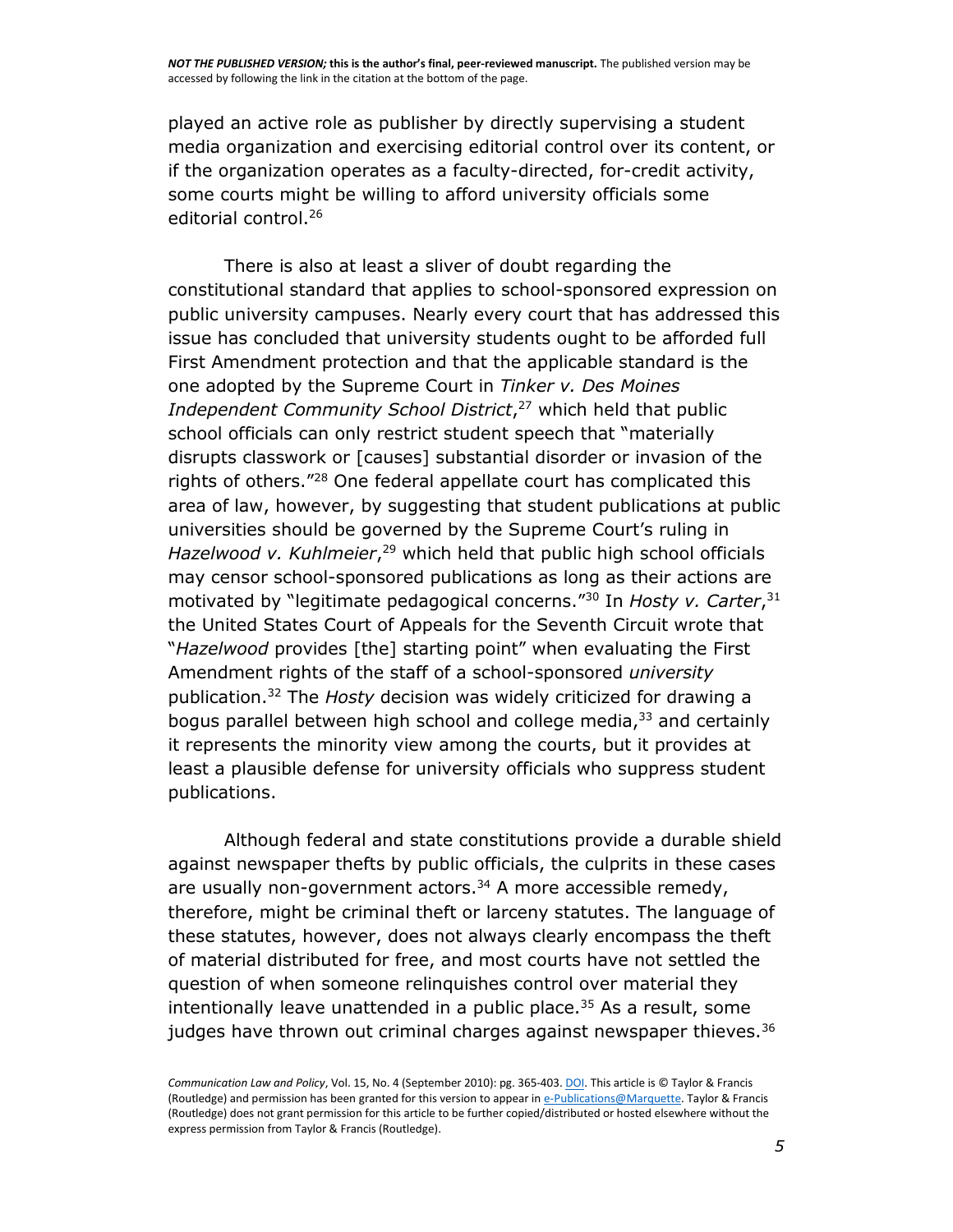Even where a reasonable argument can be made that newspaper theft falls within the ambit of a criminal statute, police and prosecutors are often reluctant to pursue these cases in the absence of clear statutory language or court precedent.<sup>37</sup> Three states  $-$  California,<sup>38</sup> Colorado<sup>39</sup> and Maryland<sup>40</sup> – have passed laws explicitly criminalizing the theft of freely distributed publications, and at least one municipality – Berkeley, California<sup>41</sup> – has done the same. But the law remains nebulous in most jurisdictions.

Although some people and organizations regard all newspaper thefts as criminal acts, $42$  university officials might be in a better position to address these issues than police or prosecutors. One way is by invoking university student conduct codes. These rarely address student publications specifically, but they provide a set of behavioral expectations and procedural mechanisms that can be used to hold newspaper thieves accountable and provide some recourse for the publications. Even more important might be the informal public statements that university officials make in response to these incidents. In 1993, then-University of Pennsylvania President Sheldon Hackney was excoriated for refusing to punish a group of students who stole 14,000 copies of the *Daily Pennsylvanian* to protest what they argued was racist content. Hackney responded equivocally to the theft by saying that "two important principles, diversity and free speech, seem to be in conflict.<sup>"43</sup> This triggered a torrent of criticism from students, faculty and others who argued that Hackney had essentially legitimized newspaper theft as an appropriate means of rebuttal.<sup>44</sup>

The criticisms aimed at Hackney were built upon the assumption that university officials play an important role in shaping the behavior of members of their campus communities. If that is true, then it matters whether university officials regard newspaper thefts as innocuous college pranks or as serious affronts to the intellectual ethos of their campuses. And it matters how they respond, both procedurally and rhetorically. Indeed, there is a substantial body of research that suggests that tolerance and restraint are learned, $45$  so the educative role played by school officials should not be overlooked. An important aspect of this study, therefore, is to identify and evaluate the ways in which school officials — as well law enforcement officials and student journalists — have responded to newspaper theft incidents, how they

*Communication Law and Policy*, Vol. 15, No. 4 (September 2010): pg. 365-403[. DOI.](http://dx.doi.org/10.1080/10811680.2010.512509) This article is © Taylor & Francis (Routledge) and permission has been granted for this version to appear i[n e-Publications@Marquette.](http://epublications.marquette.edu/) Taylor & Francis (Routledge) does not grant permission for this article to be further copied/distributed or hosted elsewhere without the express permission from Taylor & Francis (Routledge).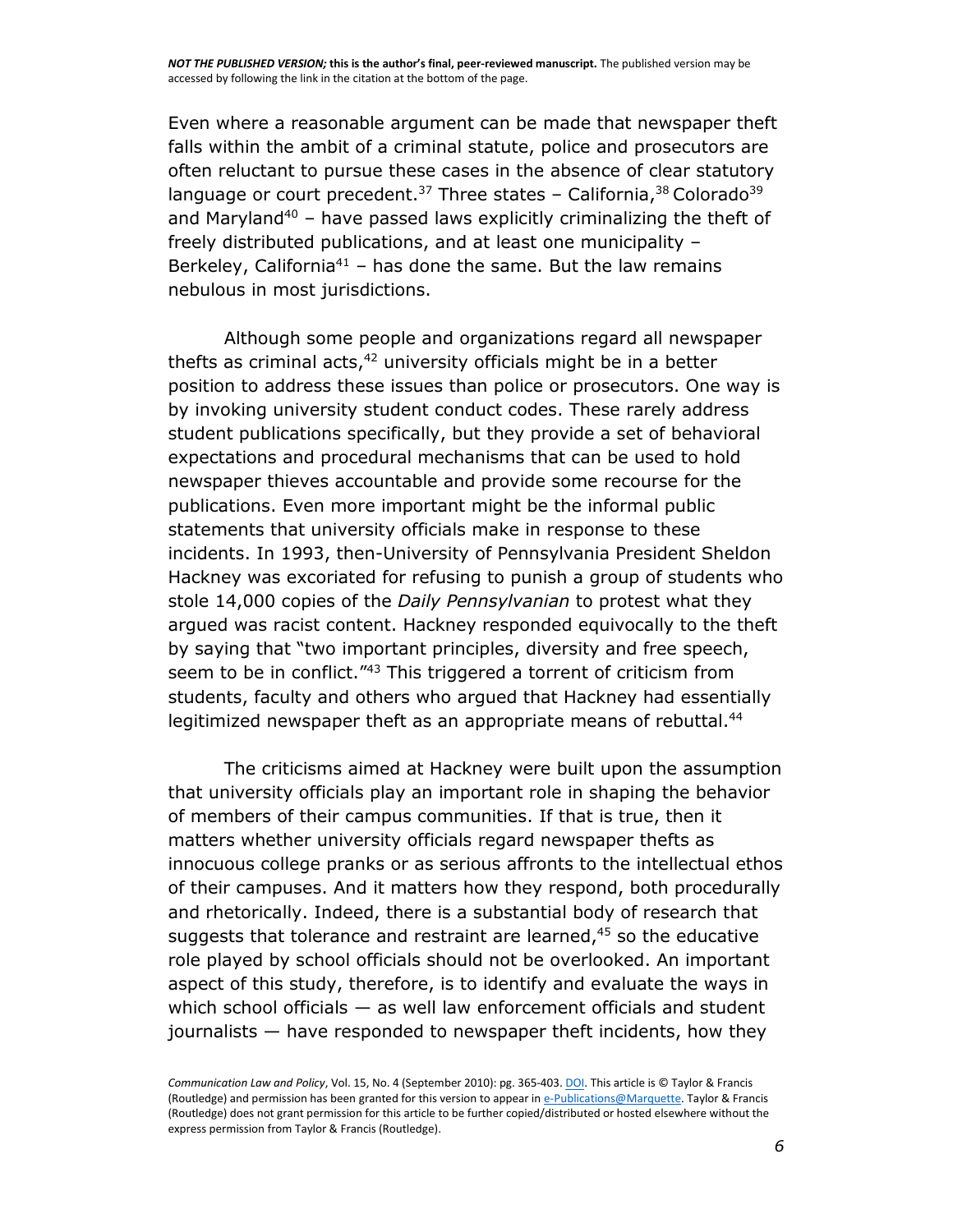have characterized the probity and legality of those acts and whether they have taken or proposed any corrective or punitive action.

## **Literature Review: Censorship and Tolerance**

Research on censorship and tolerance includes work chronicling incidents of censorship in a variety of contexts, studies examining the content that inspires censorial acts, and explorations of the relationship between people's personal characteristics and their propensity to support government restraints targeting offensive or disfavored subjects or viewpoints. Collectively, these studies share a common aim of constructing theories to explain how political attitudes are formed and how they help predict support for formal restraints.

#### *Core Research and Conceptual Definitions*

Much of the research on censorship is tied to the broader concept of tolerance, which John L. Sullivan, James Piereson and George E. Marcus define as people's "willingness to permit the expression of ideas or interests one opposes.<sup>"46</sup> This applies to both institutions and individuals whose levels of tolerance are usually measured by the extent to which they express opposition to speech "that challenge[s] [their] basic principles."47 In some studies, tolerance is presented as a set of attitudes, but other scholars emphasize actions. Sullivan, Piereson and Marcus, for example, contend that people who harbor prejudices about others are not necessarily intolerant.<sup>48</sup> Prejudice becomes intolerance only when coupled with something external — either an act of suppression or some outward support for such acts. This is an important distinction because, as many authors have discovered, there is often an incongruity between people's self-reported tolerance of particular groups or ideas and their willingness to support or acquiesce to restrictions targeting those same groups or ideas.<sup>49</sup> Conversely, people's declarations of intolerance do not always indicate a willingness to take or endorse restrictions.<sup>50</sup> These disparities are partly a consequence of the methodological challenge of measuring beliefs, especially when the instruments used are disconnected, as survey questions necessarily are, from real-world decisional moments. Nevertheless, the attitude-action disparity is well documented.<sup>51</sup> Of course, it is still useful to measure attitudes.

*Communication Law and Policy*, Vol. 15, No. 4 (September 2010): pg. 365-403[. DOI.](http://dx.doi.org/10.1080/10811680.2010.512509) This article is © Taylor & Francis (Routledge) and permission has been granted for this version to appear i[n e-Publications@Marquette.](http://epublications.marquette.edu/) Taylor & Francis (Routledge) does not grant permission for this article to be further copied/distributed or hosted elsewhere without the express permission from Taylor & Francis (Routledge).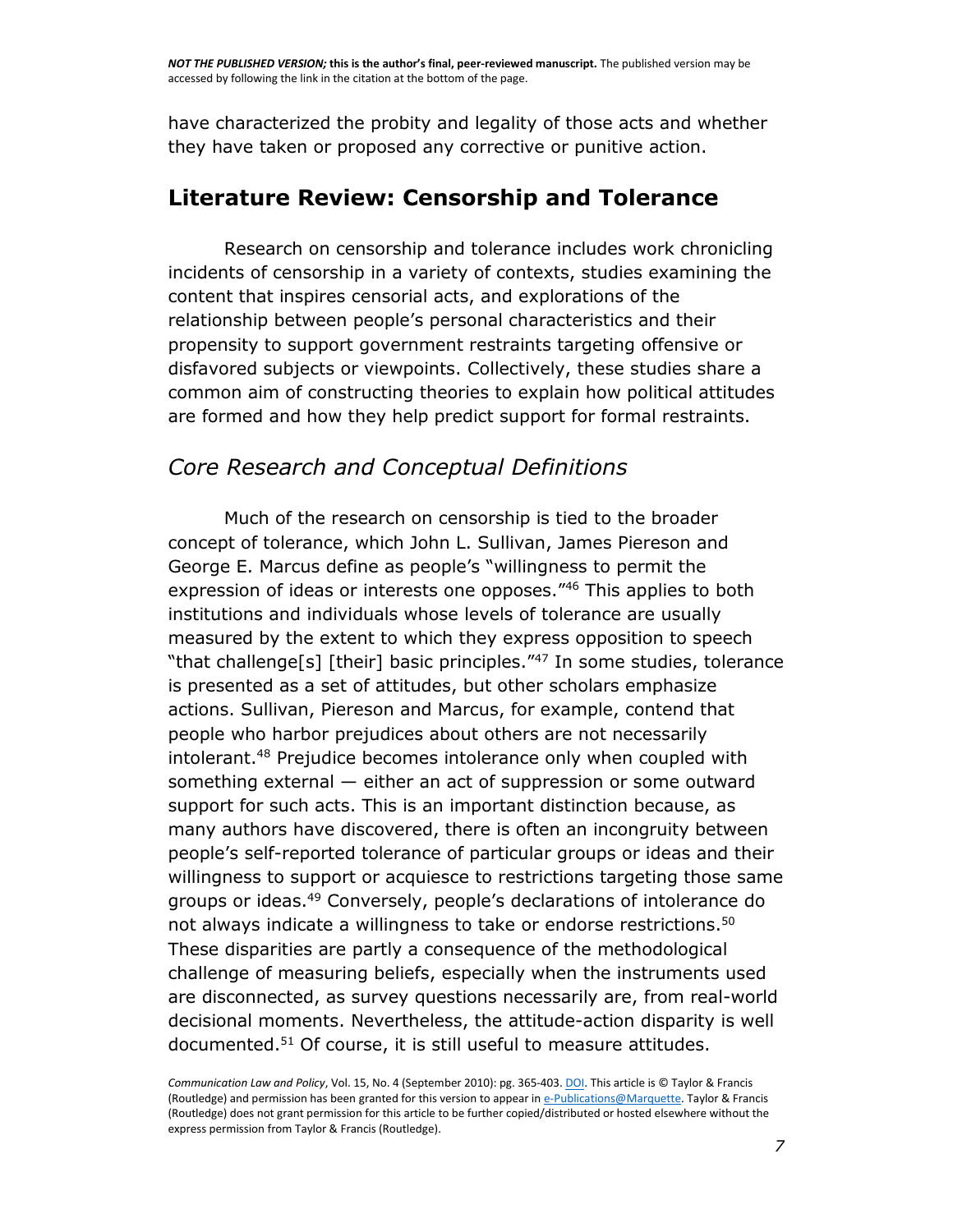Attitudes and behaviors are usually related, and attitudes (as reflected in public opinion) can serve as the foundation or justification for policy choices.<sup>52</sup> But a full understanding of tolerance requires an examination of both actions and attitudes.

This study defines intolerance as an apprehension that the harms associated with particular speech are so great as to require some kind of restraint of that speech. Intolerance is simply disapproval combined with some move toward suppression. Most tolerance studies focus on people's core principles and identifying characteristics religion, ethnicity, ideology — rather than their ordinary beliefs or preferences. This is understandable in that researchers have operationalized the term in particular contexts, looking at special types of intolerance. Conceptually, however, this narrowing is harder to justify. Any disagreement with or disapproval of something  $-$  at least when coupled with action  $-$  can be considered intolerance, even though some forms of intolerance are certainly more consequential than others. Tolerance is often presented as both a value and a function, so it tends to appear in discussions and research focused on rights, democracy, pluralism and similar issues.<sup>53</sup> But as a function, it can manifest itself in ways that are both profound and pedestrian, all with the same *effect*, so it is important to consider the gradations. In seeking to understand what leads people to actively halt the expression of others, therefore, researchers need to include, but ultimately move beyond, subjects as weighty as race and ideology. Censorship is defined herein as any attempt to shield others from content that the censor finds objectionable or that he or she assumes others will, or should, find objectionable.<sup>54</sup> Using that definition, censorship and tolerance are conjoined in that censorship is simply a mechanism by which intolerance is exhibited. Indeed, censorship in all contexts can be regarded as intolerance.<sup>55</sup> Censorship has both an attitudinal and a behavioral dimension, both of which are necessary. A mere desire to suppress others' expression is not censorship, nor is it censorship to suppress others' speech for reasons unrelated to content.<sup>56</sup>

Popular discussions and scholarly examinations of censorship are often addressed through the metaphor of the marketplace of ideas<sup>57</sup> and are focused on the ways in which censorship limits people's

*Communication Law and Policy*, Vol. 15, No. 4 (September 2010): pg. 365-403[. DOI.](http://dx.doi.org/10.1080/10811680.2010.512509) This article is © Taylor & Francis (Routledge) and permission has been granted for this version to appear i[n e-Publications@Marquette.](http://epublications.marquette.edu/) Taylor & Francis (Routledge) does not grant permission for this article to be further copied/distributed or hosted elsewhere without the express permission from Taylor & Francis (Routledge).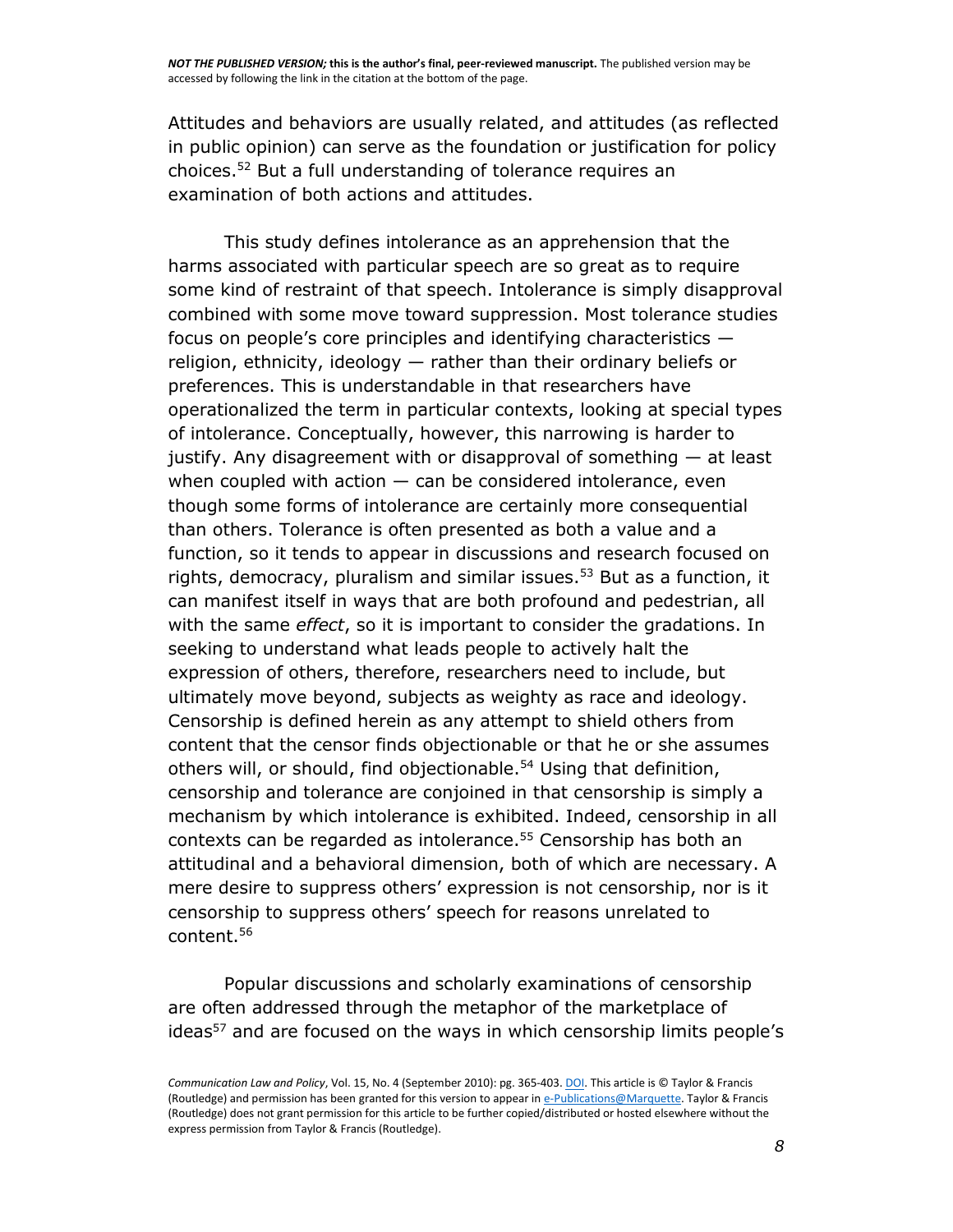access to "diverse and antagonistic sources of information."<sup>58</sup> But understanding the full scope of censorship requires that one look not only at the broad subjects of social discourse and at attempts by censors to shield others from "noxious doctrine"<sup>59</sup> or "hated ideas,"<sup>60</sup> but also at more self-focused attempts by censors to preserve their own interests and reputations. There are several studies that show a connection between people's tolerance levels and the proximity of the issue involved, particularly where an issue relates directly to the subjects' self-interest.<sup>61</sup> Those studies tend to operationalize selfinterest by singling out issues about which people feel particularly passionate or in which they have some personal stake, but that are still external. There is a finer grade of self-interest, however, that is typically overlooked and that is self-preservation — people's impulse to take or support actions designed to preserve their reputations and public standing.<sup>62</sup> Censorship studies using surveys and interviews often probe issues of special interest to the interviewer or interviewee, but they rarely present scenarios in which the interviewees themselves are the subjects of the triggering content. $63$ 

## *Content Triggers and Demographic Patterns*

Studies on censorship and tolerance have consistently shown a disparity between people's support for the broad principles of pluralism and free expression and their willingness to support restrictions targeting particular groups, ideas or types of expression.<sup>64</sup> This is intuitive in that rights are usually expressed as "concepts" rather than "conceptions,"<sup>65</sup> but this lack of specificity in research queries adds some imprecision to censorship research, and it is compounded by the fact that many of these studies are bound to particular issues whose contours change over time.<sup>66</sup>

Despite these complications, there are some characteristics that researchers have found, in a variety of contexts, to be connected with people's tolerance levels and support for free expression. One is that people who are more educated tend to be more tolerant.<sup>67</sup> Some studies have shown a related disparity between social elites and nonelites, with the former being more tolerant than the latter, $68$  but others suggest that those disparities can be explained by differences in education alone.<sup>69</sup> In any case, the link between tolerance and

*Communication Law and Policy*, Vol. 15, No. 4 (September 2010): pg. 365-403[. DOI.](http://dx.doi.org/10.1080/10811680.2010.512509) This article is © Taylor & Francis (Routledge) and permission has been granted for this version to appear i[n e-Publications@Marquette.](http://epublications.marquette.edu/) Taylor & Francis (Routledge) does not grant permission for this article to be further copied/distributed or hosted elsewhere without the express permission from Taylor & Francis (Routledge).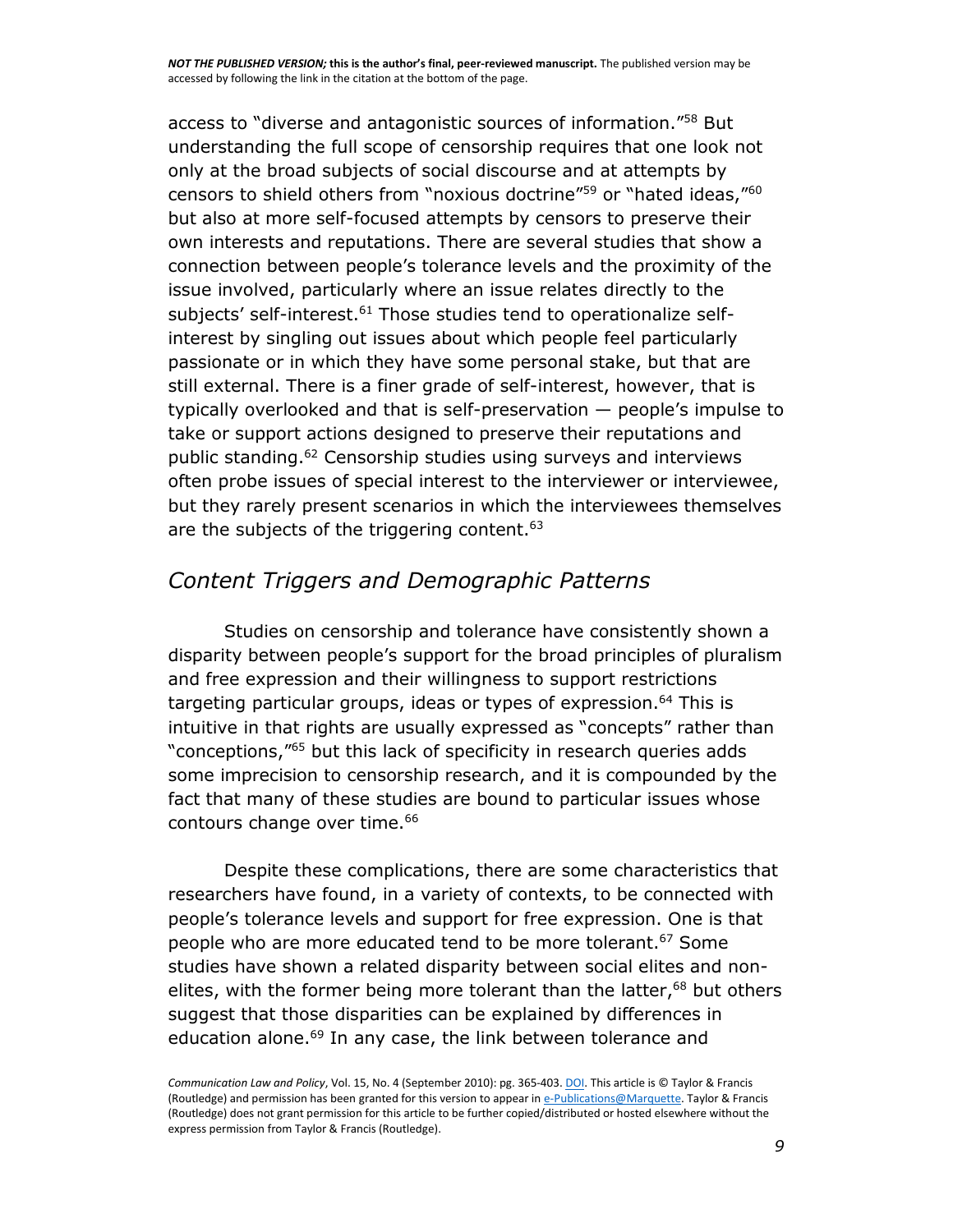education is, as Sullivan, Piereson and Marcus put it, "[T]he most durable generalization in this whole area of inquiry."<sup>70</sup> One might therefore expect less censorship on college campuses than in other social settings, although that is not something that is directly measured in this study because there is no parallel context by which to make useful comparisons.

More relevant to this study is the role of gender. Many studies have found women to be less tolerant than men. In the 1950s, for example, Samuel Stouffer showed substantial differences between men and women in their feelings about Communists, with women being less tolerant.<sup>71</sup> Clyde Z. Nunn, Harry J. Crockett and J. Allen Williams replicated Stouffer's study in the 1970s and found that the gap between men and women had widened.<sup>72</sup> They speculated that the differences were explained by the fact that men focused on the political and economic dimensions of Communism while women focused on its anti-religious characteristics.<sup>73</sup> Sullivan, Pierson and Marcus suggested in 1982 that there are clear gender differences in terms of what people select as their "least liked group," but that males and females are equally intolerant of the groups they put in their leastliked categories.<sup>74</sup> However, in a 1995 study, Marcus and Sullivan, together with Elizabeth Theiss-Morse and Sandra L. Wood, found women to be less tolerant than men both in their attitudes about particular groups and in their "standing decisions" — essentially, their tolerance baselines  $-$  although the differences were not large.<sup>75</sup>

Several studies have shown women to be more supportive of censorship than men,<sup>76</sup> although the differences are often linked to specific types of content, particularly pornography $<sup>77</sup>$  and other sexually</sup> explicit or violent popular entertainment.<sup>78</sup> Other studies contradict those findings, however.<sup>79</sup> Several studies have found no difference between men and women in their general attitudes about censorship.<sup>80</sup> Richard Hense and Christian White, for example, found that even though women were more supportive of censoring pornography than men, their general censorship scores were parallel to those of the male respondents.<sup>81</sup> Collectively, the research does not warrant an expectation of gender disparities in the newspaper theft context; nevertheless, one would expect any observed differences to show more involvement by women than men.

*Communication Law and Policy*, Vol. 15, No. 4 (September 2010): pg. 365-403[. DOI.](http://dx.doi.org/10.1080/10811680.2010.512509) This article is © Taylor & Francis (Routledge) and permission has been granted for this version to appear i[n e-Publications@Marquette.](http://epublications.marquette.edu/) Taylor & Francis (Routledge) does not grant permission for this article to be further copied/distributed or hosted elsewhere without the express permission from Taylor & Francis (Routledge).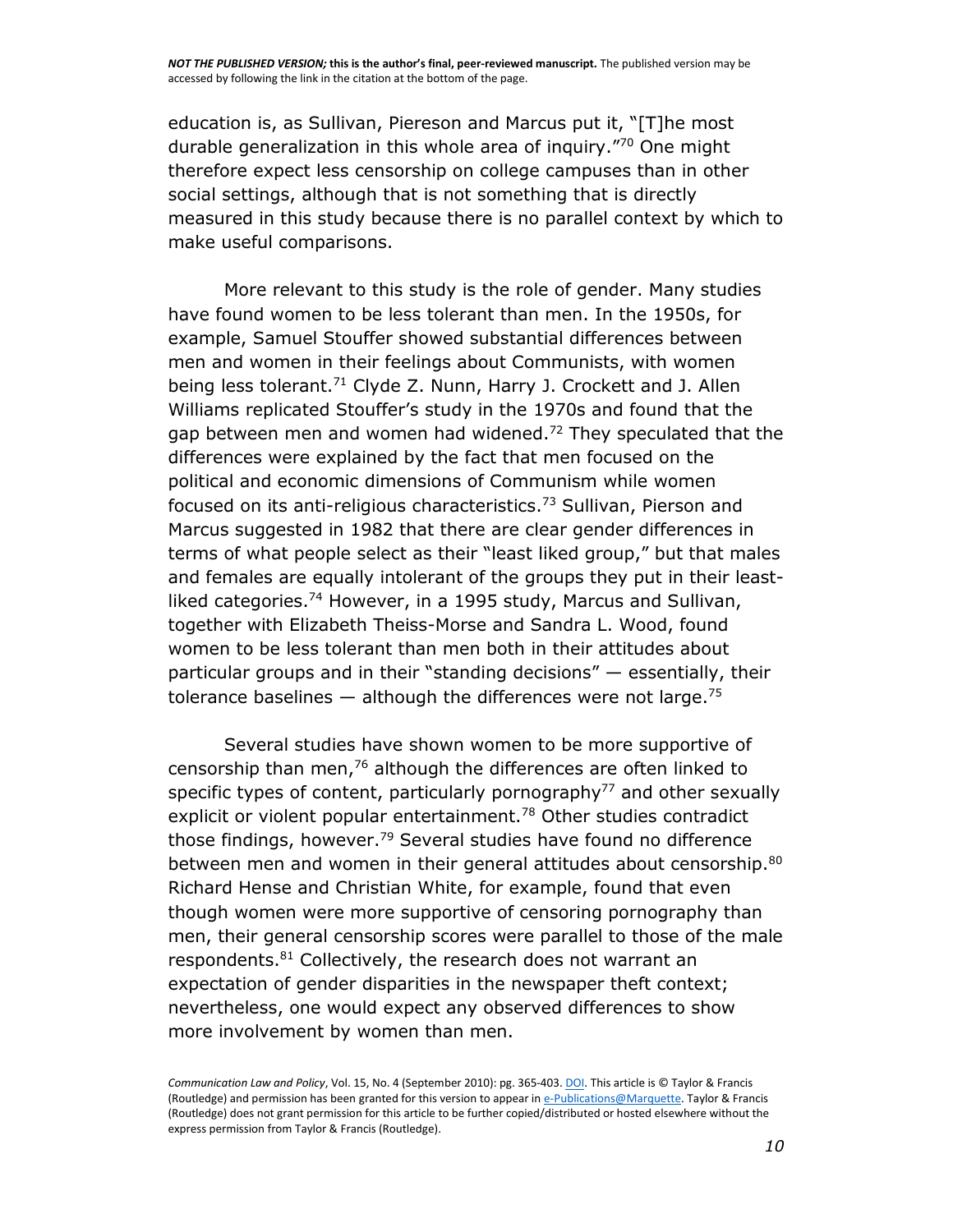Research on censorship has addressed antecedent or predictor variables as well. Some studies suggest that conservatives are less tolerant and more likely to support censorship than liberals, 82 although the results are mixed when the focus is on particular issues. $83$  The research shows a similar relationship between religiosity and censorship, with most studies showing a negative relationship between religiosity and support for free expression.<sup>84</sup>

A key feature of the current research is its focus on acts of censorship rather than attitudes. $85$  This kind of research is uncommon, in part, because it is rare to find contexts in which censorship occurs frequently and conspicuously enough to be measured, but there are some studies on censorship in educational institutions that provide insight. Research on book censorship, for example, shows that librarians and school officials are most concerned with shielding students from content that challenges conventional social mores. Lee Burress found that the top seven reasons (out of twenty-five) for book censorship were obscenity/bad language, sexual references, inappropriate subjects, nudity, violence, moral values, and drug references,<sup>86</sup> and that only thirty-five of 448 total incidents were triggered by political, religious or racially insensitive content.<sup>87</sup> L. B. Woods found similar results in a study that included colleges and universities and that looked at a variety of censorship incidents.<sup>88</sup> Of the 242 incidents identified by Woods at post-secondary institutions, the two most common content triggers were "politics" and "sex and nudity," each accounting for forty-three incidents. The next three most common triggers were "obscenity," "language," and "racism," each accounting for between twenty-five and thirty-seven incidents.<sup>89</sup> These findings are similar to those of John B. Harer and Steven R. Harris who found that "sexual issues preoccupy the censor,"<sup>90</sup> and that of 2,818 censorship complaints at colleges and universities in the 1980s, the three most common content triggers were "sexual," "profane" and "obscene" content.<sup>91</sup> In addition, 70% of all censorship attempts were because of concerns about either sexuality or other traditional values issues (content addressing "immoral," "anti-family," or "homosexual" themes, for example). $92$  Censors were also concerned about content that criticized school officials or the government, and about speech that was insensitive to people's race, religion or gender, but these

*Communication Law and Policy*, Vol. 15, No. 4 (September 2010): pg. 365-403[. DOI.](http://dx.doi.org/10.1080/10811680.2010.512509) This article is © Taylor & Francis (Routledge) and permission has been granted for this version to appear i[n e-Publications@Marquette.](http://epublications.marquette.edu/) Taylor & Francis (Routledge) does not grant permission for this article to be further copied/distributed or hosted elsewhere without the express permission from Taylor & Francis (Routledge).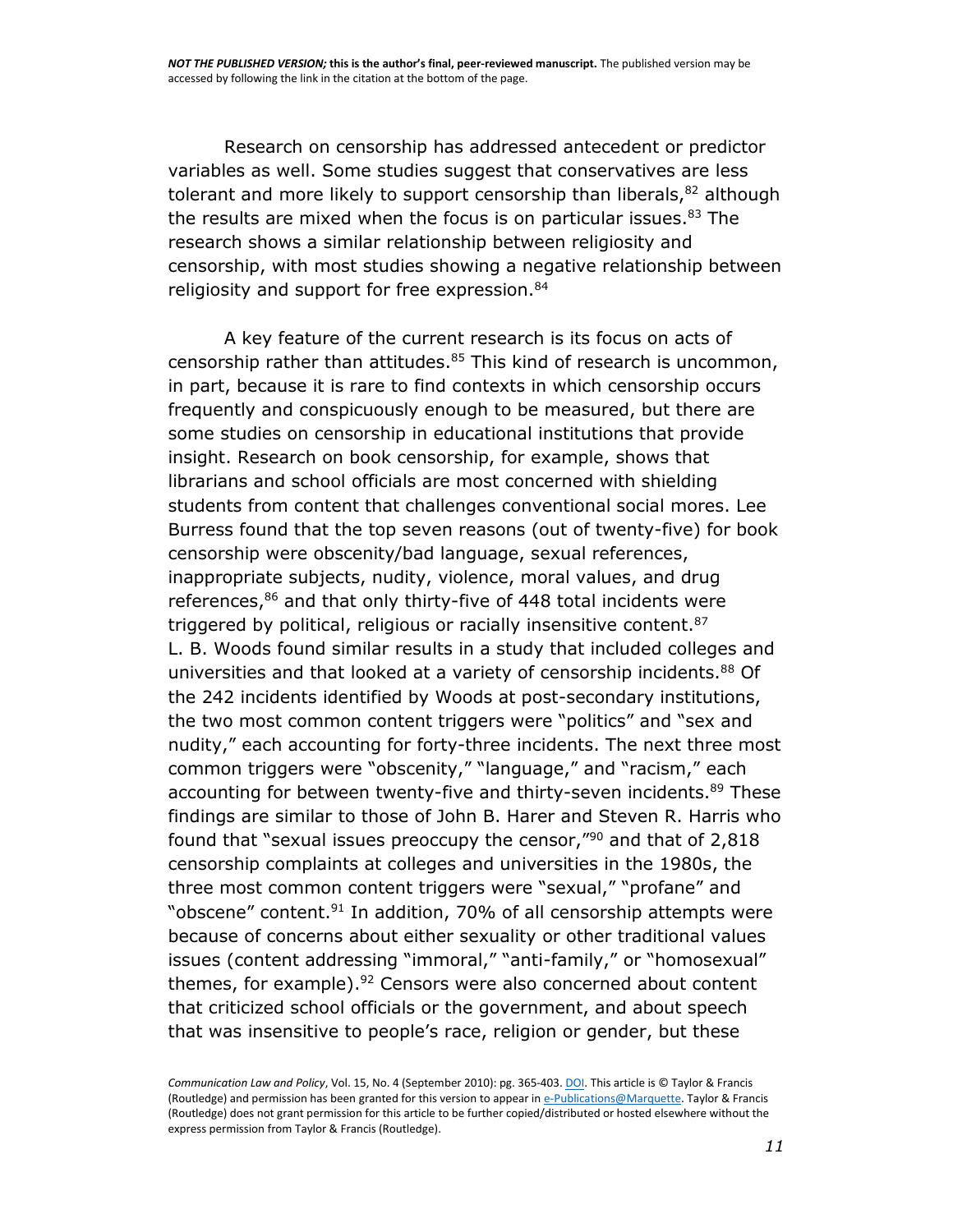were far less common triggers than those relating to sex, morals or inappropriate subjects.<sup>93</sup>

Overall, research suggests that school officials at colleges and universities have four primary sets of concerns: (1) content that is indecent, sexually provocative or that deals with questions of morality; (2) content that challenges the school or the government; (3) content that is insensitive to race, gender or religion; and (4) content that addresses hot-button political subjects, particularly where the censor believes the topic itself (such as abortion or homosexuality) is inappropriate for certain audiences.

## *Free Speech and Social Learning*

Despite Americans' almost universal public embrace of the general value of free expression, they exhibit a surprising indifference to a variety of specific restraints. In the Freedom Forum's 2007 annual survey, 37% of respondents said they did not believe "newspapers should be *allowed* to freely criticize the U.S. military about its strategy and performance,"<sup>94</sup> and 61% said the "government should be allowed to *require* newspapers to offer an equal allotment of time to conservative and liberal commentators."<sup>95</sup> Perhaps many Americans simply do not accept the largely libertarian interpretation of the First Amendment advanced by the Supreme Court.<sup>96</sup> But it is just as likely that they are not fully acquainted with the historical roots of the First Amendment and its connection to the values of self-fulfillment, the search for truth and democratic self- governance.<sup>97</sup> People's acceptance of these rationales, and of the Supreme Court's theoretical and doctrinal framework, requires a certain familiarity with and understanding of the broader constitutional design and mechanisms of government. This might partially explain why those who are more educated tend to be more tolerant and more supportive of free expression.<sup>98</sup> Indeed, Herbert McClosky and Alida Brill found that those who were "highly informed about civil liberties" were three times as likely to be "highly tolerant" as those who were poorly informed,  $99$  and that those with high levels of political sophistication were more likely to demonstrate strong support for free speech and press.<sup>100</sup> Marcus, Sullivan, Theiss-Morse and Wood also found a strong relationship between people's tolerance levels and their baseline commitments to

*Communication Law and Policy*, Vol. 15, No. 4 (September 2010): pg. 365-403[. DOI.](http://dx.doi.org/10.1080/10811680.2010.512509) This article is © Taylor & Francis (Routledge) and permission has been granted for this version to appear i[n e-Publications@Marquette.](http://epublications.marquette.edu/) Taylor & Francis (Routledge) does not grant permission for this article to be further copied/distributed or hosted elsewhere without the express permission from Taylor & Francis (Routledge).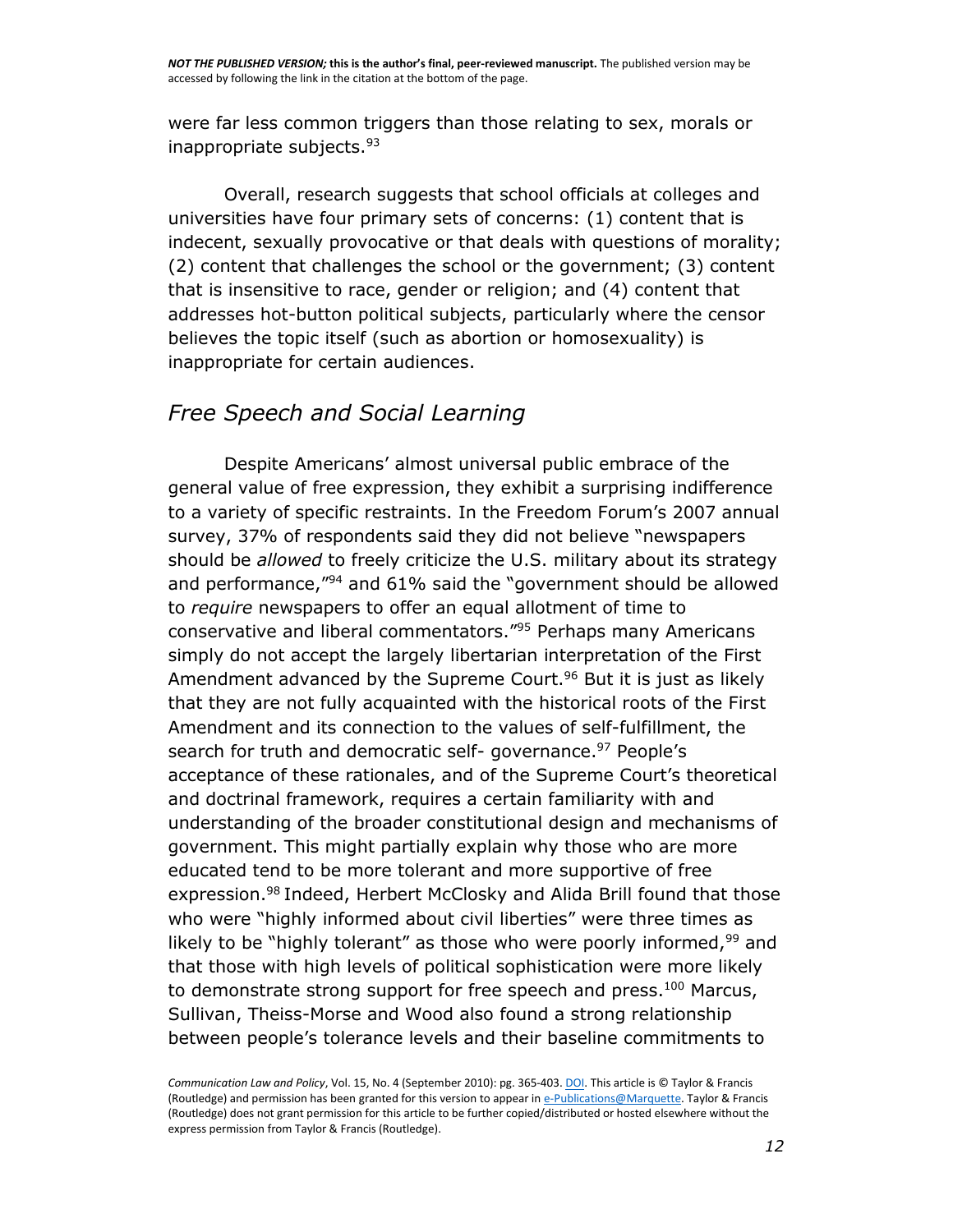*NOT THE PUBLISHED VERSION;* **this is the author's final, peer-reviewed manuscript.** The published version may be accessed by following the link in the citation at the bottom of the page.

democratic principles, including free speech.<sup>101</sup> Perhaps those who are more informed are better able to look past the immediate dangers posed by a permissive speech environment and to see the long-term social benefits of free expression, as well as to conceive of it as a core liberty rather than a simple policy preference.

Broad acceptance of free expression requires a certain amount of knowledge, which can be acquired in formal classroom settings and through social learning  $-$  the process by which people shape their behavior by observing and taking cues from other role models in society.<sup>102</sup> Marcus, Sullivan, Theiss-Morse and Wood suggest tolerance is learned just like every other social norm, $103$  and that "social learning is indeed a powerful (perhaps the single most powerful) influence on the adoption of civil libertarian norms."<sup>104</sup> Indeed, tolerance must be learned because intolerance is the norm to which humans are otherwise predisposed.<sup>105</sup> According to law professor Vincent Blasi, "The aggressive impulse to be intolerant of others" is a "powerful instinct" that "resides within all of us," and "[o]nly the most sustained socialization — one might even say indoctrination in the value of free speech  $-$  keeps the urge to suppress dissent under control."<sup>106</sup>

In the context of colleges and universities, most students probably exceed the societal norm in their knowledge of democratic and constitutional principles. Nevertheless, many are just beginning to explore those issues and to craft their own conceptions of the appropriate boundary between freedom and restraint. Their opinions are no doubt affected by their coursework but also by their observations of other social actors — faculty, administrators and other students. As a result, this study examines the ways in which newspaper theft incidents were described by all of the parties, with the assumption that those statements not only reflect the sensibilities of those parties but also provide a framework that could be internalized by others.

#### **Research Questions**

One track of this research is focused on law and policy and the other is on censorship and tolerance. The two are overlapping in that law and policy norms help shape people's attitudes and actions,

*Communication Law and Policy*, Vol. 15, No. 4 (September 2010): pg. 365-403[. DOI.](http://dx.doi.org/10.1080/10811680.2010.512509) This article is © Taylor & Francis (Routledge) and permission has been granted for this version to appear i[n e-Publications@Marquette.](http://epublications.marquette.edu/) Taylor & Francis (Routledge) does not grant permission for this article to be further copied/distributed or hosted elsewhere without the express permission from Taylor & Francis (Routledge).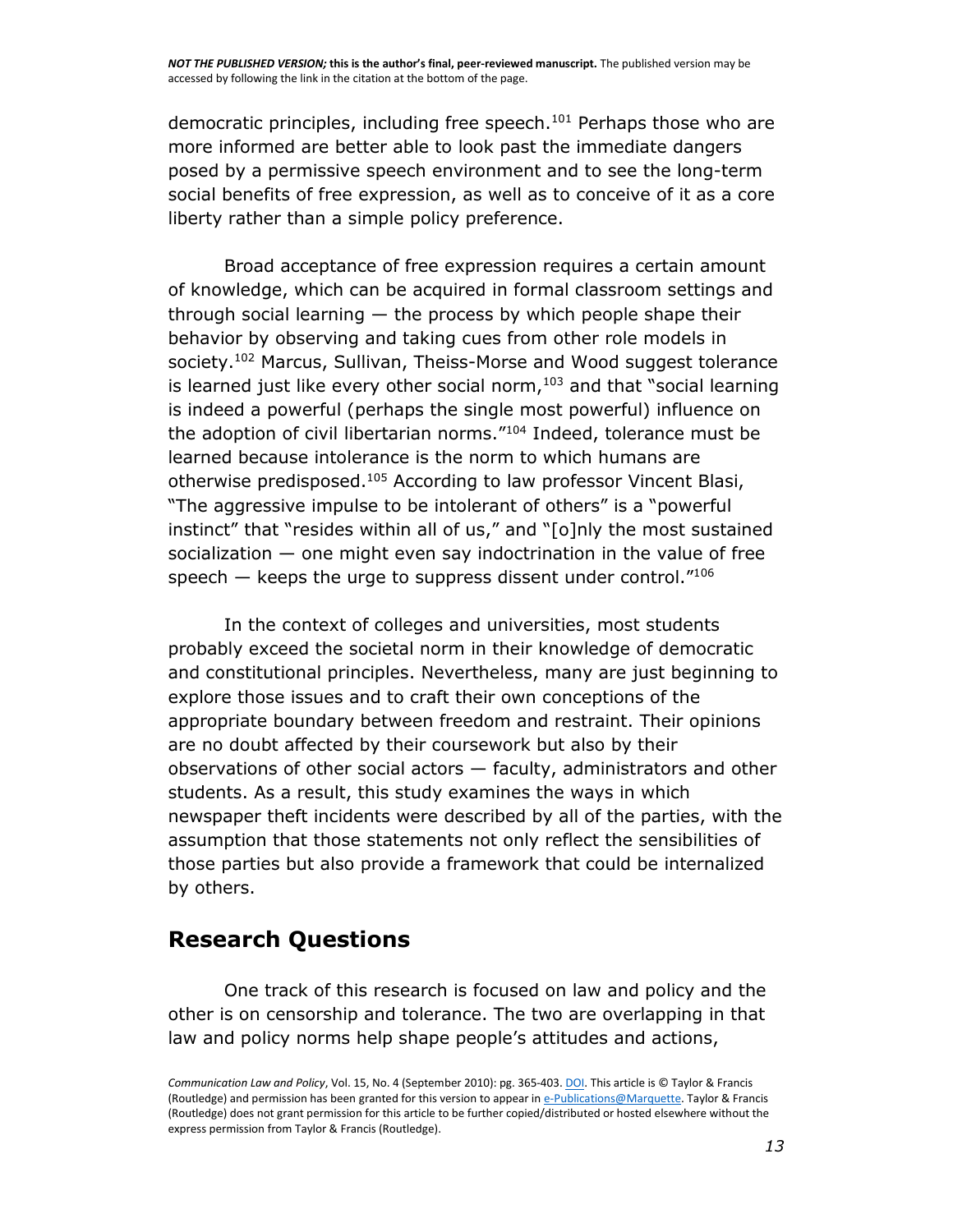including both their propensity to censor and their willingness to speak out against the censorship of others. At the same time, law and policy responses to censorship need to be informed by an understanding of the characteristics of those who are most likely to censor, the content that triggers those responses and a gauge of the real limits of people's tolerances.

The central questions addressed here are:

- How often and in what contexts does newspaper theft occur?
- What types of publications are most likely to be the targets of newspaper theft?
- What types of content, in terms of both form and message, are most likely to trigger newspaper thefts?
- What types of people, in terms of both status (student, faculty, administration) and gender, are most likely to commit newspaper thefts?
- Whose interests do newspaper thieves seek to protect?
- How do law enforcement and university officials respond to newspaper thefts and what punishments do they impose on the thieves?
- How do student journalists, law enforcement and university officials characterize the nature and severity of the harms posed by newspaper theft?

These are the basic questions that shaped the analysis of theft incidents, but the broader aim was to contribute to theories about, and conceptualizations of, censorship and tolerance, while also providing a foundation for policy responses.

# **Method**

This research was built largely around a content analysis of news stories describing newspaper theft incidents between 1995 and 2008. The start year was chosen because it was the first year for which substantial records exist. Much of the information for this study was gleaned from written accounts produced by the Student Press Law Center (SPLC), a non-profit, public-interest group, which has monitored newspaper theft incidents since 1995.<sup>107</sup> Additional accounts

*Communication Law and Policy*, Vol. 15, No. 4 (September 2010): pg. 365-403[. DOI.](http://dx.doi.org/10.1080/10811680.2010.512509) This article is © Taylor & Francis (Routledge) and permission has been granted for this version to appear i[n e-Publications@Marquette.](http://epublications.marquette.edu/) Taylor & Francis (Routledge) does not grant permission for this article to be further copied/distributed or hosted elsewhere without the express permission from Taylor & Francis (Routledge).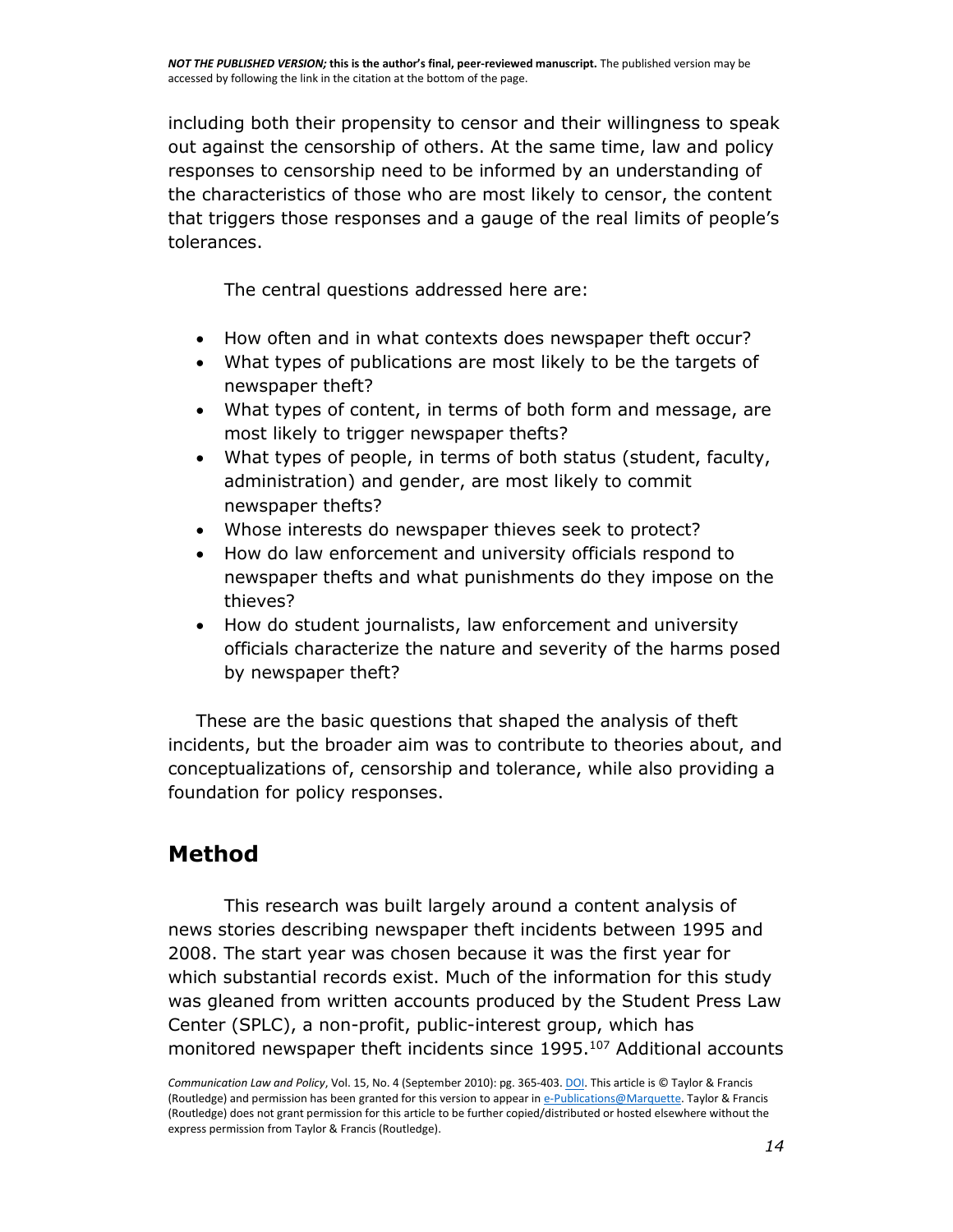of journalists, theft incidents were accessed using the "Daily Newspapers" database in Lexis-Nexis.<sup>108</sup> These efforts generated more than 500 stories describing more than 300 theft incidents.<sup>109</sup> Thefts that did not involve college or university publications were eliminated, as were others for which insufficient information was available, leaving a final list of 295 thefts. $110$ 

Each of the theft incidents served as a unit of analysis, with information about each incident drawn from at least one, but sometimes several, news accounts. Coders recorded the month and year of each incident to observe any seasonal trends or variations across time. They recorded the state where the incident occurred to identify state/regional patterns. And they noted whether the incidents occurred at public or private universities to see if any there were significant variations by university type. Graduate and undergraduate enrollment figures were also collected for each of the universities involved to help identify size-related disparities and to calculate malefemale student ratios that were specific to the universities in the study as well as to create an aggregate male-female ratio for all of those universities.<sup>111</sup> Data on the number of papers stolen were drawn from stories about theft incidents, which also often contained circulation figures.<sup>112</sup> Where circulation numbers were not provided, they were accessed using *Bacon's Newspaper Directory*. For each incident, the "paper type" was also noted to see whether the targets of the thefts were main campus newspapers or alternative papers and whether they had a declared ideological identity.<sup>113</sup>

A key aim of this study was to understand *who* engages in newspaper theft. As a result, coders noted (where the information was available) the gender of the thieves and whether they were students, faculty/staff, administrators or members of the public. A distinction was also made between "principal thieves" and other thieves. If a university administrator, for example, enlisted the help of students to confiscate papers, the identity of the students was less important than the identity of the person who ordered the confiscation. In those cases, the characteristics (including gender) of the principal thief (the administrator) were recorded separately.<sup>114</sup> The total number of thieves was also recorded based on both gender and on whether the thieves were students, faculty, staff or members of the broader public.

*Communication Law and Policy*, Vol. 15, No. 4 (September 2010): pg. 365-403[. DOI.](http://dx.doi.org/10.1080/10811680.2010.512509) This article is © Taylor & Francis (Routledge) and permission has been granted for this version to appear i[n e-Publications@Marquette.](http://epublications.marquette.edu/) Taylor & Francis (Routledge) does not grant permission for this article to be further copied/distributed or hosted elsewhere without the express permission from Taylor & Francis (Routledge).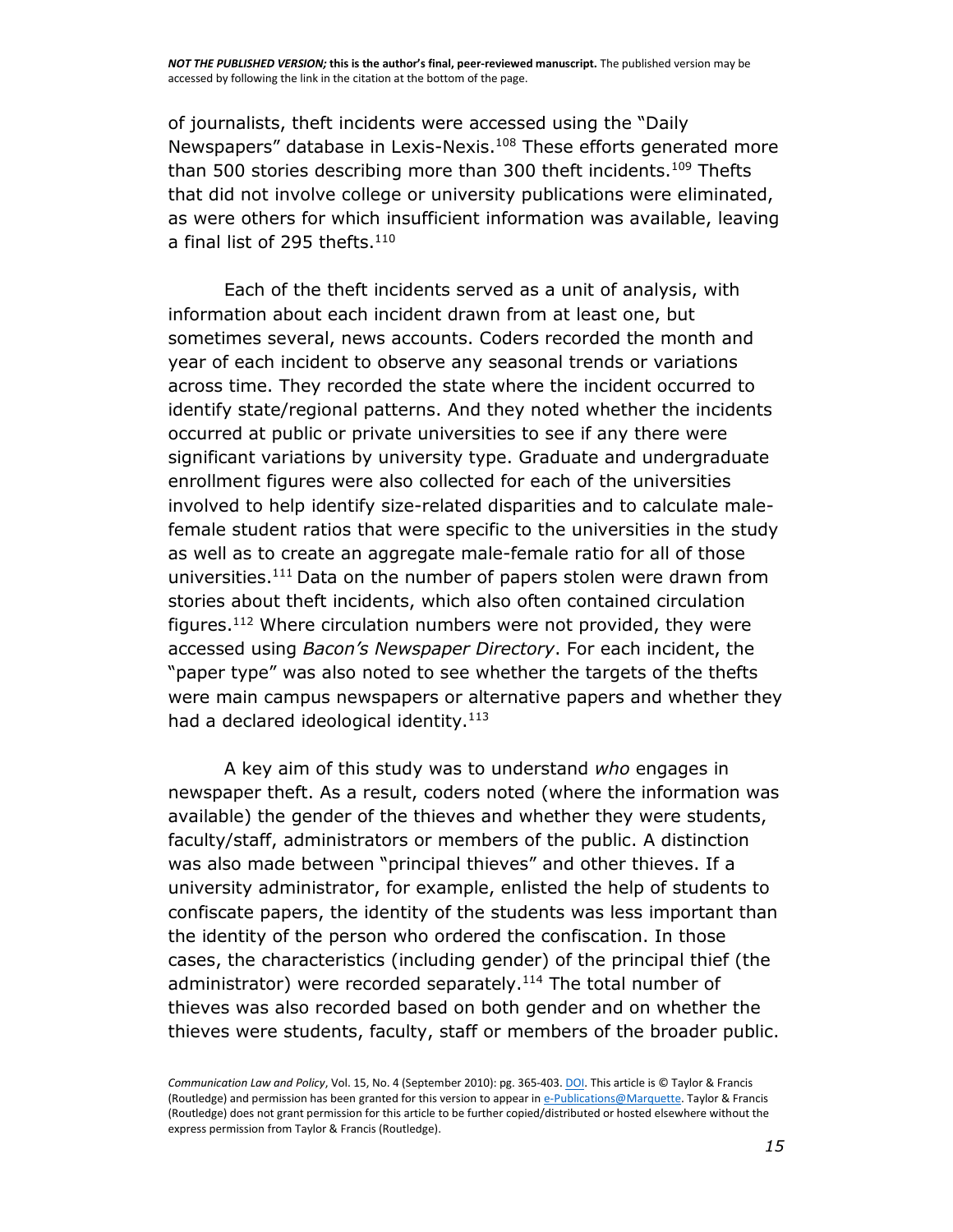*NOT THE PUBLISHED VERSION;* **this is the author's final, peer-reviewed manuscript.** The published version may be accessed by following the link in the citation at the bottom of the page.

In many cases, the precise number of thieves was unknown, so coders relied on whatever information was available. $115$  If a custodian confiscated papers upon the order of an unknown administrator, coders recorded "1" for "administrative thieves" and "unknown" for gender, given the certainty that at least one administrator was involved, and the uncertainty about the involvement of others.

Two of the most important variables were the "reason for the theft" and the broader "concern of the thieves." Both were nominal/categorical variables, the first of which were more than a dozen exhaustive and mutually exclusive categories differentiating between personal attacks, hateful or insensitive speech, false or unflattering portrayals, suggestions of incompetence or wrongdoing, policy disputes, sensitive subjects, vulgar or indecent language, or similar elements. The other key variable was the broader concern of the thieves and whether they were trying to preserve their own interests and reputations or those of others, whether they were trying to shape public dialogue on particular issues, or whether they were acting more as employee-guardians of the interests of the university.

There were twenty-seven coded variables.<sup>116</sup> After conducting two preliminary tests of the coding scheme with three different coders, a final scheme was adopted and used by two coders who divided the coding load for the whole case list. $117$  They first conducted an intercoder reliability test using sixty randomly selected cases (20% of the total), reaching more than 90% agreement on every variable, with a range between 90% and 100%. All discrepancies were resolved by subsequent discussion between the two coders. Given the high levels of agreement, no additional reliability tests were conducted.

Although coding of most variables was straightforward, there were a couple of practical limitations that required the use of some assumptions — one with respect to the identity of the thieves and another with respect to the reason for the theft. In some cases the full identity of the thieves was known because they confessed or were caught. In other cases, aspects of their identity had to be ascertained from either the context or from the statements of the newspaper staff. Because the newspaper staff members were involved so closely with these incidents and were familiar with the full context, the coders

*Communication Law and Policy*, Vol. 15, No. 4 (September 2010): pg. 365-403[. DOI.](http://dx.doi.org/10.1080/10811680.2010.512509) This article is © Taylor & Francis (Routledge) and permission has been granted for this version to appear i[n e-Publications@Marquette.](http://epublications.marquette.edu/) Taylor & Francis (Routledge) does not grant permission for this article to be further copied/distributed or hosted elsewhere without the express permission from Taylor & Francis (Routledge).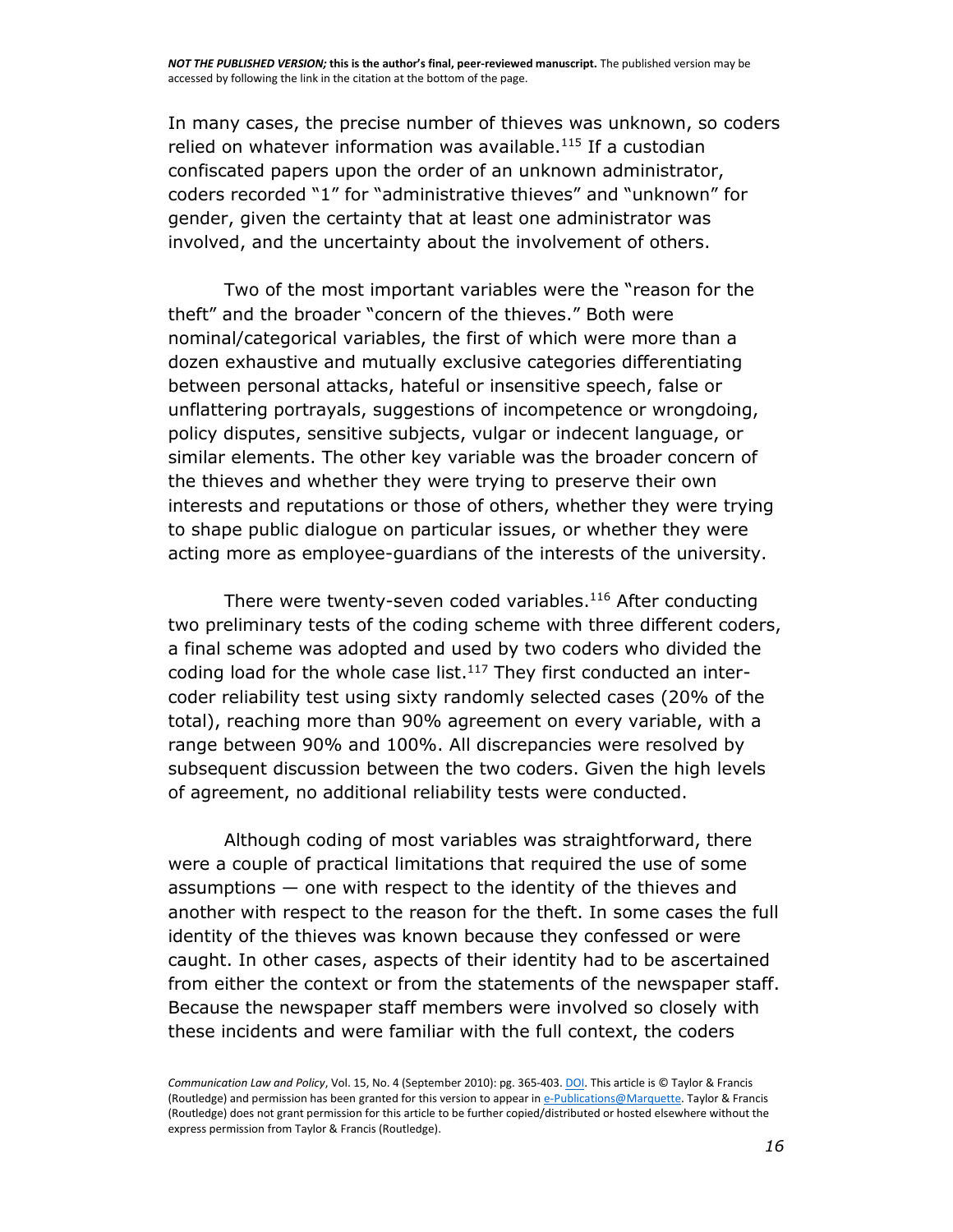*NOT THE PUBLISHED VERSION;* **this is the author's final, peer-reviewed manuscript.** The published version may be accessed by following the link in the citation at the bottom of the page.

relied upon their conclusions about the identities of the thieves. If they were uncertain, or if they pointed to two or more equally plausible possibilities, then the items were coded as "unclear." Even in cases where the conclusions of the staff were not provided, the identities of the thieves (at least some of their general characteristics) could sometimes be deduced. The coders therefore worked from the assumption that those who were the targets or subjects of the triggering content were also the thieves, unless the content suggested otherwise or there was another equally likely explanation.<sup>118</sup> A similar approach was used with the reasons for the thefts. In most cases the newspaper staff was certain about the content that triggered the theft. The coders again relied on those conclusions. But if the staff pointed to two or more equally plausible causes, then it was coded as unclear. $119$ 

Some of the research questions could not be adequately addressed through the quantitative content analysis, so a separate analysis was conducted to learn (1) how the parties characterized the thefts, and (2) how they responded through their formal actions. With respect to the first of these, each story was read to examine how the student body and the administration described the nature of the thefts, including whether they saw it as a genuine threat to free expression and discourse on campus or whether they dismissed or minimized the harms. The thieves' statements about the thefts were also noted to see whether they were contrite or defiant. In addition to looking at the parties' statements, each story was examined to see what steps were taken by the student body, the administration and local law enforcement officials<sup>120</sup> to investigate the thefts and punish the thieves. The rationales offered for those actions were also noted.

#### **Findings: Quantitative Analysis**

The quantitative analysis was designed to measure how often and in what circumstances newspaper thefts occur, to observe trends over time, and to identify the characteristics of newspaper thieves and the content that triggers their actions. The results of that analysis are presented below.

*Communication Law and Policy*, Vol. 15, No. 4 (September 2010): pg. 365-403[. DOI.](http://dx.doi.org/10.1080/10811680.2010.512509) This article is © Taylor & Francis (Routledge) and permission has been granted for this version to appear i[n e-Publications@Marquette.](http://epublications.marquette.edu/) Taylor & Francis (Routledge) does not grant permission for this article to be further copied/distributed or hosted elsewhere without the express permission from Taylor & Francis (Routledge).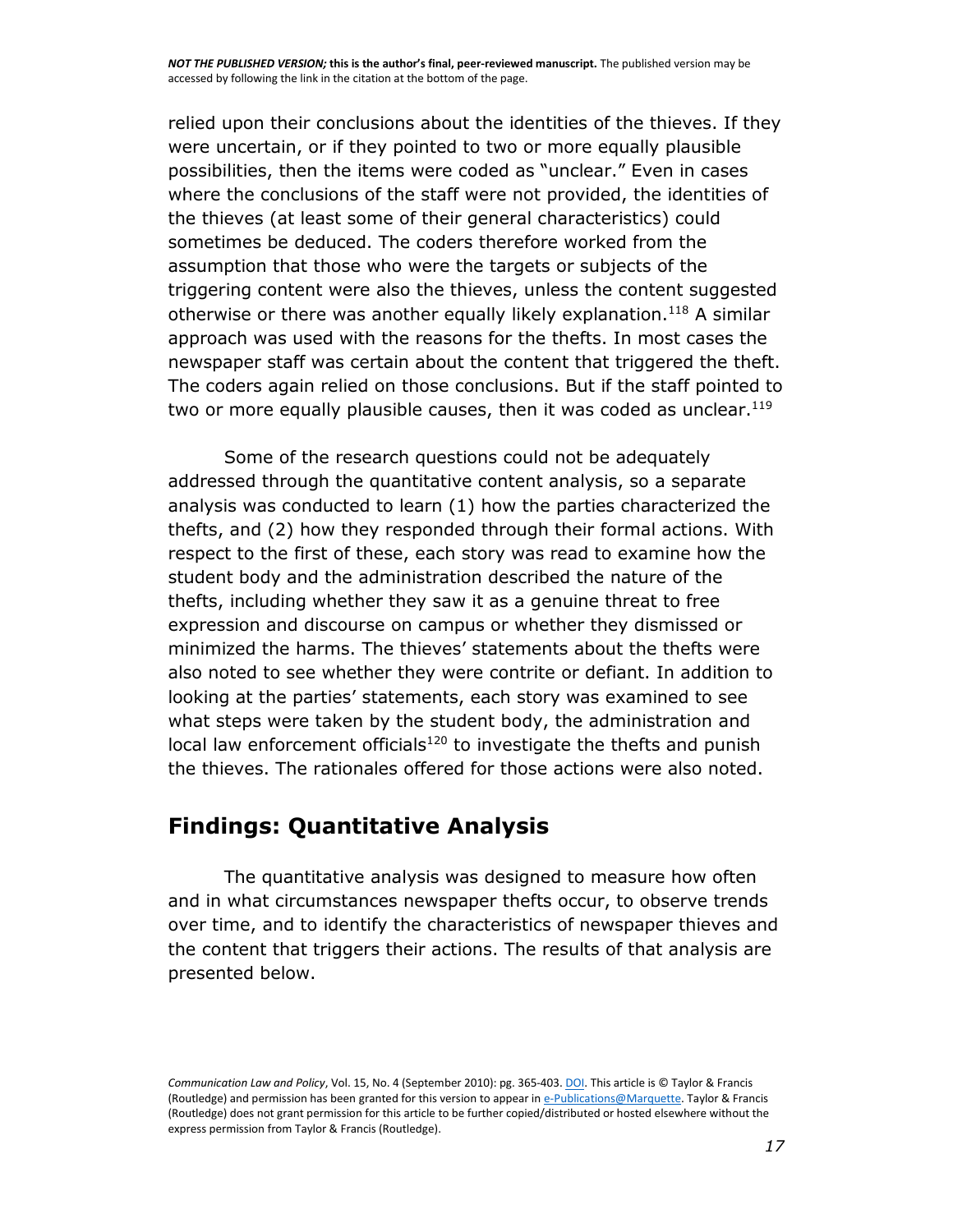# *Frequency and Contexts of Newspaper Theft*

This study identified 295 newspaper theft incidents in the fourteen years studied with an average of 21.2 thefts per year. The Graph shows an inconsistent pattern, although with a spike in 2001 and 2002. In the last two years studied (2007 and 2008), the number of incidents was below the mean for all years. Those are positive signs, although those declines were too small and occurred over too short a period to suggest that newspaper theft is a fading phenomenon. Newspaper thefts are just as common in fall as in spring, with the most activity occurring in November and April. Nearly 80% of all thefts occur during six months of the year – February, March, April, September, October and November – which follows the rhythm of the school year. There do not appear to be any unusual trends with respect to particular states. The thefts recorded in this study occurred in forty-three of the fifty states and the District of Columbia. Most occurred in California (10.8%), New York (6.1%) and Texas (6.1%), but these numbers track roughly with the state population figures. More striking, at least at first glance, is the disparity in the number of thefts occurring at public universities (72.4%) versus private (26.9%). But these differences are almost exactly in line with national enrollment figures.<sup>121</sup>

*Communication Law and Policy*, Vol. 15, No. 4 (September 2010): pg. 365-403[. DOI.](http://dx.doi.org/10.1080/10811680.2010.512509) This article is © Taylor & Francis (Routledge) and permission has been granted for this version to appear i[n e-Publications@Marquette.](http://epublications.marquette.edu/) Taylor & Francis (Routledge) does not grant permission for this article to be further copied/distributed or hosted elsewhere without the express permission from Taylor & Francis (Routledge).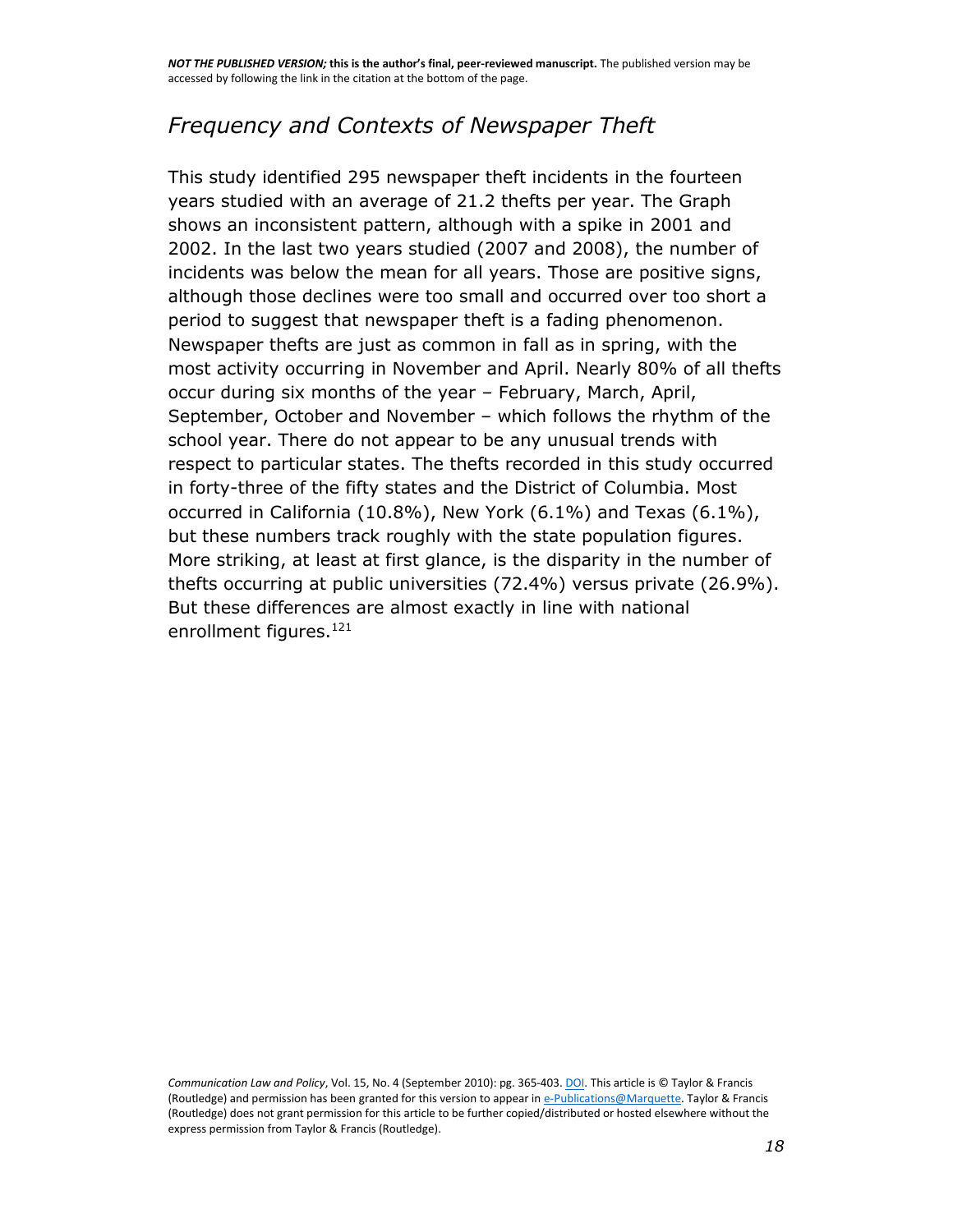*NOT THE PUBLISHED VERSION;* **this is the author's final, peer-reviewed manuscript.** The published version may be accessed by following the link in the citation at the bottom of the page.





The evidence does not suggest that newspaper thieves disproportionately target alternative papers. Only 8.2% of thefts were of alternative papers while 89.5% percent targeted main campus papers. Among the former, there was a clear ideological imbalance in that five times as many thefts were of conservative-alternative papers (twenty) than liberal-alternative papers (four), but the numbers are small and the disparity could simply be a function of there being more conservative-alternative papers on campuses than liberal-alternative papers.<sup>122</sup> The results certainly do not support the claim by some that "most" newspaper thefts are of conservative publications.<sup>123</sup>

Most newspaper thieves appear to have a clear purpose and employ an aggressive strategy. Thieves stole an average of 2,870 papers per incident, which was just under half (48.1%) of the mean circulation for those publications.

#### *Characteristics of Newspaper Thieves*

Students were by far the most common culprits in theft cases. As Table 1 indicates, in 80.2% of the cases in which the identities of the thieves could be determined, students committed the thefts, and of the 400 thieves whose identities could be determined, 85.5% were

*Communication Law and Policy*, Vol. 15, No. 4 (September 2010): pg. 365-403[. DOI.](http://dx.doi.org/10.1080/10811680.2010.512509) This article is © Taylor & Francis (Routledge) and permission has been granted for this version to appear i[n e-Publications@Marquette.](http://epublications.marquette.edu/) Taylor & Francis (Routledge) does not grant permission for this article to be further copied/distributed or hosted elsewhere without the express permission from Taylor & Francis (Routledge).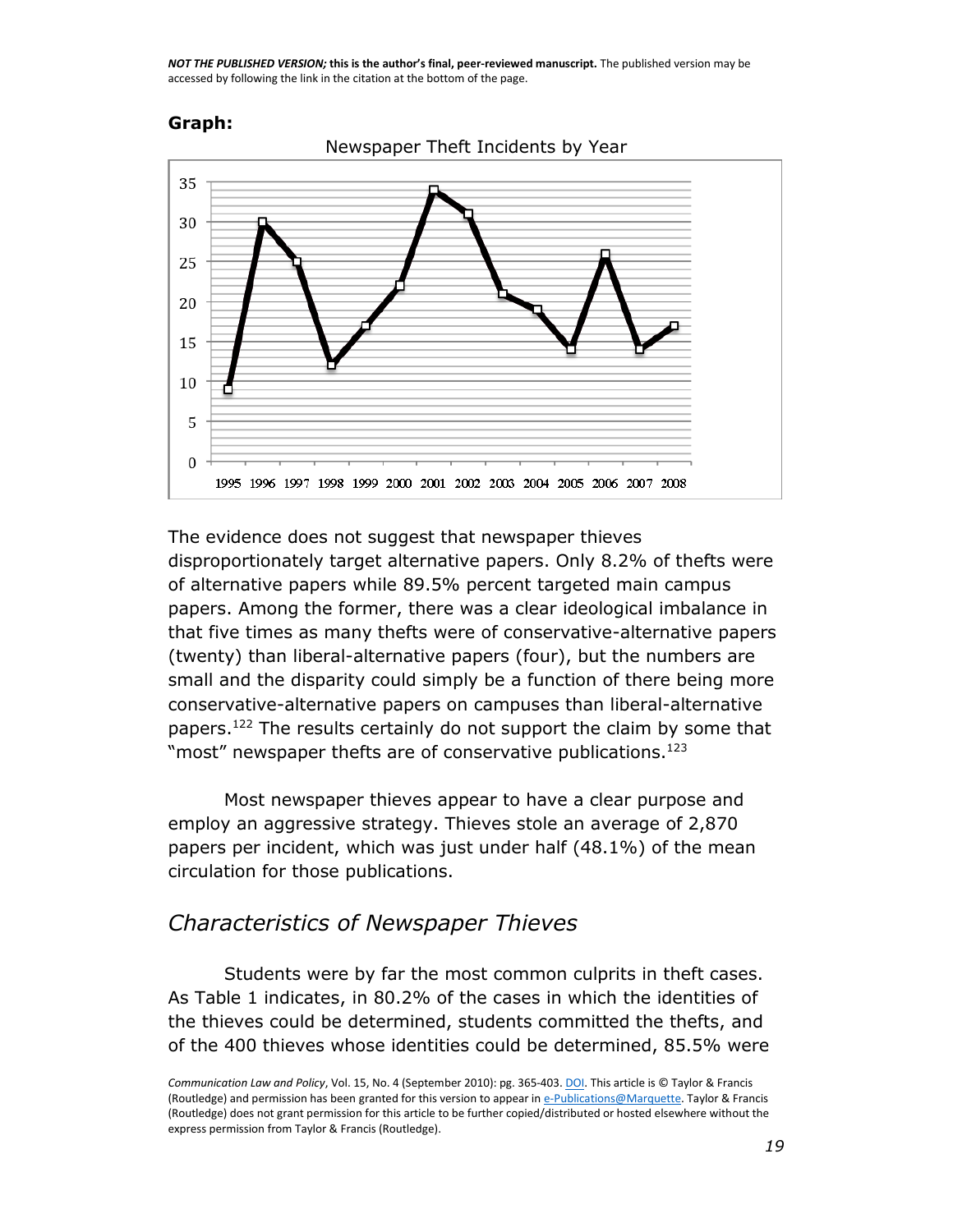*NOT THE PUBLISHED VERSION;* **this is the author's final, peer-reviewed manuscript.** The published version may be accessed by following the link in the citation at the bottom of the page.

students. Members of the campus administration were responsible for 9.9% of the thefts and represented 6.0% of the identified thieves, faculty and staff were responsible for 6.9% of the thefts and represented 5.8% of the thieves, and members of the public were responsible for 2.6% of the thefts and represented 2.8% of the thieves.<sup>124</sup> Students who were associated with either student government or Greek-letter organizations committed a significant number of thefts. There were thirty-one incidents in which the newspaper thieves were affiliated with student government, and fortyone cases in which the thieves were associated with fraternities or sororities.<sup>125</sup>

#### Table 1:

| Identity of<br>Principal<br>Thief/Thieves | Total<br>Cases | Percent of<br>All Cases | <b>Percent of Cases</b><br>Where Identity<br>Known |
|-------------------------------------------|----------------|-------------------------|----------------------------------------------------|
| Student(s)                                | 186            | 63.1%                   | 80.2%                                              |
| Faculty/Staff                             | 16             | 5.4%                    | 6.9%                                               |
| Administration                            | 23             | 7.8%                    | 9.9%                                               |
| Public                                    | 6              | 2.0%                    | 2.6%                                               |
| Mixed                                     | $\mathbf{1}$   | .3%                     | .4%                                                |
| Unclear                                   | 63             | 21.4%                   | n/a                                                |
| Total                                     | 295            | 100%                    | 100%                                               |

Identity of principal thief/thieves with percentages of total cases and cases where identity known.

There were 135 cases in which the gender of the principal thief or thieves could be ascertained. As Table 2 indicates, males were the principal thieves in 68.1% of those cases; females were the principal thieves in 27.4%. The gender of the principal thieves was mixed in 4.4% of cases. The percentages were similar for the total number of thieves: 70.8% percent of the 209 thieves whose gender could be determined were male and only 29.2% female. These disparities are even more remarkable in light of the fact that, cumulatively, there

*Communication Law and Policy*, Vol. 15, No. 4 (September 2010): pg. 365-403[. DOI.](http://dx.doi.org/10.1080/10811680.2010.512509) This article is © Taylor & Francis (Routledge) and permission has been granted for this version to appear i[n e-Publications@Marquette.](http://epublications.marquette.edu/) Taylor & Francis (Routledge) does not grant permission for this article to be further copied/distributed or hosted elsewhere without the express permission from Taylor & Francis (Routledge).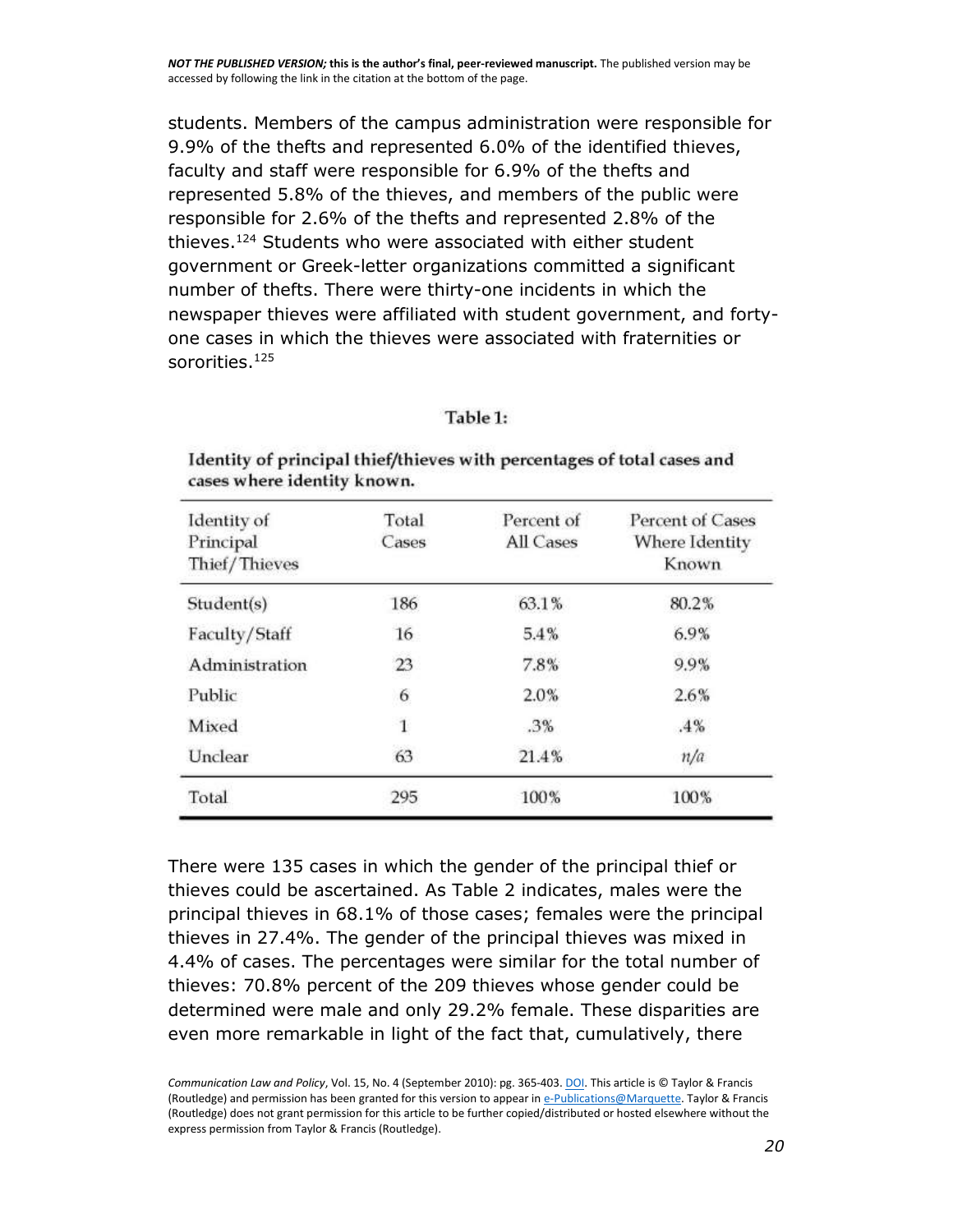were more females than males at the universities where these theft incidents occurred. The aggregate male-female ratio of those universities, using a per capita measure to account for the enrollment differences, was 53.8% female to 46.2% male.<sup>126</sup>

#### Table 2:

Gender of principal thief/thieves with percentages of total cases and cases where gender known.

| Gender of<br>Principal<br>Thief/Thieves | Total<br>Cases | Percent of<br><b>All Cases</b> | <b>Percent of Cases</b><br><b>Where Gender</b><br>Known |
|-----------------------------------------|----------------|--------------------------------|---------------------------------------------------------|
| Male                                    | 92             | 30.2%                          | 68.1%                                                   |
| Female                                  | 37             | 12.5%                          | 27.4%                                                   |
| Combination                             | 6              | 2.0%                           | 4.4%                                                    |
| Unclear                                 | 160            | 54.2%                          | n/a                                                     |
| Total                                   | 295            | 100%                           | 100%                                                    |

# *Triggering Content and Motivations*

Of the 295 thefts, 94% represented attempts by the thieves to suppress the speech of others. $127$  News or feature stories and photos triggered the most thefts (60.7%), with nearly all of the others  $(37.6%)$  triggered by opinion content,<sup>128</sup> which included columns, editorials, cartoons, paid political advertising, and humor or parody pieces. Of the ninety cases in which the triggering content was opinion, seven involved material published in an April Fool's or other parody issue, which is lower than might be expected given how much controversy those publications typically generate.

In 18% of cases, the reason for the theft was unclear. Excluding those cases, as well as those that did not constitute acts of censorship, by far the most common reason for thefts was a suggestion that someone had acted negligently, incompetently or had engaged in some kind of wrongdoing. As Table 3 shows, those accounted for 42.2% of the cases.<sup>129</sup> The second most common reason was a more

*Communication Law and Policy*, Vol. 15, No. 4 (September 2010): pg. 365-403[. DOI.](http://dx.doi.org/10.1080/10811680.2010.512509) This article is © Taylor & Francis (Routledge) and permission has been granted for this version to appear i[n e-Publications@Marquette.](http://epublications.marquette.edu/) Taylor & Francis (Routledge) does not grant permission for this article to be further copied/distributed or hosted elsewhere without the express permission from Taylor & Francis (Routledge).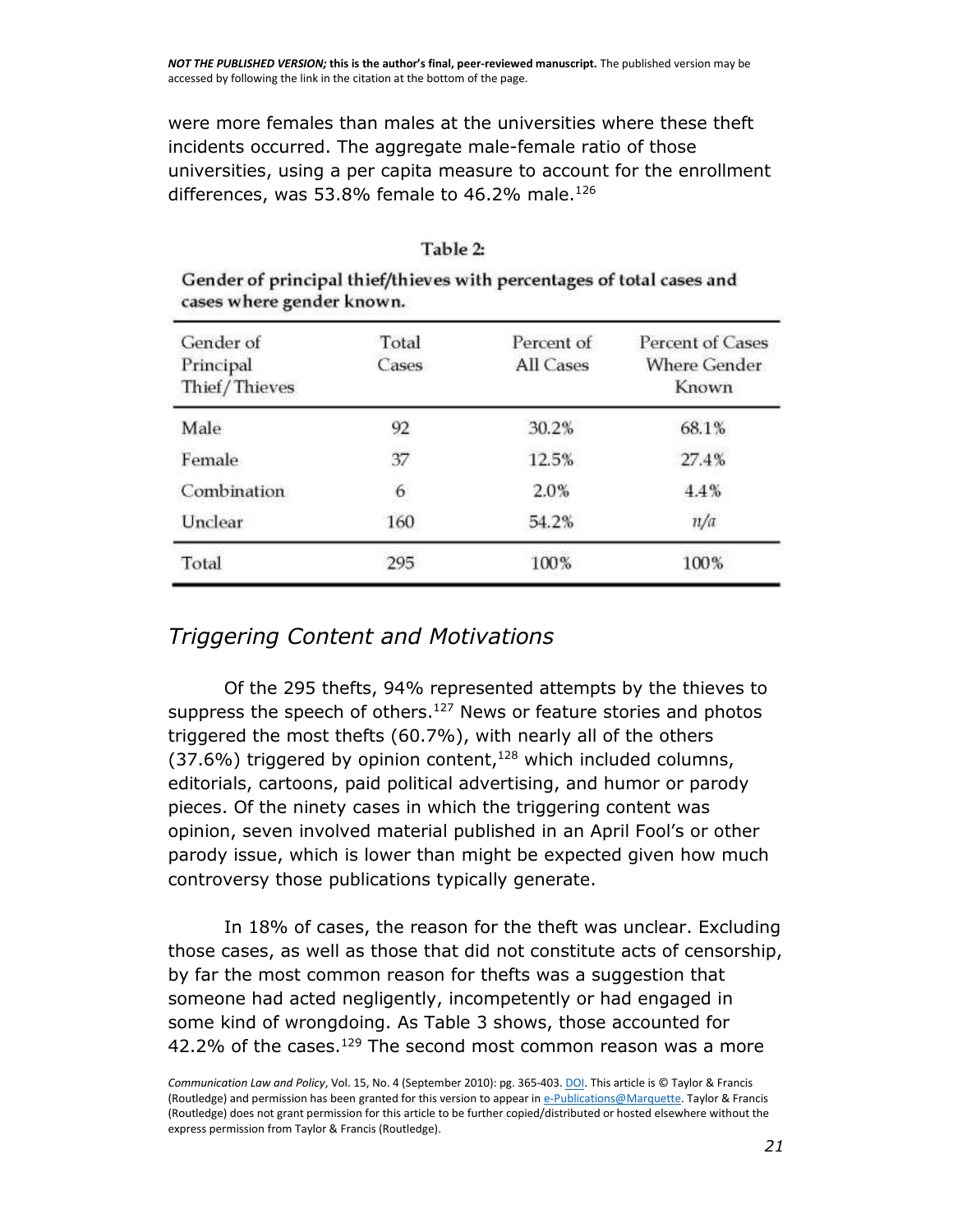generally false or unflattering portrayal  $(20.9\%)$ ,<sup>130</sup> the third was hate/insensitive speech (10%), which included any content that the thieves regarded as racist, sexist or otherwise insensitive to minority groups, $131$  and the fourth was a concern about a broader social or public policy issue  $(9.6\%)$ .<sup>132</sup> The majority of newspaper thefts were triggered by content that related to the interests, reputations, privacy and sensibilities of particular individuals rather than to broader political issues and controversies.

Within those broader contexts, the most common national issues were affirmative action and abortion, and the most common local issues were those relating to student government policies and elections. Overall, however, the underlying controversies were too diffuse and the numbers too small to draw any conclusions about the kinds of issues that trigger the thefts. This also makes it difficult to draw comparisons with other censorship studies, which typically focus on particular issues (pornography, violence) or are tied to particular contexts (book censorship at libraries). Nevertheless, it is worth noting that only five thefts were triggered by "indecent, vulgar or profane content," and five others were driven by content that the thieves regarded as inappropriate (drugs, HIV/AIDS, homosexuality). So, concerns about social mores, which are common subjects of censorship studies, were not a significant factor in this context.

*Communication Law and Policy*, Vol. 15, No. 4 (September 2010): pg. 365-403[. DOI.](http://dx.doi.org/10.1080/10811680.2010.512509) This article is © Taylor & Francis (Routledge) and permission has been granted for this version to appear i[n e-Publications@Marquette.](http://epublications.marquette.edu/) Taylor & Francis (Routledge) does not grant permission for this article to be further copied/distributed or hosted elsewhere without the express permission from Taylor & Francis (Routledge).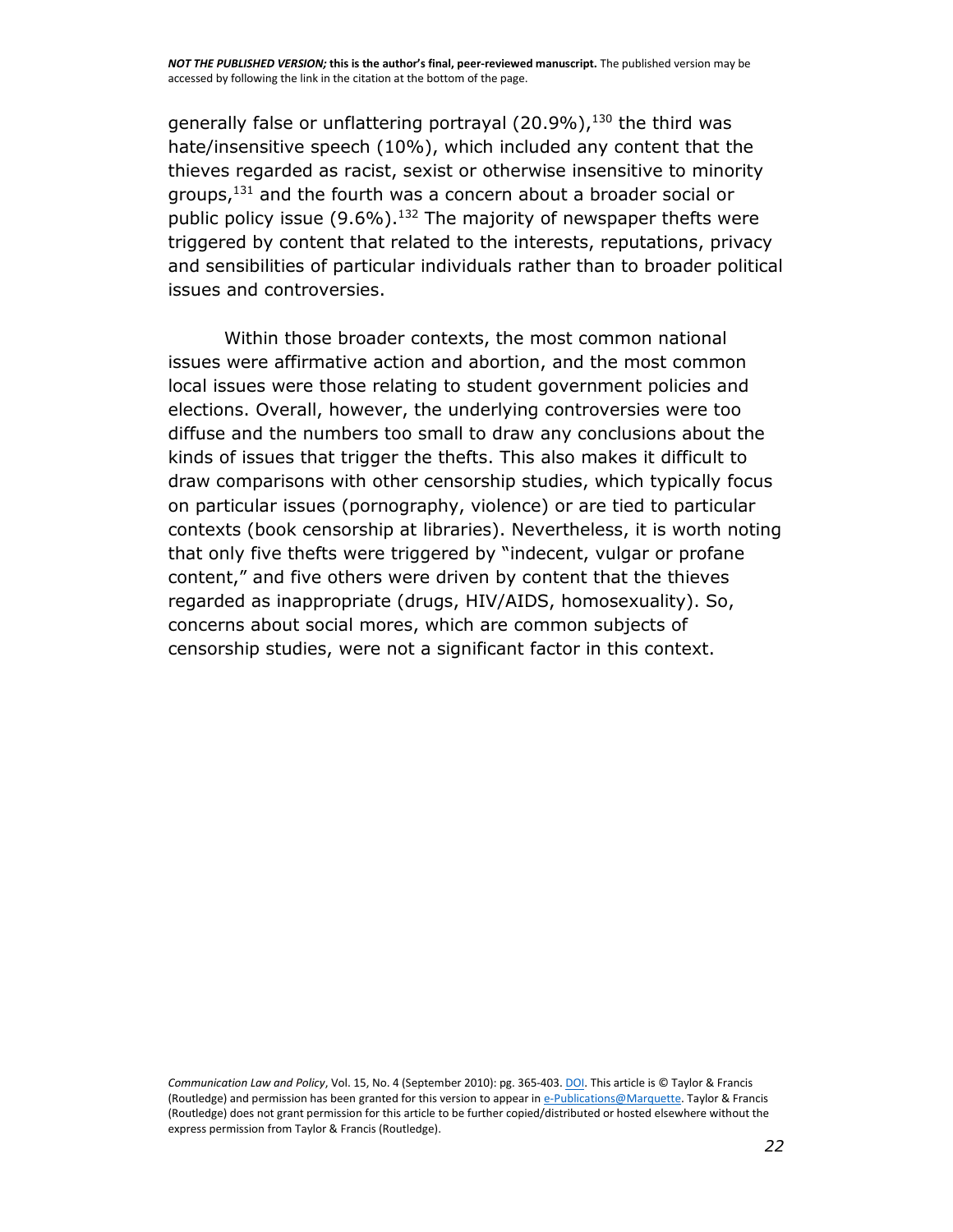*NOT THE PUBLISHED VERSION;* **this is the author's final, peer-reviewed manuscript.** The published version may be accessed by following the link in the citation at the bottom of the page.

#### Table 3:

| Reason for Theft                | Total<br>Cases | Percent of<br>All Cases | Percent of<br><b>Cases Where</b><br>Reason Known |
|---------------------------------|----------------|-------------------------|--------------------------------------------------|
| Negligence/Wrongdoing           | 97             | 32.9%                   | 40.1%                                            |
| False/Unflattering Portrayal    | 48             | 16.3%                   | 19.8%                                            |
| Hate/Insensitive Speech         | 23             | 7.8%                    | 9.5%                                             |
| <b>Policy Dispute</b>           | 22             | 7.5%                    | 9.1%                                             |
| <b>Unrelated to Content</b>     | 12             | 4.1%                    | 5.0%                                             |
| <b>Unspecified Disagreement</b> | 8              | 2.7%                    | 3.3%                                             |
| Privacy Invasion                | 6              | 2.0%                    | 2.5%                                             |
| <b>Personal Attack</b>          | 5              | 1.7%                    | 2.1%                                             |
| Indecency/Profanity             | 5              | 1.7%                    | 2.1%                                             |
| Inappropriate Subject           | 5              | 1.7%                    | 2.1%                                             |
| Ideological Disagreement        | $\overline{2}$ | .7%                     | .8%                                              |
| Unauthorized/Illegal Content    | $\overline{2}$ | .7%                     | .8%                                              |
| Editing/Grammar                 | $\overline{1}$ | .3%                     | .4%                                              |
| Other                           | 6              | 2.0%                    | 2.5%                                             |
| Unclear                         | 53             | 18.0%                   | n/a                                              |
| Total                           | 295            | 100%                    | 100%                                             |

Reason for theft with percentages of total cases and cases where reason known.

Table 4 shows that in the 233 censorship cases in which the broader concern of the thieves could be determined, 51.9% involved attempts by the thieves to protect their own interests.<sup>133</sup> In 8.2% of cases, the thieves acted on behalf of friends or colleagues or others with whom they had some relationship. In 5.6% of cases, the thieves acted more as employee-guardians of the interests of the organization to which they belonged rather than as individuals. This usually involved administrators acting to protect their universities. $134$  In 29.2% of cases the thieves acted out of some external concern — such as a disagreement with the paper's position on an issue of public policy, or

*Communication Law and Policy*, Vol. 15, No. 4 (September 2010): pg. 365-403[. DOI.](http://dx.doi.org/10.1080/10811680.2010.512509) This article is © Taylor & Francis (Routledge) and permission has been granted for this version to appear i[n e-Publications@Marquette.](http://epublications.marquette.edu/) Taylor & Francis (Routledge) does not grant permission for this article to be further copied/distributed or hosted elsewhere without the express permission from Taylor & Francis (Routledge).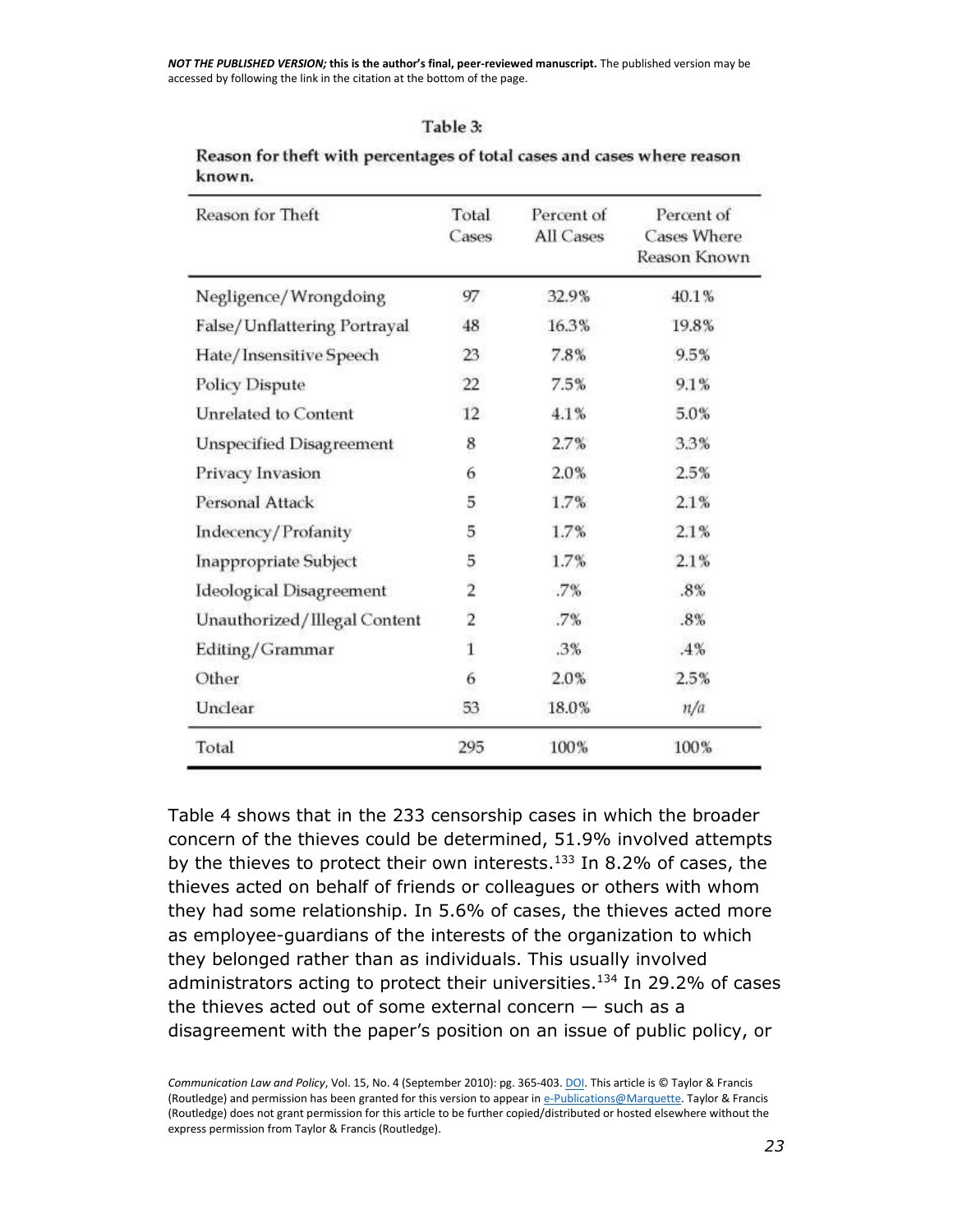because they disagreed with the tone or topics addressed in the paper. Two types of external concern were noted. The first involved a general concern with a public policy or other non-personal issue. The second involved an external concern that was more personal to the thieves because it involved race, ethnicity, sexual orientation or other core aspects of their individual identities. The aim was to separate those cases in which the thieves were acting out of an external concern but where the content was still linked in some way to their identities. So, thefts triggered by content that was allegedly insensitive or biased toward particular minority groups were separated from other external cases. Of the 29.2% of the cases that involved issues that were external to the thieves, 18.5% were in the first group (externalgeneral) and 10.7% were in the latter (external-personal).

| Table 4: |  |  |
|----------|--|--|
|----------|--|--|

Concern of thief/thieves with percentages of total cases and cases where concern known.

| Concern of<br>Thief/Thieves  | Total<br>Cases | Percent of<br>All Cases | <b>Percent of Cases</b><br>Where Concern<br>Known |
|------------------------------|----------------|-------------------------|---------------------------------------------------|
| Self Concern                 | 121            | 41.0%                   | 51.9%                                             |
| <b>Relational Concern</b>    | 19             | 6.4%                    | 8.2%                                              |
| <b>Institutional Concern</b> | 13             | 4.4%                    | 5.6%                                              |
| External (General)           | 43             | 14.6%                   | 18.5%                                             |
| External (Self)              | 25             | 8.5%                    | 10.7%                                             |
| Other                        | 12             | 4.1%                    | 5.2%                                              |
| Unclear                      | 62             | 21.0%                   | n/a                                               |
| Total                        | 295            | 100%                    | 100%                                              |

# **Analysis**

Overall, the data show that newspaper theft is a persistent and widespread phenomenon that is not isolated to particular states, regions or types of universities. Indeed, it is just as common, on a per

*Communication Law and Policy*, Vol. 15, No. 4 (September 2010): pg. 365-403[. DOI.](http://dx.doi.org/10.1080/10811680.2010.512509) This article is © Taylor & Francis (Routledge) and permission has been granted for this version to appear i[n e-Publications@Marquette.](http://epublications.marquette.edu/) Taylor & Francis (Routledge) does not grant permission for this article to be further copied/distributed or hosted elsewhere without the express permission from Taylor & Francis (Routledge).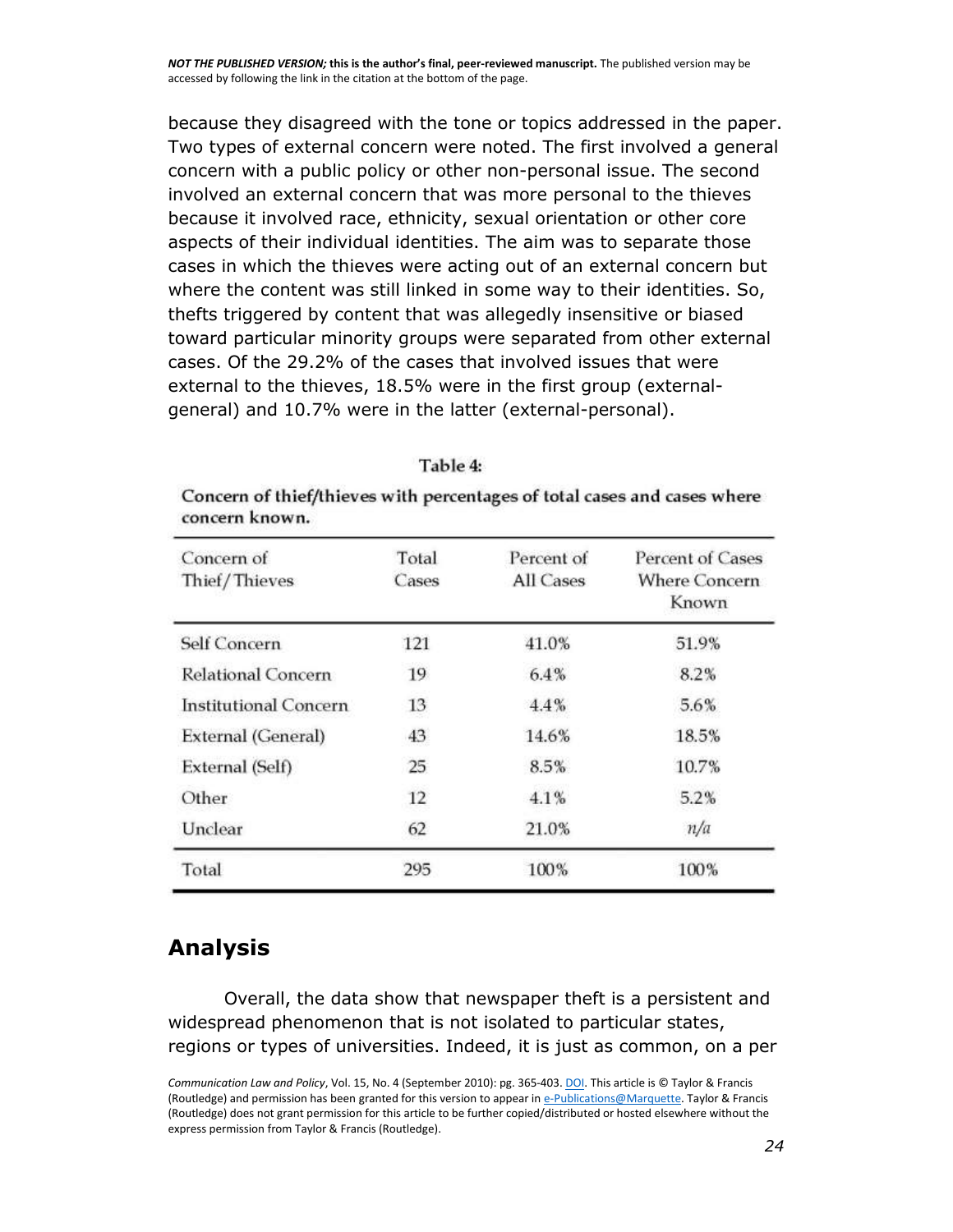capita basis, at public universities as it is at private ones, even though there are no constitutional barriers to censorship at private universities. There were more thefts by administrators at private universities (fourteen) than at public universities (eleven), but there were no public-private disparities among students. What is more surprising is that twenty-five university officials believed it was appropriate to censor their own campus newspapers (or perhaps they simply assumed they would not be discovered).

Those who steal newspapers represent a broad cross-section of their campus communities, with two exceptions: (1) they are disproportionately aligned with fraternities, sororities and student government, and (2) they are disproportionately male. The latter exception is the most remarkable because the disparity is so stark and because it seems to contradict so much of the censorship literature. Assuming there is no confounding variable that accounts for the malefemale imbalance, it raises a critical question: are men more likely than women to engage in acts of censorship, even if they are no more likely than women to endorse the censorial acts of others? Because most of the prior research is survey-based, scholars need to explore this belief-act nexus in future research, ideally using controlled experiments. The current study was based on examinations of papers that were already published, so it was not possible to control for many variables. It is possible that the differences in gender are simply a function of newspaper content being more focused on male subjects than female. It seems unlikely that this could account for all of the gender differentiation observed here, but it is something that should be explored in future research.

Another important conclusion one can draw from the data above is that most newspaper thefts are triggered by content that is unrelated to controversial public issues. Many of the content triggers identified in previous research on public school and university censorship were not significant factors in triggering newspaper thefts. Thefts were almost never triggered by content focused on sex or morality, nor did hot-button political issues appear to be a common concern among the thieves. Instead, the thieves appeared to be focused largely on the ways in which they were personally portrayed and, secondarily, with issues that were not merely of self-interest, but

*Communication Law and Policy*, Vol. 15, No. 4 (September 2010): pg. 365-403[. DOI.](http://dx.doi.org/10.1080/10811680.2010.512509) This article is © Taylor & Francis (Routledge) and permission has been granted for this version to appear i[n e-Publications@Marquette.](http://epublications.marquette.edu/) Taylor & Francis (Routledge) does not grant permission for this article to be further copied/distributed or hosted elsewhere without the express permission from Taylor & Francis (Routledge).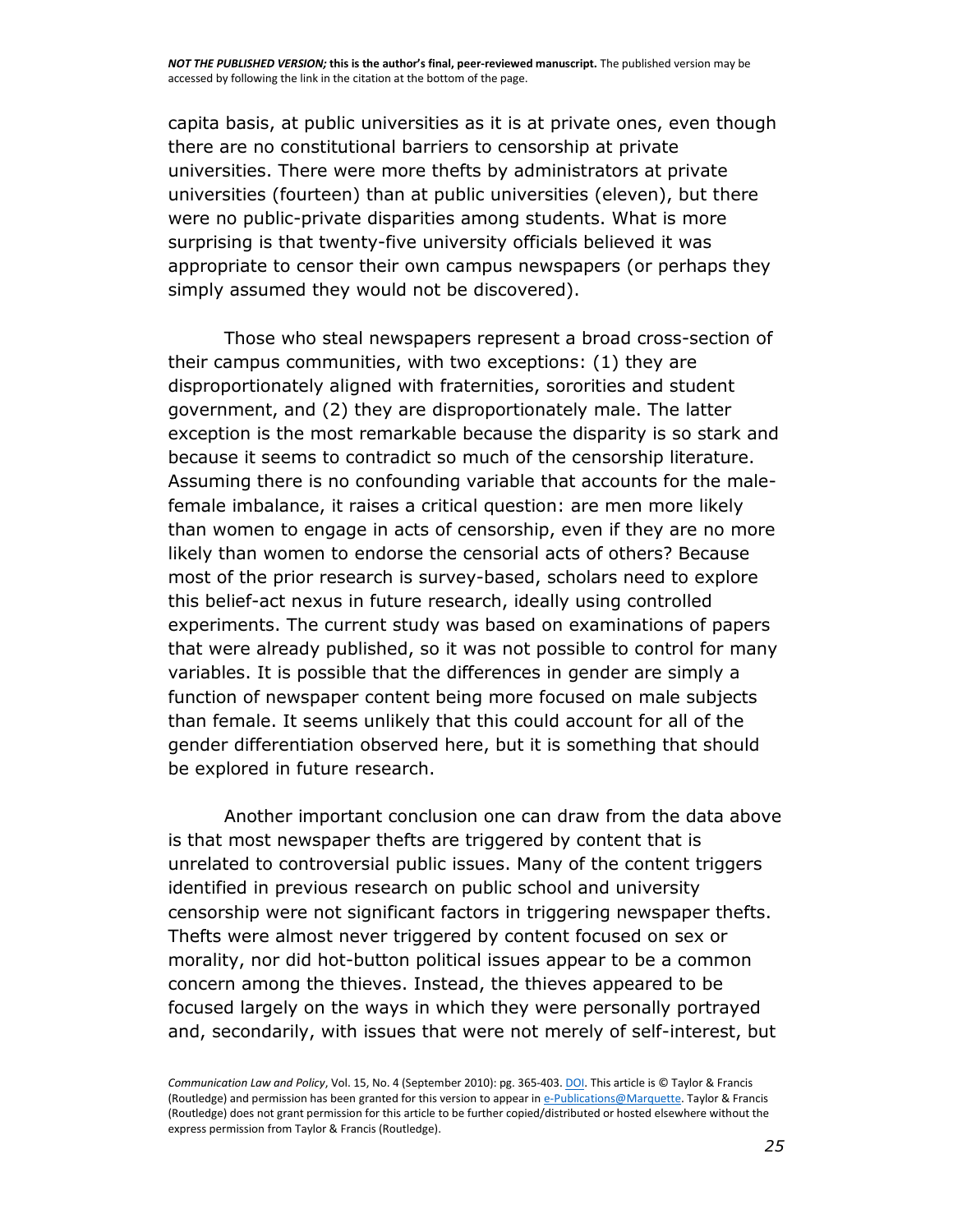that were linked to core aspects of their identity (race, gender, ethnicity). This raises another important limitation of prior censorship research, which is that it is focused on what people say they will not tolerate, not what they actually seek to suppress when an opportunity presents itself. Nearly all of the censorship literature addresses the attitude-action connection by measuring disparities between respondents' general feelings about people or issues and their willingness to support the suppression of those people or issues. That research does not bridge the disjunction, even though it moves us closer. The current research does not resolve that difficulty either, but it does suggest that the issues around which scholars tend to orient censorship research are perhaps less salient than they suppose, and it suggests that many of those who engage in censorship probably overestimate the extent to which their suppression of politically or sexually charged content is consistent with the real concerns of the public.

Related to this is the fact that in the vast majority of newspaper theft incidents, the thieves acted out of a desire to preserve their own interests rather than to affect public debate over broader social or political issues. Previous research shows that support for censorship is higher when the underlying content is linked in some way to the respondents' interests. The findings here suggest an extension of that principle: People's censorial impulses are even stronger when the triggering content is tied not merely to their self-interest but to their self-preservation — that is, to their reputations and public standing. This study suggests that future research continue examining not only how people respond to content that is of interest to them but also how they respond to content that is about them.

# **Findings: Qualitative Analysis**

Because the initial reporting on many theft incidents focused solely on the facts surrounding the thefts rather than any subsequent proceedings, it was unclear in many cases whether university or law enforcement officials investigated the thefts or imposed any punishments. Nevertheless, there were 193 cases in which at least some of this information was provided. Sometimes this was simply an indication that an investigation had begun, but overall there was

*Communication Law and Policy*, Vol. 15, No. 4 (September 2010): pg. 365-403[. DOI.](http://dx.doi.org/10.1080/10811680.2010.512509) This article is © Taylor & Francis (Routledge) and permission has been granted for this version to appear i[n e-Publications@Marquette.](http://epublications.marquette.edu/) Taylor & Francis (Routledge) does not grant permission for this article to be further copied/distributed or hosted elsewhere without the express permission from Taylor & Francis (Routledge).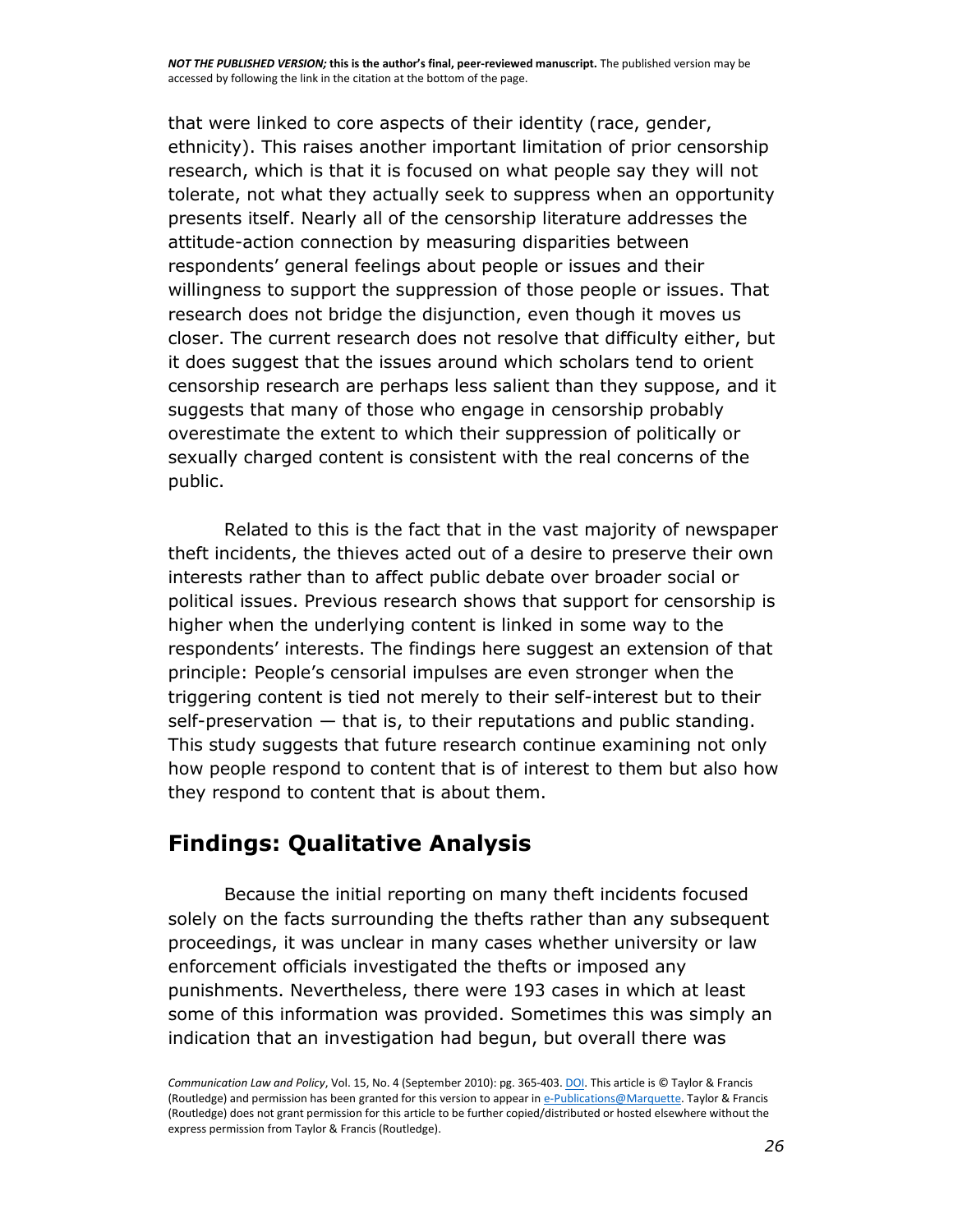enough information to be able to draw some conclusions about the most common responses of the parties, the kinds of obstacles that typically arise, and the ways in which the parties conceived of the nature and consequences of these acts.

## *Responses to Newspaper Thefts*

It is clear from the reporting on thefts that in most cases administrators and law enforcement officials did not share the student journalists' concerns. They were often disinclined to take any action, and when they did, their approaches were less aggressive  $-$  and their punishments less severe — than what the newspaper staffs expected. To be sure, there were many instances in which campus police did investigate these incidents and in which university officials took action against the thieves. But perhaps more notable were the eighty-three cases (43%) in which university and law enforcement officials ignored the incidents or impeded the investigations, not to mention the dozens of other cases in which university officials or disciplinary boards imposed nominal punishments.

The biggest hurdle was legal. In thirty-three cases police, prosecutors or university officials explicitly declared that they could not act because they did not believe that taking freely distributed publications constituted theft. There were another ten cases in which the police either expressed doubt about the criminality of the theft or in which the police initially rejected the students' requests but later, after learning more about the legal issues, changed course and agreed to look into the incident.

In some cases, campus police seemed sincere in their concern about these incidents but simply felt stymied by the legal ambiguities. After 4,000 copies of the Vista were stolen at the University of Oklahoma, Public Safety Director Jeff Harp acknowledged that the culprits "stole newspapers," but said "from a theft perspective, it's very difficult to establish the requirements under law of a [violation] of that statute."<sup>135</sup> In other cases, officials dismissed theft incidents as simply "not a big issue."<sup>136</sup> And in a few cases they were openly hostile. After a school administrator confiscated 400 copies of an alternative paper at Clark University, campus police said it was not a

*Communication Law and Policy*, Vol. 15, No. 4 (September 2010): pg. 365-403[. DOI.](http://dx.doi.org/10.1080/10811680.2010.512509) This article is © Taylor & Francis (Routledge) and permission has been granted for this version to appear i[n e-Publications@Marquette.](http://epublications.marquette.edu/) Taylor & Francis (Routledge) does not grant permission for this article to be further copied/distributed or hosted elsewhere without the express permission from Taylor & Francis (Routledge).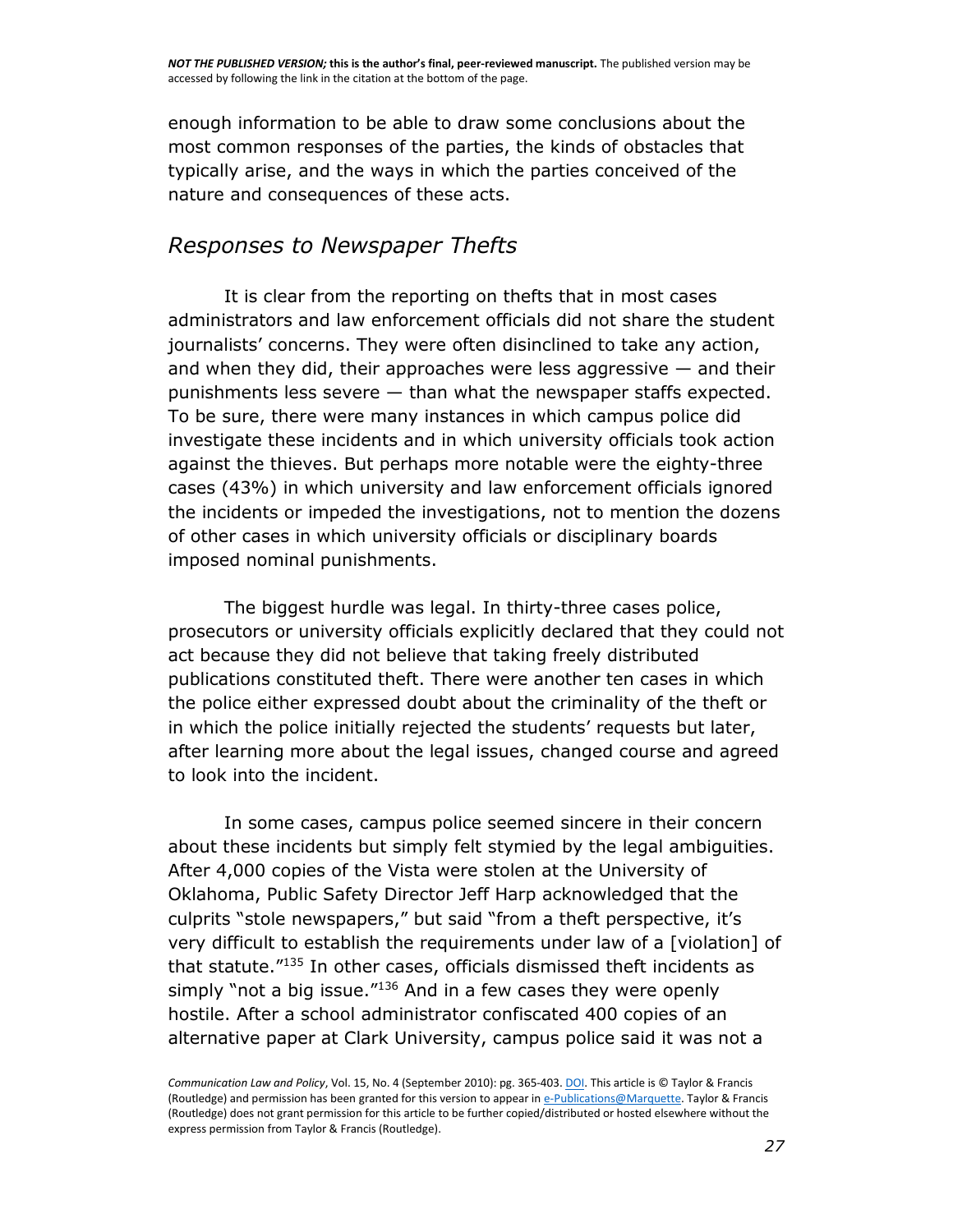violation, because it was "simply a matter of newspapers being moved from point A to point B."137 As the report points out, however, "point B" was a dumpster.

The most common response from school officials and campus police was that there was simply nothing they could do.<sup>138</sup> But in many of those cases, police appeared to react dismissively without really understanding the state of the law. In some cases, campus police were not aware, until the newspaper staff members informed them, that newspaper thieves had been prosecuted in the past in their states.<sup>139</sup> In addition, the justifications used by campus police for their inaction varied substantially from one campus to the next and seemed often to be based on speculation. At some schools, police said they could not act because free newspapers have no value and can be taken with impunity.<sup>140</sup> At other schools, police said newspaper thefts were only criminal if the papers contained notices indicating that readers must pay if they want more than one copy.<sup>141</sup> Yet some campus police officers refused to investigate thefts of papers that did contain payment notices. Police at the University of Wisconsin-Stout, for example, refused to investigate multiple thefts of the Stoutonia, even though the paper's staff explained to police that a payment notice appeared on the masthead of every copy, $142$  and police at Western Oregon University refused to act on a theft of the Journal because its payment notice appeared only in the paper and not also on the distribution bins.<sup>143</sup> A payment notice also proved inconsequential at the University of Southern Maine where a local prosecutor refused to charge three fraternity members who stole 1,000 copies of The Free Press, because the prosecutor could not prove that the students would not, at some point in the future, pay for the extra 997 copies.<sup>144</sup> And in another case, campus police said they would not pursue a thief because it would be impossible to prove that he knew his actions were criminal.<sup>145</sup>

Many administrators also used the legal uncertainties to justify their inaction. This would be easier to defend if they were merely acknowledging the difficulty of securing a criminal conviction, but many administrators treated the legal ambiguity as foreclosing any action against the thieves. After 8,000 copies of the Highlander were stolen at the University of California-Riverside, Vice Chancellor Jim

*Communication Law and Policy*, Vol. 15, No. 4 (September 2010): pg. 365-403[. DOI.](http://dx.doi.org/10.1080/10811680.2010.512509) This article is © Taylor & Francis (Routledge) and permission has been granted for this version to appear i[n e-Publications@Marquette.](http://epublications.marquette.edu/) Taylor & Francis (Routledge) does not grant permission for this article to be further copied/distributed or hosted elsewhere without the express permission from Taylor & Francis (Routledge).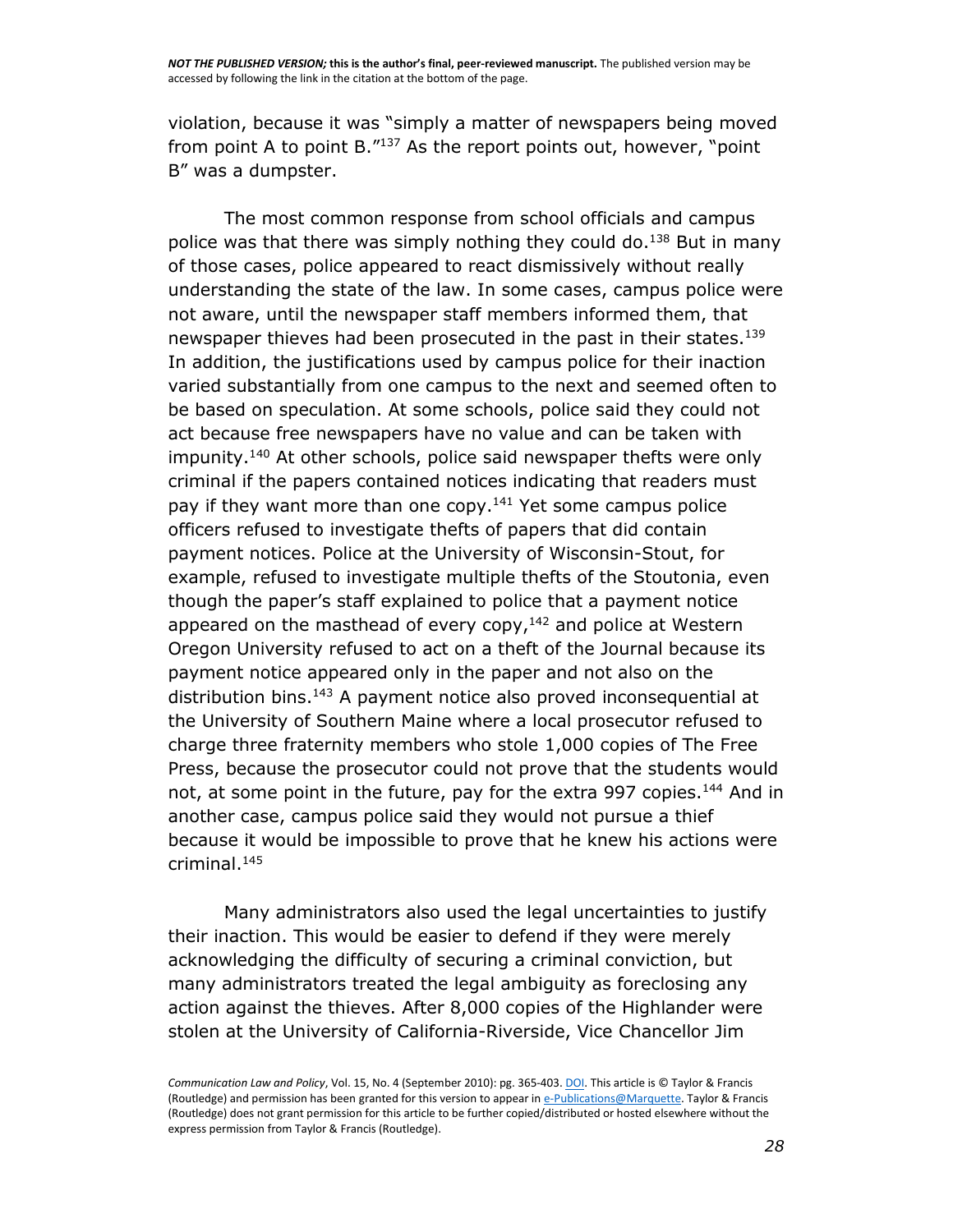Sandoval said that "[b]ecause [the papers] were left at a public distribution bin and there were no limits as to how many copies students could take, we did not investigate." Sandoval added: "I clearly understand the frustration of our student newspaper but there was just a limit as to how much we could do."<sup>146</sup>

It was clear that in many of these cases, campus police and administrators made no attempt to explore the legal issues and that some were actively seeking a way to justify their inaction. In the fortythree cases referenced above, they did this by citing deficiencies in the law. But there were another forty cases in which campus police or administrators refused to act for reasons unrelated to the law, or for reasons that were simply not specified in the published accounts.<sup>147</sup> The most extraordinary cases were those in which university officials were actually responsible for the thefts or condoned them. No punishment was imposed on a Clark University dean who dumped 400 copies of an alternative paper in the trash, saying "[T]hey're bad for Clark."<sup>148</sup> Drew University refused to take action against admissions personnel after they stole copies of the campus paper during orientation week.<sup>149</sup> And at LaRoche University, the university president publicly endorsed a dean's removal of the paper after concluding that one of its articles conflicted with the religious mission of the school.<sup>150</sup> This broader concern for the reputation of the university was also a factor at the University of Southern Indiana where officials reportedly decided, for the "good of public relations," to not file a criminal complaint.<sup>151</sup> The same was true at many other universities where officials decided to deal with these incidents internally without involving law enforcement.

Aside from concerns about legal entanglements, campus police and university officials often appeared indifferent to theft incidents and in some cases deliberately stonewalled. In two cases police refused to act even though they had surveillance video identifying the culprits,  $152$ and in one case the police dropped the investigation after misplacing their initial report.<sup>153</sup> Prosecutors, too, were reluctant to pursue these cases. In four instances they refused to act after criminal complaints were filed.

*Communication Law and Policy*, Vol. 15, No. 4 (September 2010): pg. 365-403[. DOI.](http://dx.doi.org/10.1080/10811680.2010.512509) This article is © Taylor & Francis (Routledge) and permission has been granted for this version to appear i[n e-Publications@Marquette.](http://epublications.marquette.edu/) Taylor & Francis (Routledge) does not grant permission for this article to be further copied/distributed or hosted elsewhere without the express permission from Taylor & Francis (Routledge).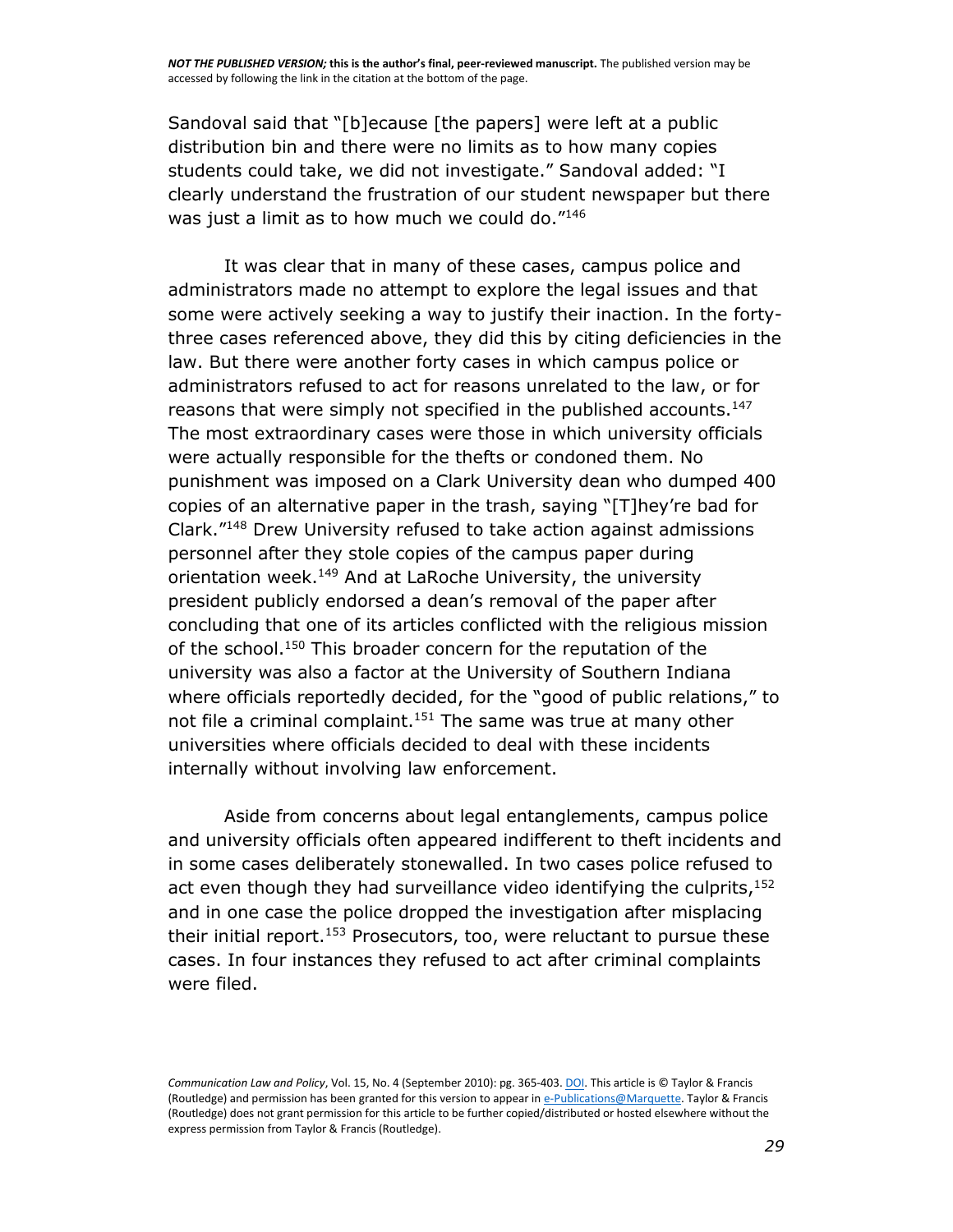Another problem, at least from the perspective of the newspaper staffs, was that even when the culprits were identified, the punishments imposed were not substantial. There were only fifteen cases in which some criminal action was undertaken. In eight of those cases, the outcome was unclear from the reports, which only noted that a criminal complaint was filed or that someone had been charged or was awaiting trial. There were five cases in which there were reports of an outcome in a criminal case. In one case, two students were convicted of petty larceny but their sentences were not known. In three cases the sentences were light: one student was put on probation, one was required to perform community service, and one was fined \$50. In the fifth case a judge acquitted a student of a misdemeanor, and in doing so rejected the legal foundation for the charge. "If someone throws fliers in someone's yard," Judge Bonnie Jackson said, "and that person picks them up and burns them, do they belong to the thrower or to that person picking them up?"<sup>154</sup> In another case, the university dropped a criminal charge after the suspect hired a lawyer,<sup>155</sup> and a prosecutor in Berkeley initially filed petty theft charges against two student thieves but rescinded them after concluding that the university would be able to impose a harsher sentence than a judge. $156$ 

That prosecutor's assumption might have been correct, given all the evidence from the criminal context. That is not to suggest, however, that university officials or disciplinary boards were particularly harsh. In many cases the culprits were given nominal punishments  $-$  such as a mandatory apology  $-$  and some were given warnings, probation or no punishment at all. There were several notable exceptions. In the most extreme case, officials at San Francisco State University expelled a student after he stole 6,000 copies of the Golden Gater.<sup>157</sup> And several other universities imposed multi-pronged punishments that included public apologies, community service and financial restitution ranging from  $$100^{158}$  to  $$4,800.^{159}$  A few universities were more creative in their approaches  $-$  in one instance requiring the thieves to write an essay on free speech,  $160$  in another making a university official attend lectures on the First Amendment,<sup>161</sup> and in another requiring the thief to paint the offices of the student newspaper.<sup>162</sup>

*Communication Law and Policy*, Vol. 15, No. 4 (September 2010): pg. 365-403[. DOI.](http://dx.doi.org/10.1080/10811680.2010.512509) This article is © Taylor & Francis (Routledge) and permission has been granted for this version to appear i[n e-Publications@Marquette.](http://epublications.marquette.edu/) Taylor & Francis (Routledge) does not grant permission for this article to be further copied/distributed or hosted elsewhere without the express permission from Taylor & Francis (Routledge).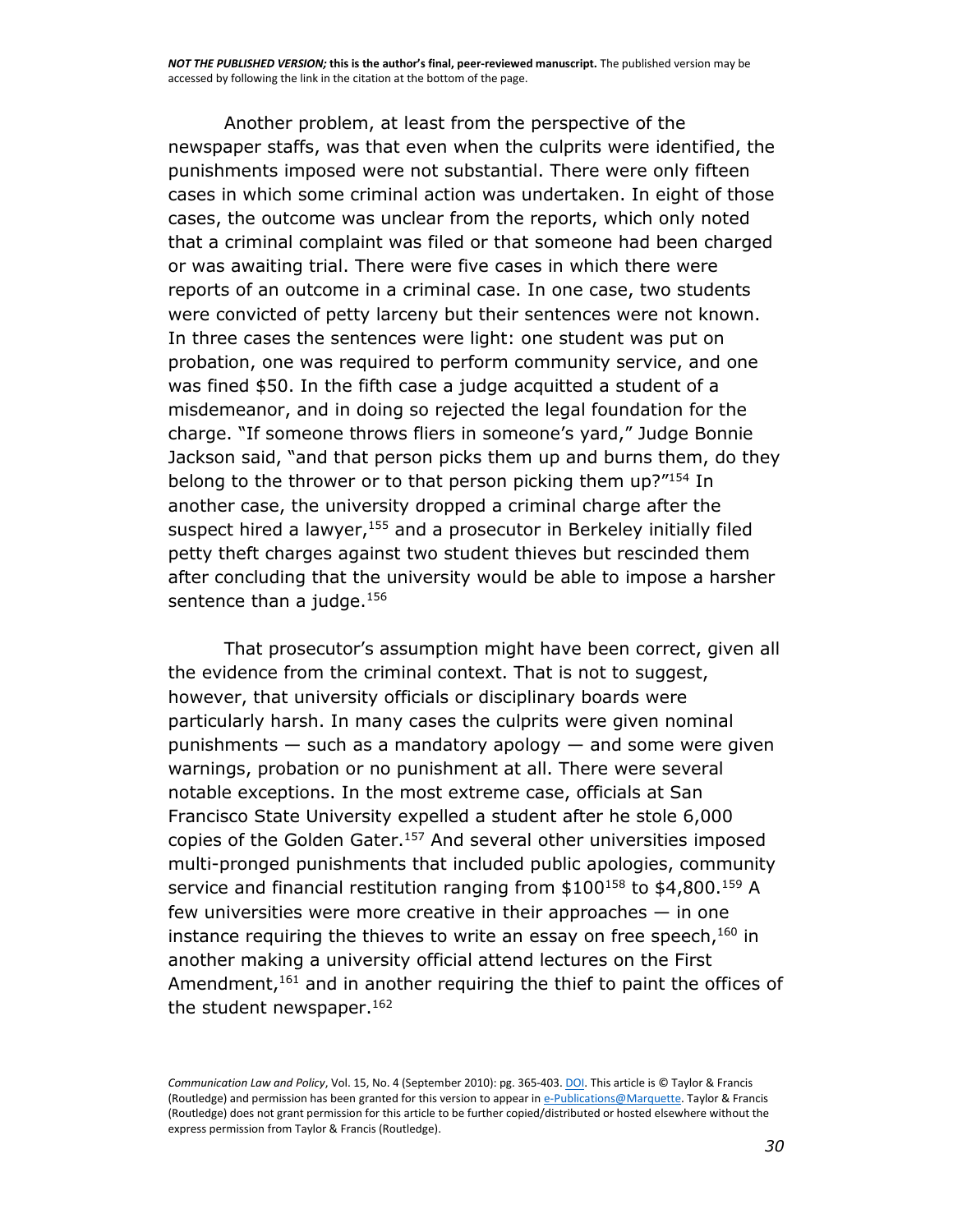Nevertheless, when examining the totality of punishments imposed on newspaper thieves over the past fourteen years, it would be impossible to conclude that newspaper thieves  $-$  when they are caught — are likely to suffer significant consequences as a result of their actions.

# *Characterizations of Newspaper Thefts*

The division between student journalists and university and law enforcement officials appears to be largely a consequence of the parties' divergent conceptions of the nature and severity of the violation posed by these acts. The student staff members of the targeted publications nearly always treated the thefts as serious violations of their expressive rights as well as robberies of their time, effort and resources. Campus police, on the other hand, tended to apply a strictly legal-economic calculus. There was only one instance in which a law enforcement official mentioned the expressive or First Amendment implications of newspaper theft.<sup>163</sup> This is perhaps understandable, given their professional charge. But if more of them conceived of newspaper thefts as acts of censorship, they would presumably be more eager to follow up, if only by forwarding the complaints to university officials or conducting preliminary investigations. What many student journalists discovered, however, was that their complaints died at the door of the police station.

The students, of course, were much more likely to regard the thefts as criminal acts, and much more eager to see the culprits caught and punished, than were the police, prosecutors or administrators. The students often had to prod those officials to take action, and in several cases the students had to educate those officials about the state of the law.<sup>164</sup> Unlike campus police, who were mostly disinterested in these incidents and tended to characterize them as either not criminal or as merely missing-property cases,  $165$  the students emphasized the fact that newspaper theft is a crime but also an "intellectual sin,"<sup>166</sup> and that those who take newspapers are "stealing freedom of speech and freedom of the press."<sup>167</sup>

The divide between student journalists and university officials was narrower than with law enforcement, but university officials'

*Communication Law and Policy*, Vol. 15, No. 4 (September 2010): pg. 365-403[. DOI.](http://dx.doi.org/10.1080/10811680.2010.512509) This article is © Taylor & Francis (Routledge) and permission has been granted for this version to appear i[n e-Publications@Marquette.](http://epublications.marquette.edu/) Taylor & Francis (Routledge) does not grant permission for this article to be further copied/distributed or hosted elsewhere without the express permission from Taylor & Francis (Routledge).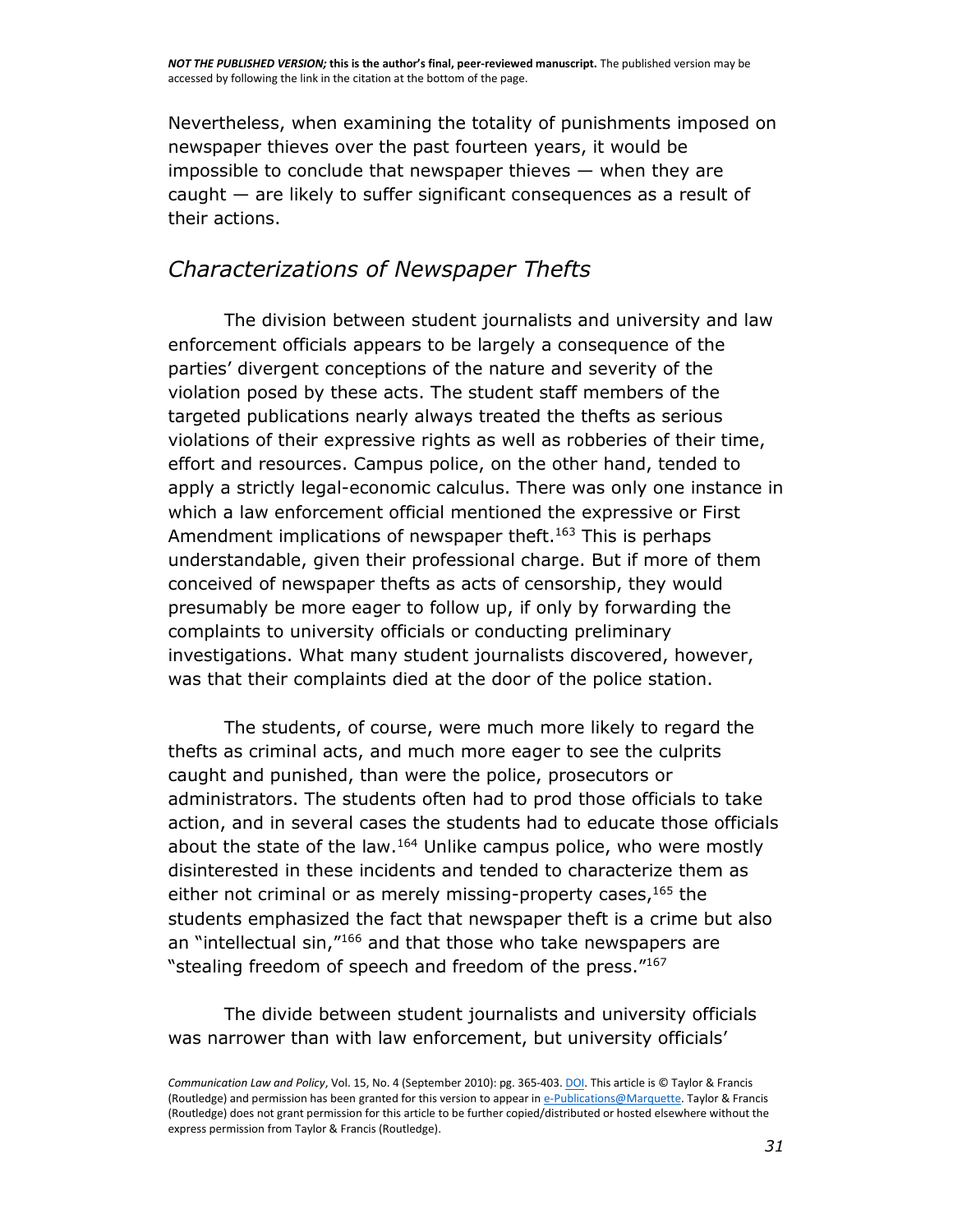*NOT THE PUBLISHED VERSION;* **this is the author's final, peer-reviewed manuscript.** The published version may be accessed by following the link in the citation at the bottom of the page.

responses were much less predictable. In twenty-five cases, university officials were known to be among the thieves, and in dozens of other cases they either disregarded the concerns of the student journalists or minimized the thefts as "pranks,"<sup>168</sup> acts of "vandalism,"<sup>169</sup> or, in one case, "a learning experience" for the thieves.<sup>170</sup> Nevertheless, there were twenty-two cases in which the reports describe specific condemnations by university officials of theft incidents on their campuses. In a few of those cases, university officials spent as much time criticizing the triggering content as they did the thefts.<sup>171</sup> And in some cases, officials based their condemnations on issues other than free expression, $172$  or focused on the loss to readers who, as a result of the thefts, were denied access to the paper. $173$  But in other cases the statements clearly emphasized the expressive consequences of newspaper theft and condemned these acts in strong terms.<sup>174</sup>

The information gleaned from news accounts of newspaper theft incidents provides an insufficient foundation for drawing definitive conclusions about the state of mind of university administrators or how they conceive of the nature and seriousness of these acts. Still, it is difficult to look at the totality of the record  $-$  the officials' public statements, the percentage of cases they investigated and the substantiality of the punishments they meted out  $-$  and conclude that, as a whole, they regarded newspaper theft as censorial, much less as affronts to the broader intellectual integrity of their universities.

#### **Analysis**

Unlike most traditional forms of censorship, newspaper theft clearly presents a conceptual puzzle for many administrators and law enforcement officials. In addition to routinely exhibiting confusion or ignorance about the legal implications of newspaper theft, university and law enforcement officials seem to have no shared sense of the nature of the violation. Some clearly view these acts as brazen abuses; many others dismiss them as mere discourtesies.

The student journalists, on the other hand, were almost unanimous in their treatment of newspaper theft as an act of censorship/intolerance. They did not always say so explicitly, but their actions clearly suggested a sense of violation that went beyond the

*Communication Law and Policy*, Vol. 15, No. 4 (September 2010): pg. 365-403[. DOI.](http://dx.doi.org/10.1080/10811680.2010.512509) This article is © Taylor & Francis (Routledge) and permission has been granted for this version to appear i[n e-Publications@Marquette.](http://epublications.marquette.edu/) Taylor & Francis (Routledge) does not grant permission for this article to be further copied/distributed or hosted elsewhere without the express permission from Taylor & Francis (Routledge).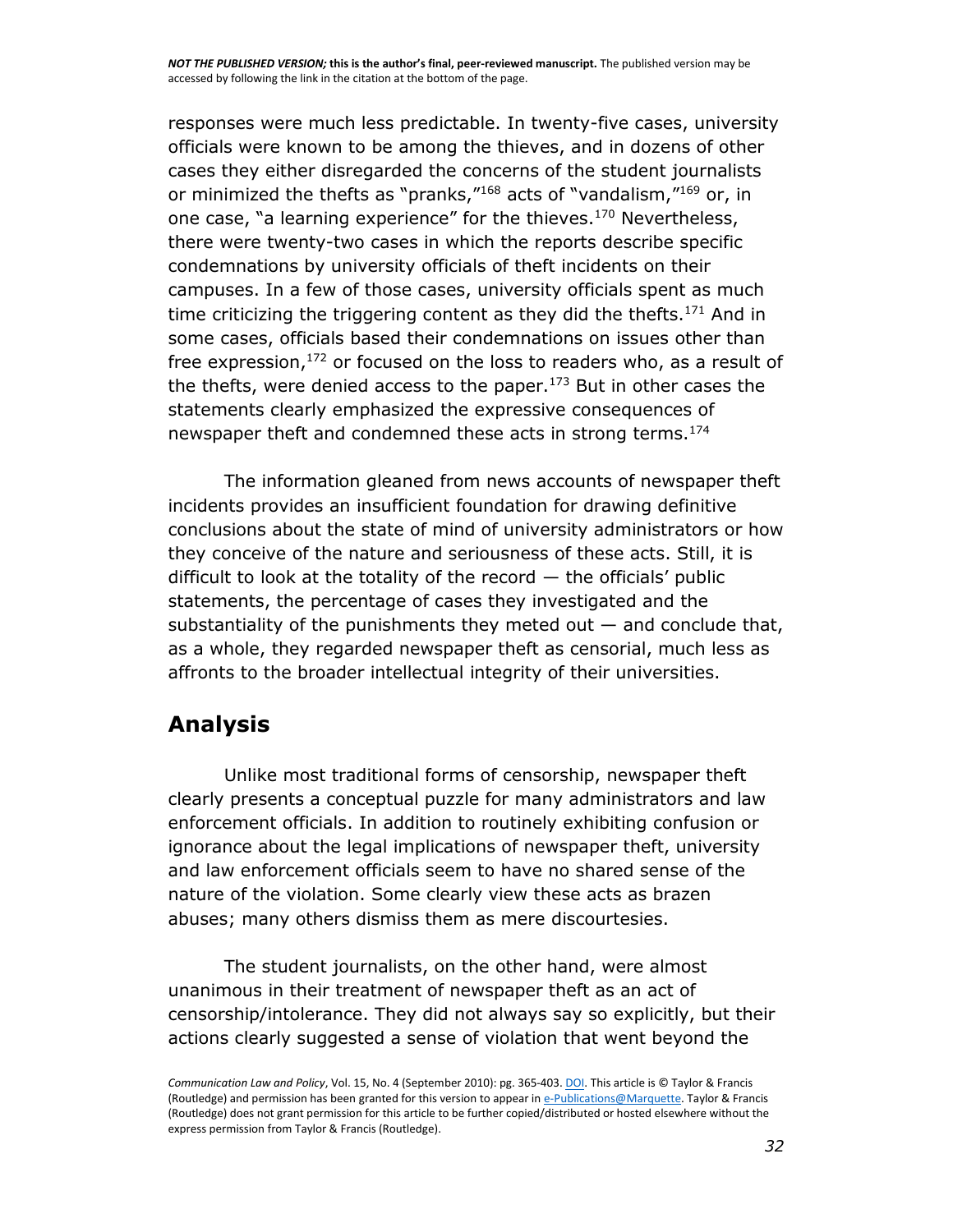loss of property. Of course, there may have been some student journalists who chose not to complain about the thefts of their newspapers, and so their perceptions would not have been reflected in the news accounts evaluated in this study. Nevertheless, one cannot ignore the close alignment in the students' responses in nearly all of the hundreds of news stories studied here. The students seem to be working from a common framework in which newspaper theft is understood as censorial. The students' responses are also consistent with the conceptual and operational definitions of censorship and intolerance suggested in this article, in that the students generally do not differentiate between cases in which thieves steal papers as acts of self-preservation, for example, and cases in which the thieves seek to reshape the trajectory of a policy debate. In either case, the thieves' objective is to derail the editorial process by overriding the choices of editors and burying their creative and intellectual work.

Given the disparities between the students' conceptualization of newspaper theft and the one  $-$  or ones  $-$  embraced by university and law enforcement officials, it is not surprising that their responses to these incidents are so divided. If there is to be any kind of uniformity in the law, and any consistency in university policy on these issues, it has to start with some accord on these basic conceptual questions.

# **Conclusion**

Newspaper theft is a persistent problem that continues to impair the expressive freedom of student journalists and undermines the discourse on college and university campuses. Law enforcement and university officials have done little to create a deterrent. They are as likely to ignore theft cases entirely as they are to aggressively investigate them and impose substantial punishments. As a result, many student journalists have come to expect that newspaper thefts will continue and that whatever recourse they find will be through their own initiative — negotiating with the thieves, filing civil suits, or lobbying legislatures for statutory protection.

The disconnection between students and university and law enforcement officials is largely the product of conflicting conceptions of censorship. The students tend to regard newspaper thefts as

*Communication Law and Policy*, Vol. 15, No. 4 (September 2010): pg. 365-403[. DOI.](http://dx.doi.org/10.1080/10811680.2010.512509) This article is © Taylor & Francis (Routledge) and permission has been granted for this version to appear i[n e-Publications@Marquette.](http://epublications.marquette.edu/) Taylor & Francis (Routledge) does not grant permission for this article to be further copied/distributed or hosted elsewhere without the express permission from Taylor & Francis (Routledge).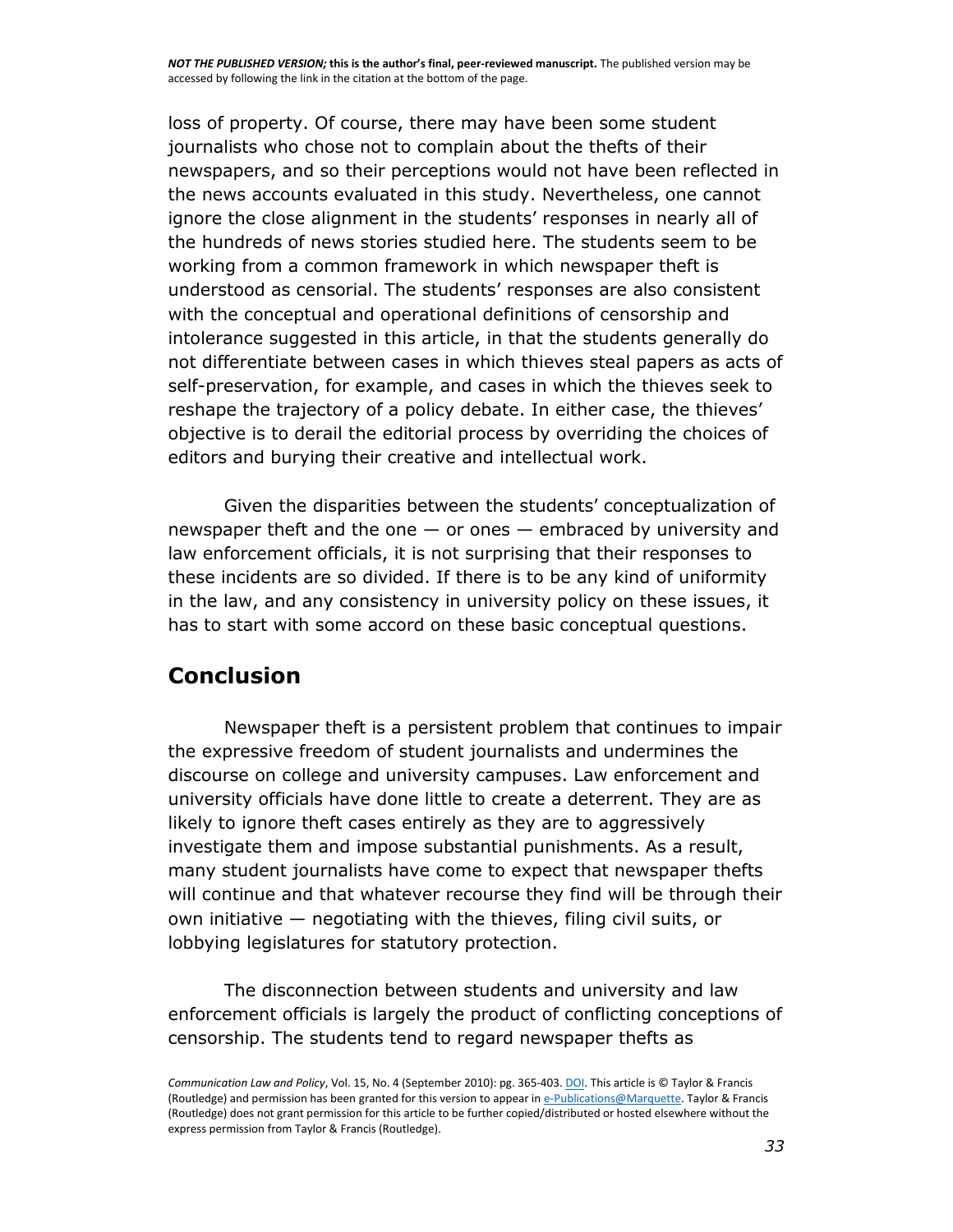inherently censorial and as personal, organizational and intellectual violations. University and law enforcement officials, however, tend to treat these cases as either ill-mannered pranks or as minor property violations. Because the law is ambiguous in many jurisdictions, there is little incentive for these officials to act aggressively when they already lack a more principled motivation. Reorienting university policies and practices regarding newspaper theft will require officials to change their conceptions of what newspaper theft is and how to properly calculate its immediate and long-term consequences.

The staffs of student newspapers need not stand by and wait for school officials to reach these epiphanies. The students — along with other partners, such as advisers, local journalists and faculty members — can seek meetings with officials to reinforce the value of free expression and to explain how it is undermined by newspaper theft. They can work with school officials and student government organizations to craft school policies and honor code provisions that explicitly prohibit this form of censorship and that provide significant and predictable penalties. They can educate school officials, student government leaders, fraternity and sorority members, campus police and others about the state of the law, and they can go one step further by seeking to change the law by lobbying for state statutes and local ordinances to prohibit the theft of freely distributed publications.<sup>175</sup>

Of course, none of this should absolve school officials from their obligation to follow the law, uphold their student conduct codes, and serve as diligent guardians of the free exchange of ideas on their campuses. They can serve these ends through their public pronouncements and informal interactions with various stakeholders. They can also do it in more formal ways by adopting specific school policies, adding language about newspaper theft to faculty and student handbooks, requiring training tutorials or workshops for campus police, and consulting with their lawyers about the school's legal obligations and potential liability. Perhaps most important, however, is that more school officials begin to shift their assumptions about newspaper theft and to conceive of it as an act of censorship and as an affront to the educational aims of their institutions.

*Communication Law and Policy*, Vol. 15, No. 4 (September 2010): pg. 365-403[. DOI.](http://dx.doi.org/10.1080/10811680.2010.512509) This article is © Taylor & Francis (Routledge) and permission has been granted for this version to appear i[n e-Publications@Marquette.](http://epublications.marquette.edu/) Taylor & Francis (Routledge) does not grant permission for this article to be further copied/distributed or hosted elsewhere without the express permission from Taylor & Francis (Routledge).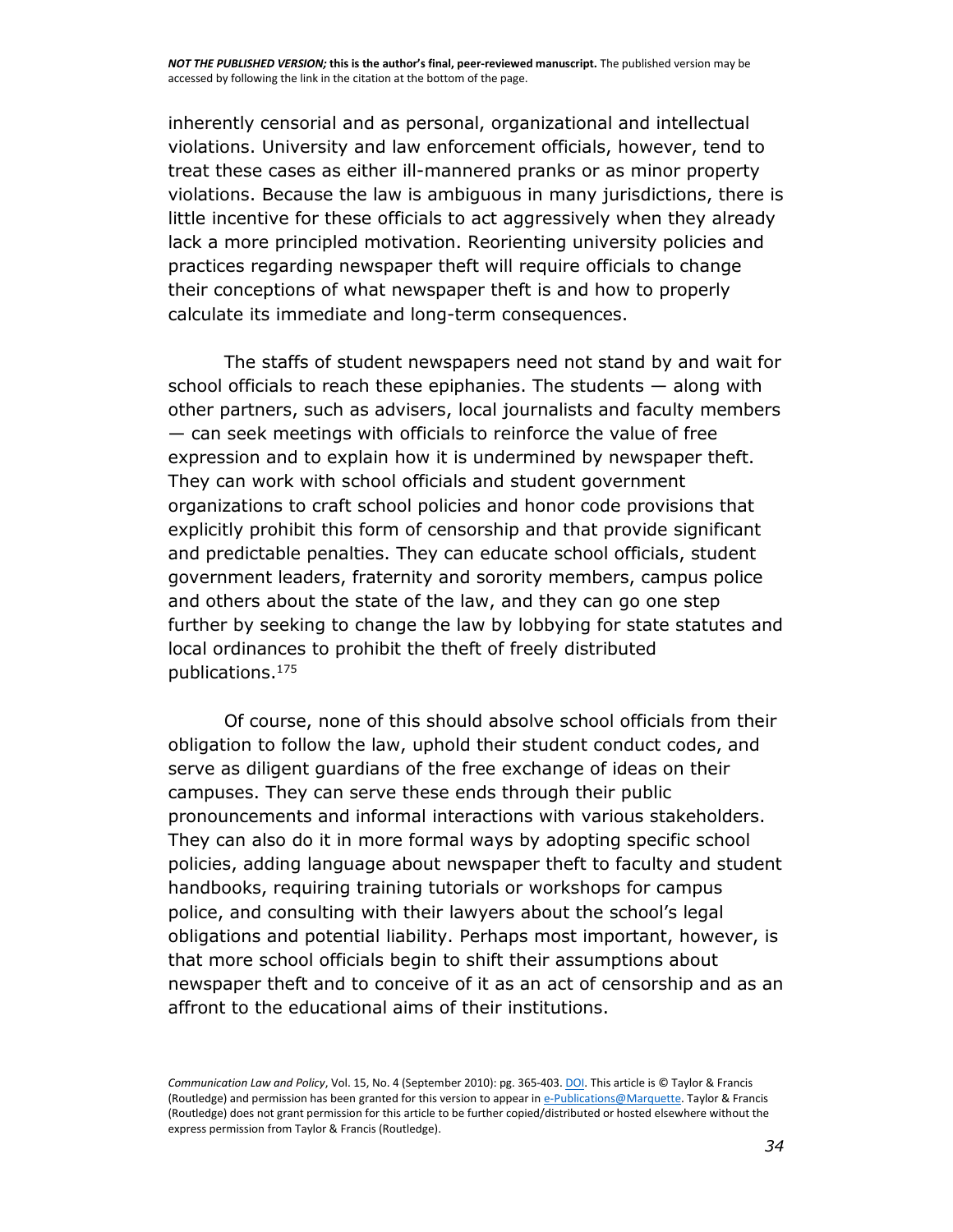The content-analysis data presented here suggest that scholars, too, need to reevaluate the meaning of some core concepts and to reconsider the validity of some of their research assumptions and the utility of some of their methods. Most of the research on censorship and intolerance has focused on attitudes rather than actions. The attitudinal studies are useful, but as the data here suggest, they are not always reliable predictors of what drives people to censor. Research in this are needs to focus more on the behavioral dimensions of censorship rather than antecedent attitudes. This study suggests that gender differences, for example, might only present themselves in the context of actual censorship, so the attitudinal measures might be misleading, or at least insufficient. Research needs to move beyond the acute studies examining people's feelings and reactions to particular types of controversial content and to focus more on people's basic psychological tendency toward self-preservation as an explanation for censorship across substantive contexts. This study suggests that, at least in the context of newspaper theft, censors are mostly concerned with protecting or burnishing their own image rather than shielding the public from toxic ideas. Those who attempt to halt or punish the spread of those ideas might therefore be misdirecting their efforts, or, at the very least, underestimating the depth of the public's concern. And there may be many others who engage in or endorse speech-suppressive acts and policies by invoking the public interest when their real concern is self-preservation.

#### References

1 Healy v. James, 408 U.S. 169, 180 (1972).

- 2 The phrase "newspaper theft" refers to the theft of all freely distributed student publications, including newspapers, magazines, journals and yearbooks.
- 3 *See*, *e.g*., Mary Jordan, *Students Who Set Off Penn Newspaper Censorship Uproar Won't Be Punished*, WASH. POST, Sept. 15, 1993, at A12. *See also Across the Country, Newspaper Thefts Abound*, SPLC REPORT, Spring 1999, at 26 (quoting former Student Press Law Center Executive Director Mark Goodman, who noted that newspaper thieves are rarely caught and when they are they "rarely face significant punishment.").
- 4 Some scholarly articles address newspaper theft as an educational or public-policy problem but none attempt to quantify the frequency and

*Communication Law and Policy*, Vol. 15, No. 4 (September 2010): pg. 365-403[. DOI.](http://dx.doi.org/10.1080/10811680.2010.512509) This article is © Taylor & Francis (Routledge) and permission has been granted for this version to appear i[n e-Publications@Marquette.](http://epublications.marquette.edu/) Taylor & Francis (Routledge) does not grant permission for this article to be further copied/distributed or hosted elsewhere without the express permission from Taylor & Francis (Routledge).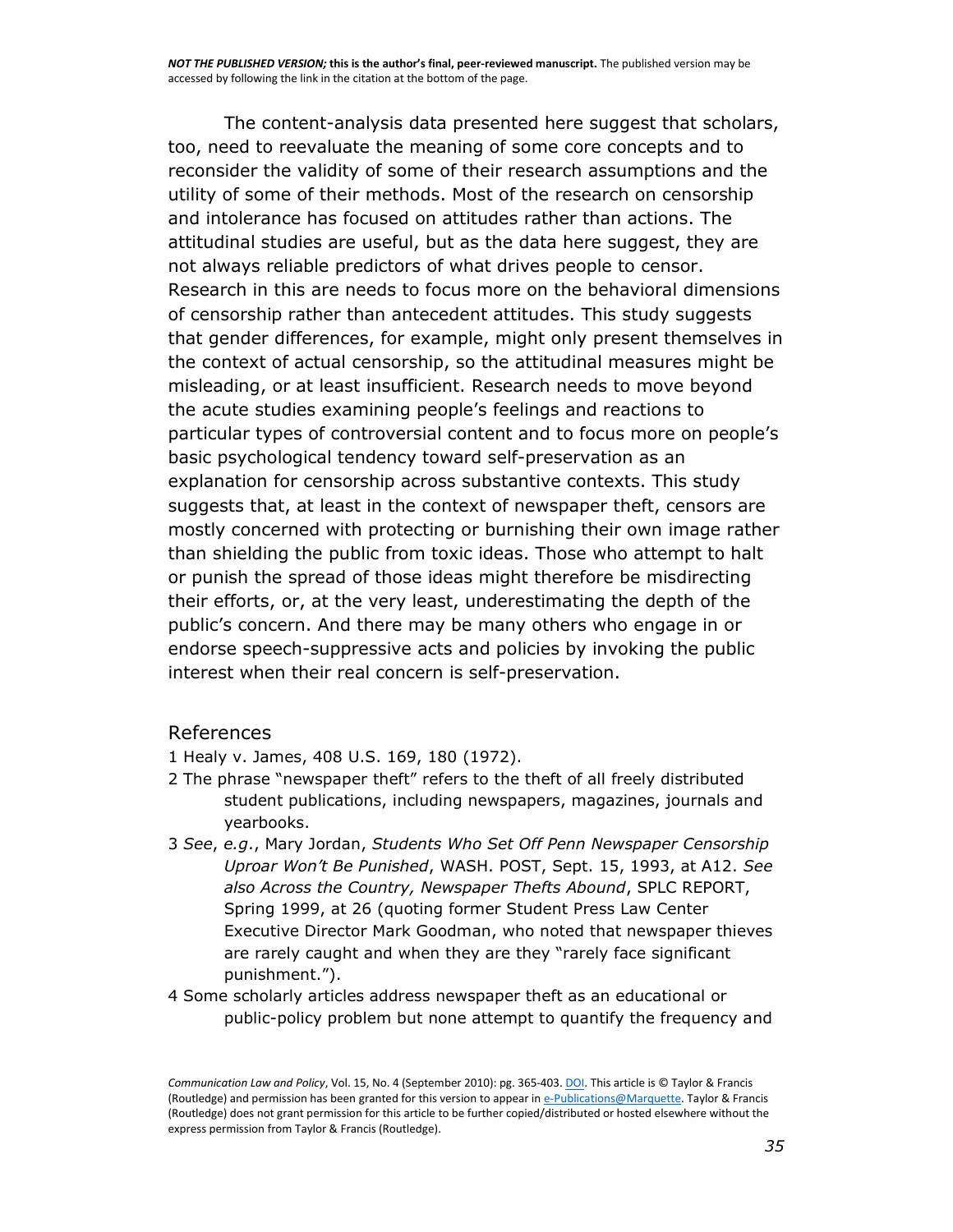contexts in which it occurs or to identify the content triggers or profiles of the thieves.

- 5 Newspaper thefts often force the staff to choose between paying for a reprinting or refunding the fees from advertisers.
- 6 This occurs when speech is suppressed in response to the anticipated  $-$  or the demonstrated but irrational — response of audience members. *See generally* Cheryl A. Leanza, *Heckler's Veto Case Law as a Resource for Democratic Discourse*, 35 HOFSTRA L. REV. 1305 (2007).
- 7 *See* Clay Calvert, *All the News That's Fit to Steal: The First Amendment, a 'Free Press,' and a Lagging Legislative Response*, 25 LOY. L.A. ENT. L. REV. 117, 118 (2004-05). Officials often overlook the fact that the newspapers have value – not merely in terms of the tangible product and the labor required to produce it, but also in terms of the advertising revenue that is lost when the papers are stolen.
- 8 *See infra* notes 138-53 and accompanying text.
- 9 *See*, *e.g.*, *Thieves Filch Newspapers at 6 Colleges*, SPLC REPORT, Spring 2000, at 8.
- 10 *See*, *e.g.*, John Leo, *College Coward of the Year*, N.Y. DAILY NEWS, Jan. 1, 2000, at A25 (criticizing administrators at the University of Central Arkansas, Georgetown University and California State University-Sacramento for their refusal to condemn newspaper thefts that occurred on their campuses).
- 11 *See*, *e.g.*, Dale Russakoff, *At Penn, the Word Divides as Easily as the Sword*, WASH. POST, May 15, 1993, at A1 (describing the backlash against University of Pennsylvania President Sheldon Hackney for his refusal to condemn those who stole 14,000 copies of the *Daily Pennsylvanian* to protest its allegedly racist content).
- 12 *See infra* notes 46-63 and accompanying text.
- 13 *See*, *e.g*., FREEDOM FORUM, STATE OF THE FIRST AMENDMENT 2008 (2008); JOHN B. HARER & STEVEN R. HARRIS, CENSORSHIP OF EXPRESSION IN THE 1980S: A STATISTICAL SURVEY (1994); GEORGE E. MARCUS, JOHN L. SULLIVAN, ELIZABETH THEISS-MORSE & SANDRA L. WOOD, WITH MALICE TOWARD SOME (1995); JOHN L. SULLIVAN, JAMES PIERESON & GEORGE E. MARCUS, POLITICAL TOLERANCE AND AMERICAN DEMOCRACY (1982).
- 14 Vincent Blasi suggests that people's instinctive urge to censor is moderated by their socially conditioned embrace of First Amendment values. Vincent Blasi, *The Pathological Perspective and the First Amendment*, 85 COLUM. L. REV. 449, 457 (1985).
- 15 *See* Jack M. Mcleod, Mira Sotirovic, Paul S. Voakes, Zhongshi Guo & Kuang-yu Huang*, A Model of Public Support for First Amendment Rights*, 3 COMM. L. & POL'Y 480, 481 (1998).

*Communication Law and Policy*, Vol. 15, No. 4 (September 2010): pg. 365-403[. DOI.](http://dx.doi.org/10.1080/10811680.2010.512509) This article is © Taylor & Francis (Routledge) and permission has been granted for this version to appear i[n e-Publications@Marquette.](http://epublications.marquette.edu/) Taylor & Francis (Routledge) does not grant permission for this article to be further copied/distributed or hosted elsewhere without the express permission from Taylor & Francis (Routledge).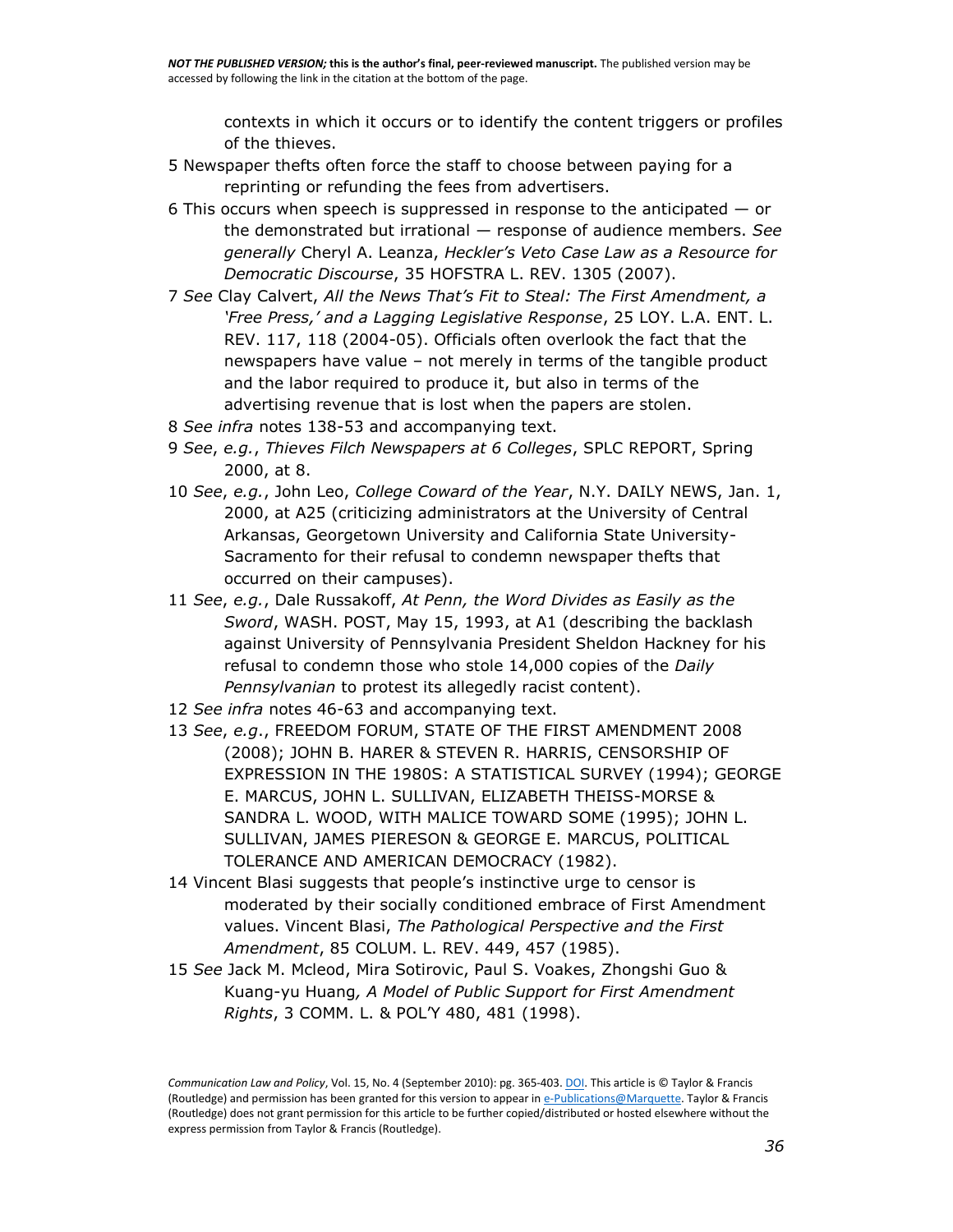- 16 This study compares existing survey data about tolerance and the willingness to censor with newly gathered data about newspaper thieves and the content that inspired their actions. It does not show attitude-action disparities among the *same* subjects, which would require interviews with the actual thieves.
- 17 *See, e.g.*, WORLD ENCYCLOPEDIA (2005),

http://www.encyclopedia.com/topic/censorship.aspx

- 18 Some definitions of censorship encompass things like prior review and self-censorship, but neither is relevant in the newspaper theft context. *See, e.g.*, BLACK'S LAW DICTIONARY, 8th Ed. (2004) (Censor: "To officially inspect … and delete material considered offensive."); New York Times v. Sullivan, 376 U.S. 254, 300 (1964) (describing the selfcensorship or "chilling effect" that libel suits by public officials can induce if not sufficiently circumscribed).
- 19 A few of the newspaper theft cases studied here involved thefts committed for purposes unrelated to speech (to help decorate a homecoming float, for example). Those cases were treated as thefts but not as acts of censorship.
- 20 The Supreme Court has rejected the notion that the First Amendment circumscribes the exercise of private power, and that non-media parties can invoke it in order to limit media content. *See, e.g.*, Miami Herald Pub. Co. v. Tornillo, 418 U.S. 241, 254-58 (1974). Although some state courts have interpreted their state constitutions as prohibiting some actions by private parties, those decisions are uncommon and not easily relatable to this context. *See, e.g.*, Robins v. Pruneyard Shopping Cntr., 592 P.2d 341 (Cal. 1979).
- 21 *See* Coming Up, Inc. v. San Francisco County, 857 F. Supp. 711 (N.D. Cal. 1994).
- 22 Smith v. Daily Mail Pub. Co., 443 U.S. 97, 103 (1979). Furthermore, if the student victims can show that the officials' actions violated the students' "clearly established" constitutional rights, the students can seek damages under federal civil-rights statutes. 42 U.S.C. § 1983 (2000).
- 23 *See, e.g.*, Stanley v. McGrath, 719 F.2d. 279 (8th Cir. 1983) (striking down university's denial of funding in response to content of student university newspaper); Joyner v. Whiting, 477 F.2d. 456 (4th Cir. 1973) (striking down university's indefinite withdrawal of funding in response to allegedly discriminatory hiring practices by the student newspaper); Antonelli v. Hammond, 308 F. Supp. 1329 (D. Mass. 1970) (striking down university's prior review policy).
- 24 *See* Brown v. Li, 308 F.3d. 939 (9th Cir. 2002) (upholding university's rejection of a graduate student thesis containing a "disacknowledgements" section, used to criticize faculty members).

*Communication Law and Policy*, Vol. 15, No. 4 (September 2010): pg. 365-403[. DOI.](http://dx.doi.org/10.1080/10811680.2010.512509) This article is © Taylor & Francis (Routledge) and permission has been granted for this version to appear i[n e-Publications@Marquette.](http://epublications.marquette.edu/) Taylor & Francis (Routledge) does not grant permission for this article to be further copied/distributed or hosted elsewhere without the express permission from Taylor & Francis (Routledge).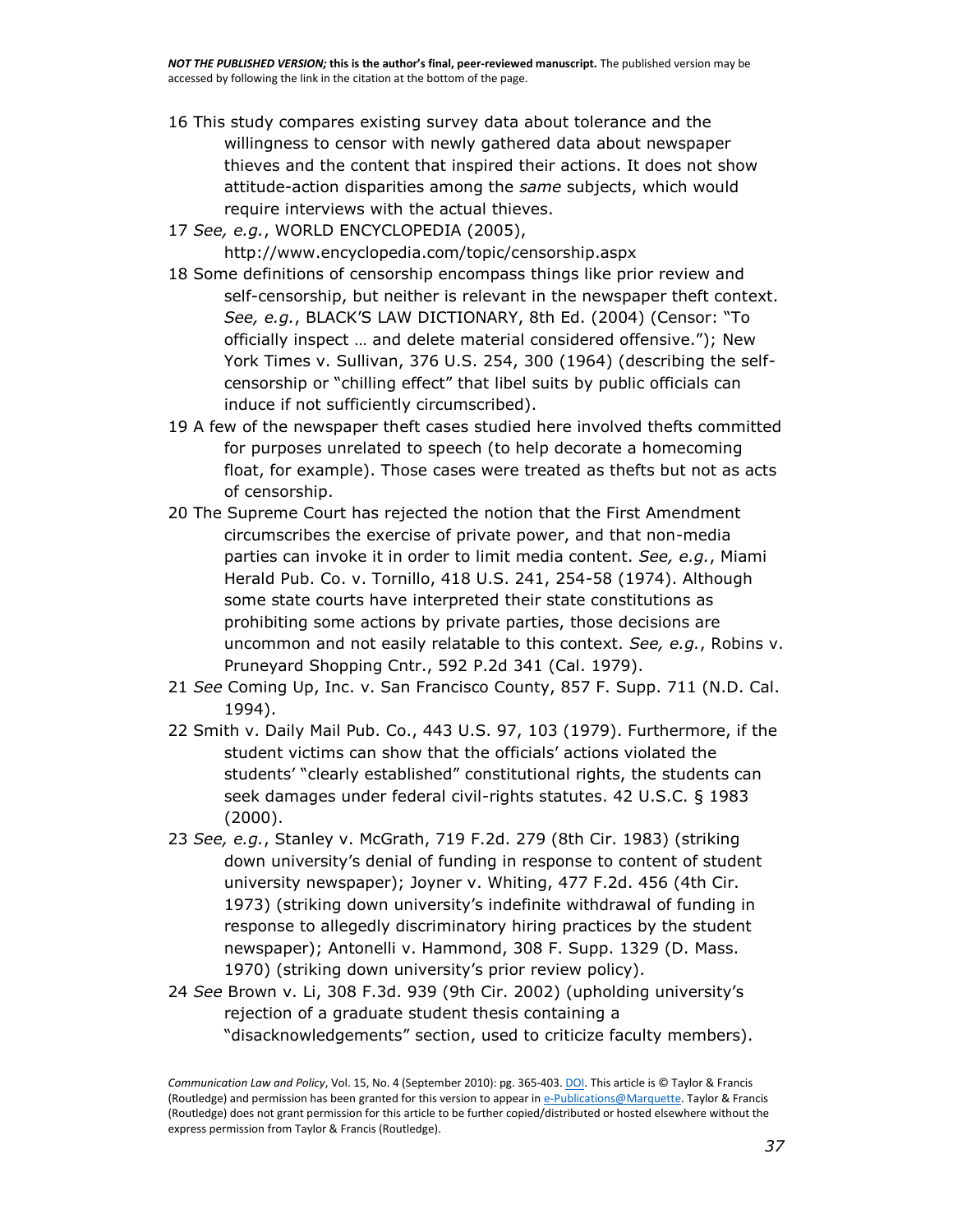*NOT THE PUBLISHED VERSION;* **this is the author's final, peer-reviewed manuscript.** The published version may be accessed by following the link in the citation at the bottom of the page.

25 *See* Cornelius v. NAACP Legal Defense & Ed. Fund, 473 U.S. 788 (1984).

- 26 It should be noted that these conditions are quite rare for college publications. In addition, where they are present, it is merely conceivable, but by no means certain, that a court would rely on them as a justification for giving school officials the authority to seize copies of those publications, because the U.S. Supreme Court has only addressed the relevance of these conditions in the high school context. *See* Hazelwood v. Kuhlmeier, 484 U.S. 260, 268 (1988).
- 27 393 U.S. 503 (1969).
- 28 *Id*. at 513. Even where those conditions are met, a prior restraint is probably still an excessive remedy under *Tinker*. *See*, *e.g.*, Antonelli v. Hammond, 308 F. Supp. 1329, 1332 (D. Mass 1970) (holding unconstitutional a public university's prior-review policy designed to prevent distribution of content that was either "obscene" or inconsistent with "responsible freedom of the press").
- 29 484 U.S. 260 (1988).
- 30 *Id*. at 273.
- 31 412 F.3d 731 (7th Cir. 2005).
- 32 *Id*. at 735 ("We hold, therefore, that *Hazelwood's* framework applies to subsidized student newspapers at colleges as well as elementary and secondary schools.").
- 33 *See*, *e.g.*, Mark J. Fiore, *Trampling the "Marketplace of Ideas": The Case Against Extending Hazelwood to College Campuses*, 150 U. PENN. L. REV. 1915, 1948 (2002) ("[T]he distinction between the Court's recognition of college free expression and primary and secondary school expression could not be more stark."). The Illinois legislature responded to *Hosty* by passing a law specifically rejecting the application of *Hazelwood* to public universities in the state. 110 ILL. COMP. STAT. 13 (2007).
- 34 *See infra* Table 1.
- 35 *See* Calvert, *supra* note 7, at 118.
- 36 *See* Richard Daigle, *Analysis: Collegiate Censorship by Theft*, ATLANTA CONST., Mar. 6, 1994, at F1.
- 37 *See Controversial Ad Helps Spike Surge in Theft of Newspapers*, SPLC REPORT, Spring 2001, at 7.
- 38 West's Ann. Cal. Penal Code § 490.7 (effective Jan. 1, 2007).
- 39 COLO. REV. STAT. § 18-4-419 (2004).
- 40 MD. CODE ANN., CRIM. § 7-106 (2003).
- 41 Berkeley, Cal., Mun. Code § 13.54.030 (2003).
- 42 *See*, *e.g.*, John Leo, *Stealing Campus Papers is Criminal Act*, KNOXVILLE NEWS-SENTINEL, Nov. 9, 1993, at A10; Student Press Law Center, Newspaper Theft Forum, http://www.splc.org/newspapertheft.asp.

*Communication Law and Policy*, Vol. 15, No. 4 (September 2010): pg. 365-403[. DOI.](http://dx.doi.org/10.1080/10811680.2010.512509) This article is © Taylor & Francis (Routledge) and permission has been granted for this version to appear i[n e-Publications@Marquette.](http://epublications.marquette.edu/) Taylor & Francis (Routledge) does not grant permission for this article to be further copied/distributed or hosted elsewhere without the express permission from Taylor & Francis (Routledge).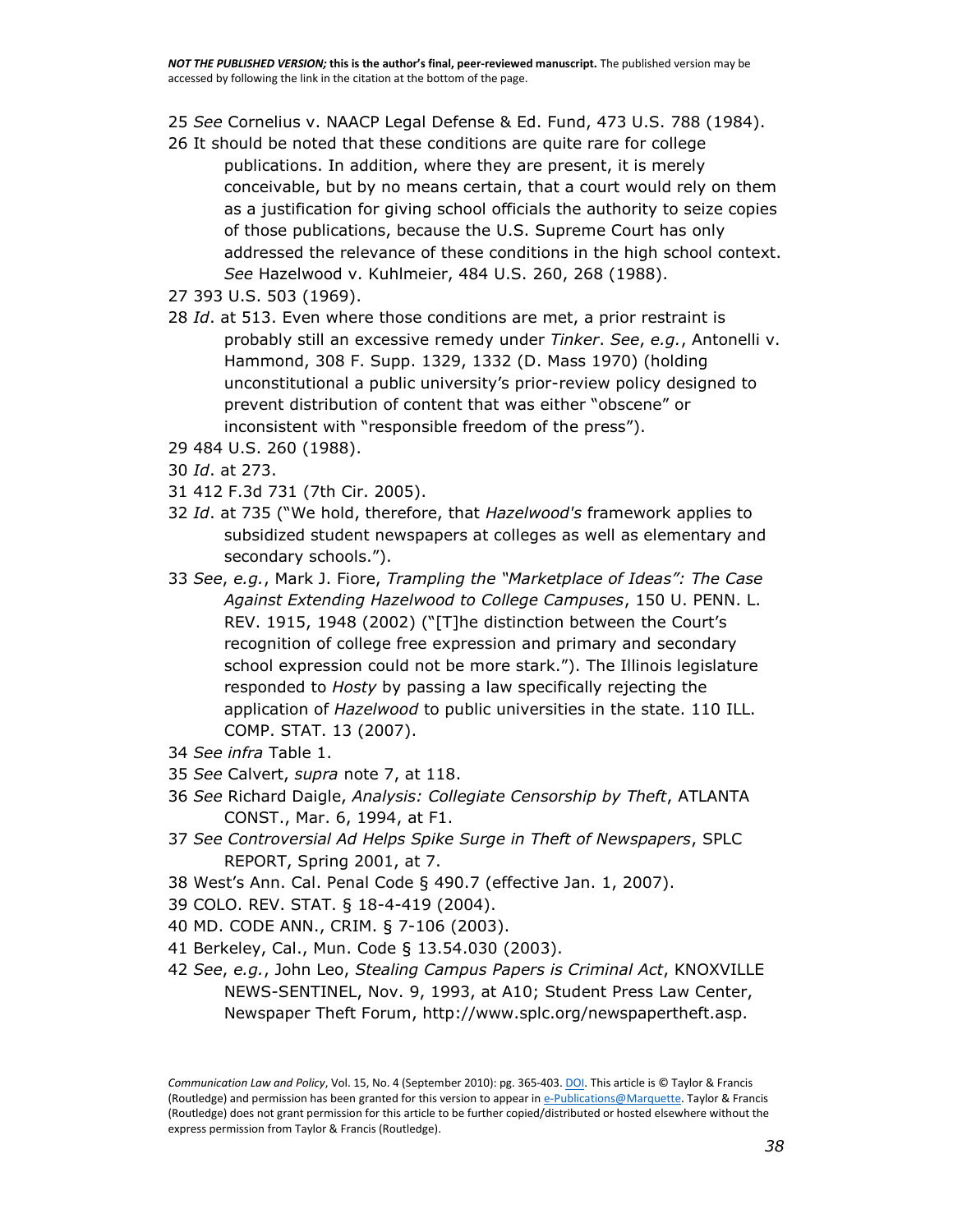- 43 Dale Russakoff, *At Penn, the Word Divides as Easily as the Sword*, WASH. POST, May 15, 1993, at A1.
- 44 *See* Mary Jordan, *Students Who Set Off Penn Newspaper Censorship Uproar Won't Be Punished*, WASH. POST, Sept. 15, 1993, at A12.
- 45 *See, e.g.,* HERBERT MCCLOSKY & ALIDA BRILL, DIMENSIONS OF TOLERANCE: WHAT AMERICANS BELIEVE ABOUT CIVIL LIBERTIES 86 (1983) ("[T]he more [people] know about the laws and legal practices governing civil liberties issues, the stronger their support for freedom of speech and press.").
- 46 SULLIVAN ET AL., *supra* note 13, at 2.
- 47 *Id*.
- 48 *Id*. at 4-5 ("[T]he prejudiced person may be either tolerant or intolerant, depending on what action he or she is prepared to take.").
- 49 *See*, *e.g.*, James W. Protho & Charles W. Grigg, *Fundamental Principles of Democracy: Bases of Agreement and Disagreement*, 22 J. OF POLITICS 276, 293-94 (1960) (citing examples of people's unwillingness to act against people or ideas that they say they will not tolerate).
- 50 *See*, *e.g.*, Richard T. LaPiere, *Attitudes vs. Actions*, 13 SOC. FORCES 230 (1934). The author traveled throughout the South with an Asian couple and was only denied service at one out of 250 establishments. He later surveyed those establishments and 118 out of 128 who responded said they would not serve an Asian.
- 51 *See* Protho & Grigg, *supra* note 49, at 293-94 (suggesting that the disparity is partly a function of apathy in that people will tolerate things that they verbally oppose because they lack the motivation to act).
- 52 *See*, *e.g.*, SULLIVAN, ET AL., *supra* note 13, at 49-51.
- 53 *Id.* at 7-10.
- 54 Some scholars examine censorship as an act of paternalism designed to shield people from harms anticipated by the censor. *See*, *e.g.*, Hernando Rojas, Dhavan V. Shah & Ronald J. Faber, *For the Good of Others: Censorship and the Third-Person Effect*, 8 INT'L J. OF PUB. OPINION RES. 163 (1996). But there are other contexts where censorial acts are driven by the self-interest and self-preservation instincts of the censor rather than by his or her desire to protect others. That is frequently the case with newspaper thefts.
- 55 This does not mean the censor must feel personally affronted by the content; many censors are driven by a desire to protect others. *See generally* Richard M. Perloff, *The Third-Person Effect: A Critical Review and Synthesis*, 1 MEDIA PSYCH. 353 (1999) (providing an overview of research on the "third-person effect"  $-$  the tendency among people to

*Communication Law and Policy*, Vol. 15, No. 4 (September 2010): pg. 365-403[. DOI.](http://dx.doi.org/10.1080/10811680.2010.512509) This article is © Taylor & Francis (Routledge) and permission has been granted for this version to appear i[n e-Publications@Marquette.](http://epublications.marquette.edu/) Taylor & Francis (Routledge) does not grant permission for this article to be further copied/distributed or hosted elsewhere without the express permission from Taylor & Francis (Routledge).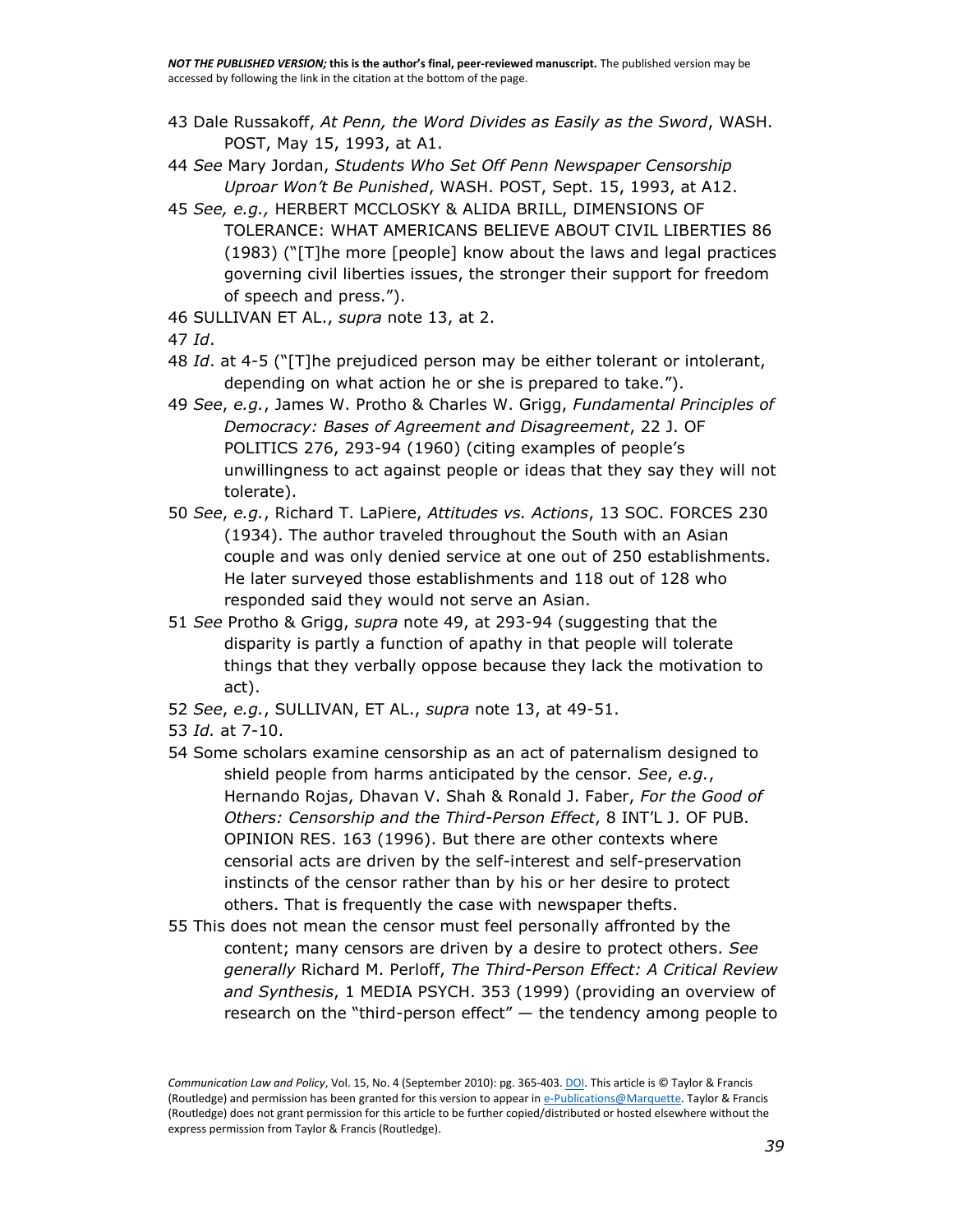believe that media messages have more powerful effects on others than on themselves.).

- 56 *See supra* note 19.
- 57 The marketplace theory suggests that truth is most likely to emerge in an environment in which people are able to express their ideas free of any interference from government arbiters. Its most notable exponent was Justice Oliver Wendell Holmes. *See* Abrams v. United States, 250 U.S. 616, 624-31 (1919) (Holmes, J., dissenting). But a version of this theory was articulated centuries earlier. *See* JOHN MILTON, AREOPAGITICA (J.C. Suffolk ed., 1968).
- 58 Associated Press v. United States, 326 U.S. 1, 20 (1945).
- 59 Whitney v. California, 274 U.S. 357, 375 (1927) (Brandeis, J., concurring).
- 60 HAZEL DICKEN GARCIA & GIOVANNA DELL'ORTO, HATED IDEAS AND THE AMERICAN CIVIL WAR PRESS (2008).
- 61 *See, e.g.,* SULLIVAN ET AL., *supra* note 13 at 184 ("Attitudes that involve self-interest are more consistently related to behavior than those that do not, especially if the attitude is important to the person."); John Sivacek & William D. Crano, *Vested Interest as a Moderator of Attitude-Behavior Consistency*, 43 J. OF PERSONALITY & SOC. PSYCH. 210 (1982); Jason Young, Eugene Borgida, John L. Sullivan & John H. Aldrich, *Personal Agendas and the Relationship Between Self-Interest and Voting Behavior*, 50 SOC. PSYCH. Q. 64 (1987).
- 62 Some scholars have shown that as people's ego-involvement in a message increases, the disparity between their beliefs and actions narrows. *See*, *e.g.*, William D. Crano, *Attitude Strength and Vested Interest, in*  ATTITUDE STRENGTH: ANTECEDENTS AND CONSEQUENCES (Richard E. Petty & Jon A. Krosnick eds., 1995). This "involvement" research in communication, however, tends to focus on people's receptivity to messages, rather than their ego-driven desire to halt those messages.
- 63 Herbert McClosky and Alida Brill found that people are generally less tolerant of content that is personally embarrassing to them. MCCLOSKY & BRILL, *supra* note 45, at 58. But by this they mean *im*personal content, such as obscenity or pornography, that embarrasses the interviewee but that is not *about* the interviewee.
- 64 *Id*. at 48-49 (noting that while 89% of respondents supported "free speech for all no matter what their views might be," only 41% of the same respondents would permit "foreigners who criticize our government to visit or study here," and half would require loyalty oaths for government employees.). Other studies have shown the same generalspecific incongruity. *See*, *e.g.*, Mary R. Jackman, *General and Applied Tolerance: Does Education Increase Commitment to Racial Integration?* 22 AM. J. OF POL. SCI. 302 (1978); Herbert McClosky,

*Communication Law and Policy*, Vol. 15, No. 4 (September 2010): pg. 365-403[. DOI.](http://dx.doi.org/10.1080/10811680.2010.512509) This article is © Taylor & Francis (Routledge) and permission has been granted for this version to appear i[n e-Publications@Marquette.](http://epublications.marquette.edu/) Taylor & Francis (Routledge) does not grant permission for this article to be further copied/distributed or hosted elsewhere without the express permission from Taylor & Francis (Routledge).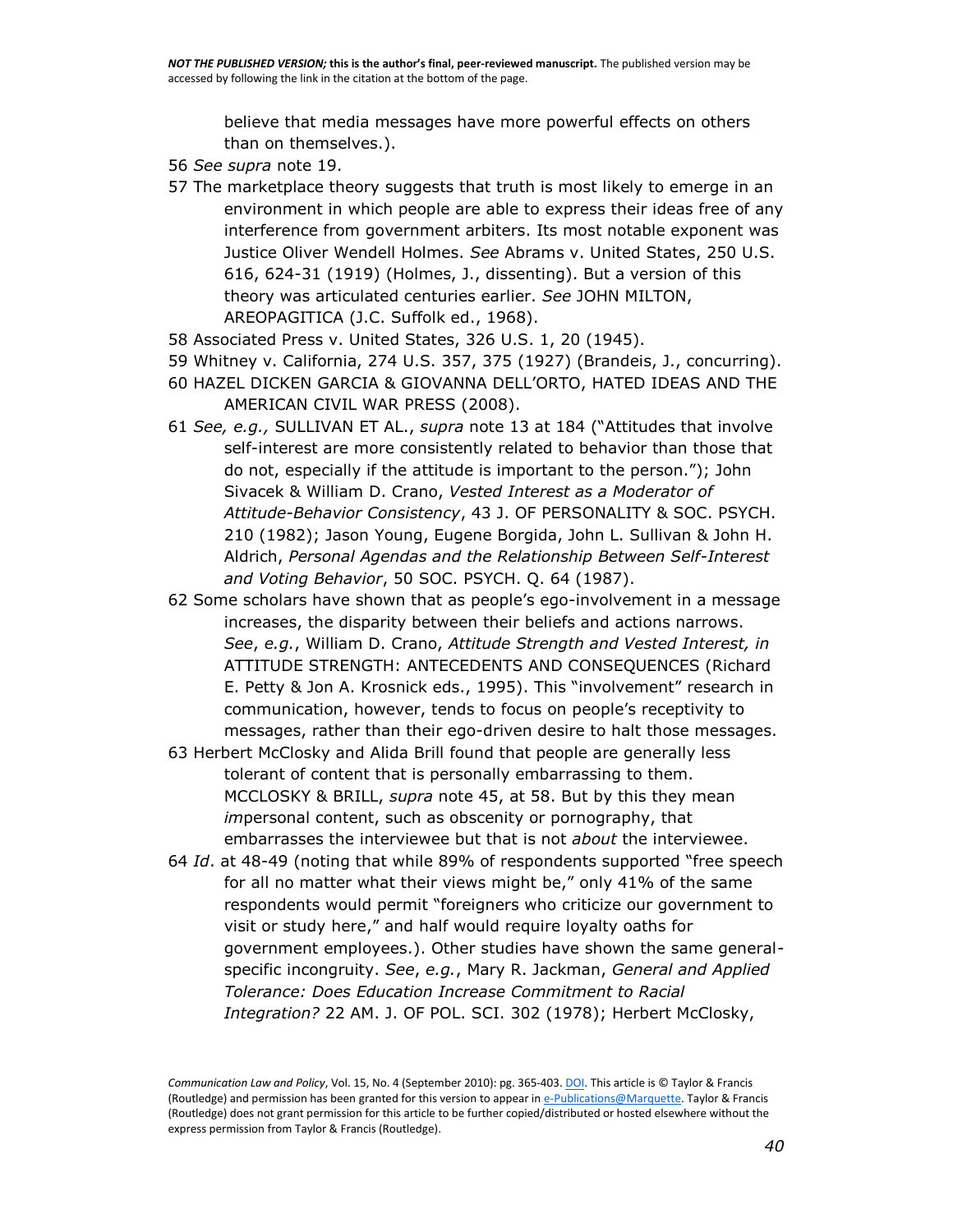*Consensus and Ideology in American Politics*, 58 AM. POL. SCI. REV. 361 (1964); Protho & Grigg, *supra* note 49.

65 *See* RONALD DWORKIN, TAKING RIGHTS SERIOUSLY 134 (1988).

66 This is true in the short term in that particular events**,** such as the Sept.

11, 2001, attacks, can temporarily alter people's attitudes. *See*, *e.g.*, Chris L. Coryn, James M. Beale & Krista M. Myers, *Response to September 11: Anxiety, Patriotism, and Prejudice in the Aftermath of Terror*, 9 CURRENT RES. IN SOC. PSYCH. 165 (2004). It is also true in the long term in that the meaning and resonance of certain terms, such as "communist," can change over time. *See*, *e.g.*, James A. Davis, *Communism, Conformity, Cohorts, and Categories: American Tolerance in 1954 and 1972-73*, 81 AM. J. OF SOC. 491 (1975).

- 67 SULLIVAN ET AL., *supra* note 13, at 29 (summarizing previous research on this linkage).
- 68 *See*, *e.g.*, MCCLOSKY & BRILL, *supra* note 47, at 77.
- 69 *See*, *e.g.*, Robert Jackman, *Political Elites, Mass Publics, and Support for Democratic Principles*, 34 J. OF POLITICS 753 (1972).
- 70 SULLIVAN ET AL., *supra* note 13, at 29.
- 71 SAMUEL STOUFFER, COMMUNISM, CONFORMITY, AND CIVIL LIBERTIES (1955).
- 72 CLYDE Z. NUNN, HARRY J. CROCKETT & J. ALLEN WILLIAMS, TOLERANCE FOR NONCONFORMITY 119 (1978) (finding a difference of 16% in 1973 compared to 8% in 1954).
- 73 *Id*.
- 74 SULLIVAN, ET AL., *supra* note 13, at 100-01.
- 75 MARCUS ET AL., *supra* note 13, at 77.
- 76 *See*, *e.g.*, T.R. ANDERSON & H. REINHARDT, THE CURRENT STATUS OF FREEDOM OF EXPRESSION IN MINNESOTA (1987); John Immerwahr & John Doble, *Public Attitudes Toward Freedom of the Press*, 46 PUB. OPINION Q. 177 (1982); W. Cody Wilson, *Belief in Freedom of Speech and Press*, 31 J. OF SOC. ISSUES 69 (1975).
- 77 *See* Gloria Cowan, *Feminist Attitudes Toward Pornography Control*, 16 PSYCH. OF WOMEN Q. 165 (1992); Albert C. Gunther, *Overrating the X-Rating: The Third-Person Perception and Support for the Censorship of Pornography*, 45 J. OF COMM. 27 (1995); Richard Hense & Christian Wright, *The Development of the Attitudes Toward Censorship Questionnaire*, 22 J. OF APPLIED SOCIAL PSYCH. 1666 (1992); Jennifer L. Lambe, *Who Wants to Censor Pornography and Hate Speech?,* 7 MASS COMM. & SOC'Y 279 (2004) (finding women more likely to support censorship of both pornography and hate speech); Rojas et al., *supra* note 54; Peter Suedfeld, G. Daniel Steel & Paul W. Schmidt, *Political Ideology and Attitudes Toward Censorship*, 24 J. OF APPLIED SOC. PSCYH. 765 (1994) (finding women to be more

*Communication Law and Policy*, Vol. 15, No. 4 (September 2010): pg. 365-403[. DOI.](http://dx.doi.org/10.1080/10811680.2010.512509) This article is © Taylor & Francis (Routledge) and permission has been granted for this version to appear i[n e-Publications@Marquette.](http://epublications.marquette.edu/) Taylor & Francis (Routledge) does not grant permission for this article to be further copied/distributed or hosted elsewhere without the express permission from Taylor & Francis (Routledge).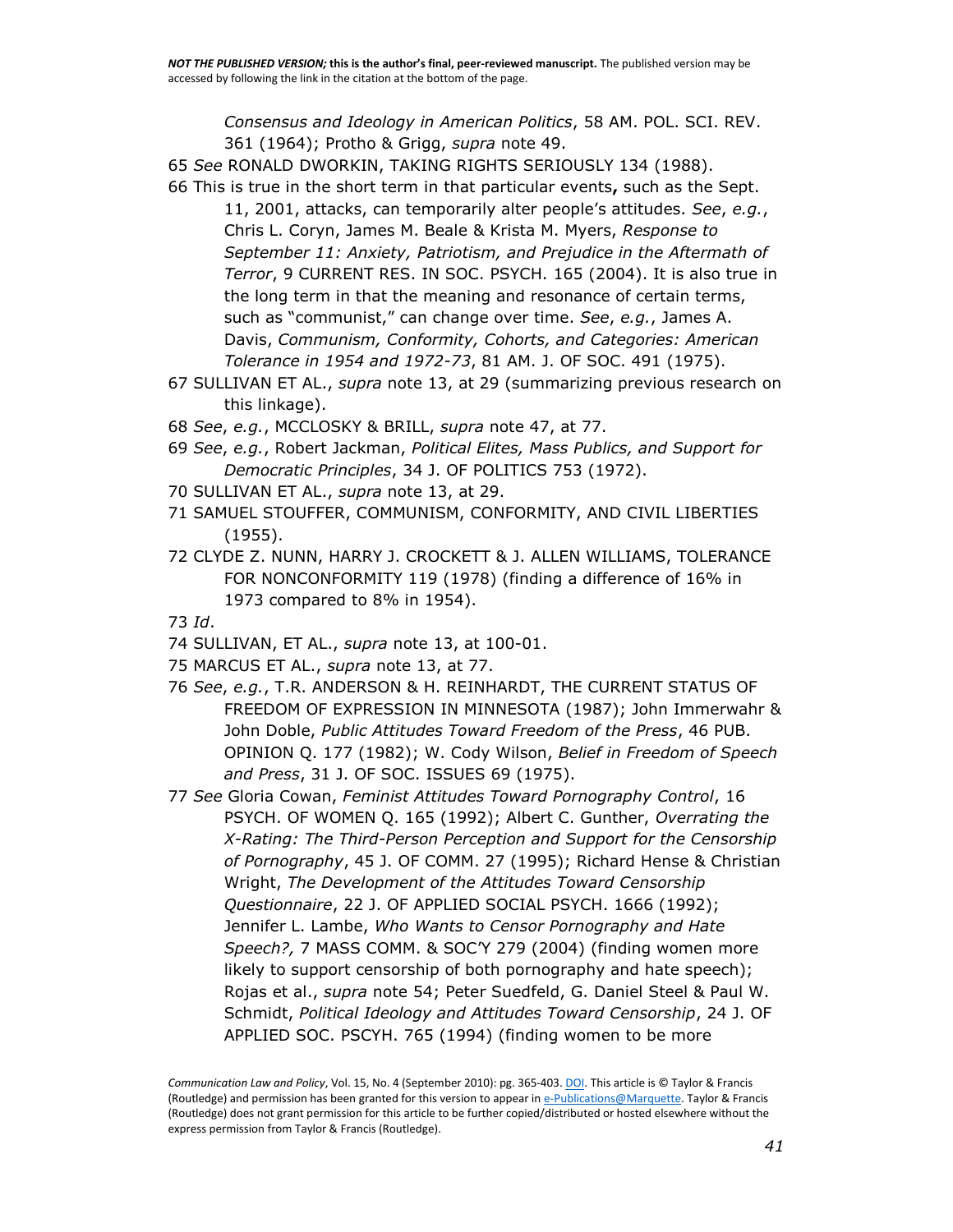supportive of censorship of racist, sexist and violent content than men).

- 78 *See* Randy D. Fisher, Ida J. Cook & Edwin C. Shirkey, *Correlates of Support for Censorship of Sexual, Sexually Violent, and Violent Media*, 31 J. OF SEX RES. 229 (1994).
- 79 *See*, *e.g.*, Douglas M. McLeod, William P. Eveland Jr. & Amy I. Nathanson, *Support for Censorship of Violent and Misogynic Rap Lyrics*, 24 COMM. RESEARCH 153, 164 (1997) (finding no significant differences between men and women in their support for censorship of violent and sexist rap music).
- 80 *See*, *e.g.*, Julie L. Andsanger & Mark L. Miller, *Willingness of Journalists and Public to Support Freedom of Expression*, 15 NEWSPAPER RES. J. 102 (1994); McLeod et al., *supra* note 15, at 498.
- 81 Hense & Wright, *supra* note 77, at 1672.
- 82 *See*, *e.g.*, Andsanger & Miller, *supra* note 80; McLeod, et al., *supra* note 15; Rojas et al., *supra* note 54.
- 83 For example, McLeod et al., *supra* note 79, at 164, and Rojas, et al., *supra*  note 54, at 180, found conservatives to be more supportive of censorship of sexist and sexually explicit entertainment media, while another study found no significant relationship between political ideology and support for censorship of pornography. *See* Margaret E. Thompson, Steven H. Chaffee & Hayg H. Oshagan, *Regulating Pornography: A Public Dilemma*, 40 J. OF COMM. 73, 81 (1990). Suedfeld, et al., *supra* note 77, at 773**,** found that Canadian students on the far-left scored high in their willingness to censor, and that while social conservatives scored high on willingness to censor, economic conservatives did not.
- 84 In terms of people's general attitudes, *see*, *e.g*, Rojas et al., *supra* note 54, at 180**;** Margaret E. Thompson, *The Impact of Need for Cognition on Thinking About Free Speech Issues*, 72 JOURNALISM & MASS COMM. Q. 934, 940 (1995). With respect to particular issues, the results are more mixed. Rojas et al., *supra* note 54, at 180; Thompson et al., *supra* note 83, at 81, and Margaret S. Herrman and Diane C. Bordner all found a positive relationship between religiosity and willingness to censor sexually explicit entertainment content. Margaret S. Herrman & Diane C. Bordner, *Attitudes Toward Pornography in a Southern Community*, 21 CRIMINOLOGY 349, 360-61 (1983). Lambe, *supra* note 77, at 294 found a positive relationship between religiosity and the willingness to censor both pornography and hate speech.
- 85 Most of the studies on tolerance and censorship are based on respondents' projections about what they would tolerate or suppress in hypothetical situations. *See*, *e.g.*, STOUFFER, *supra* note 71, at 13-25; SULLIVAN ET AL., *supra* note 13, at 1-2. But those attitudinal measures do not

*Communication Law and Policy*, Vol. 15, No. 4 (September 2010): pg. 365-403[. DOI.](http://dx.doi.org/10.1080/10811680.2010.512509) This article is © Taylor & Francis (Routledge) and permission has been granted for this version to appear i[n e-Publications@Marquette.](http://epublications.marquette.edu/) Taylor & Francis (Routledge) does not grant permission for this article to be further copied/distributed or hosted elsewhere without the express permission from Taylor & Francis (Routledge).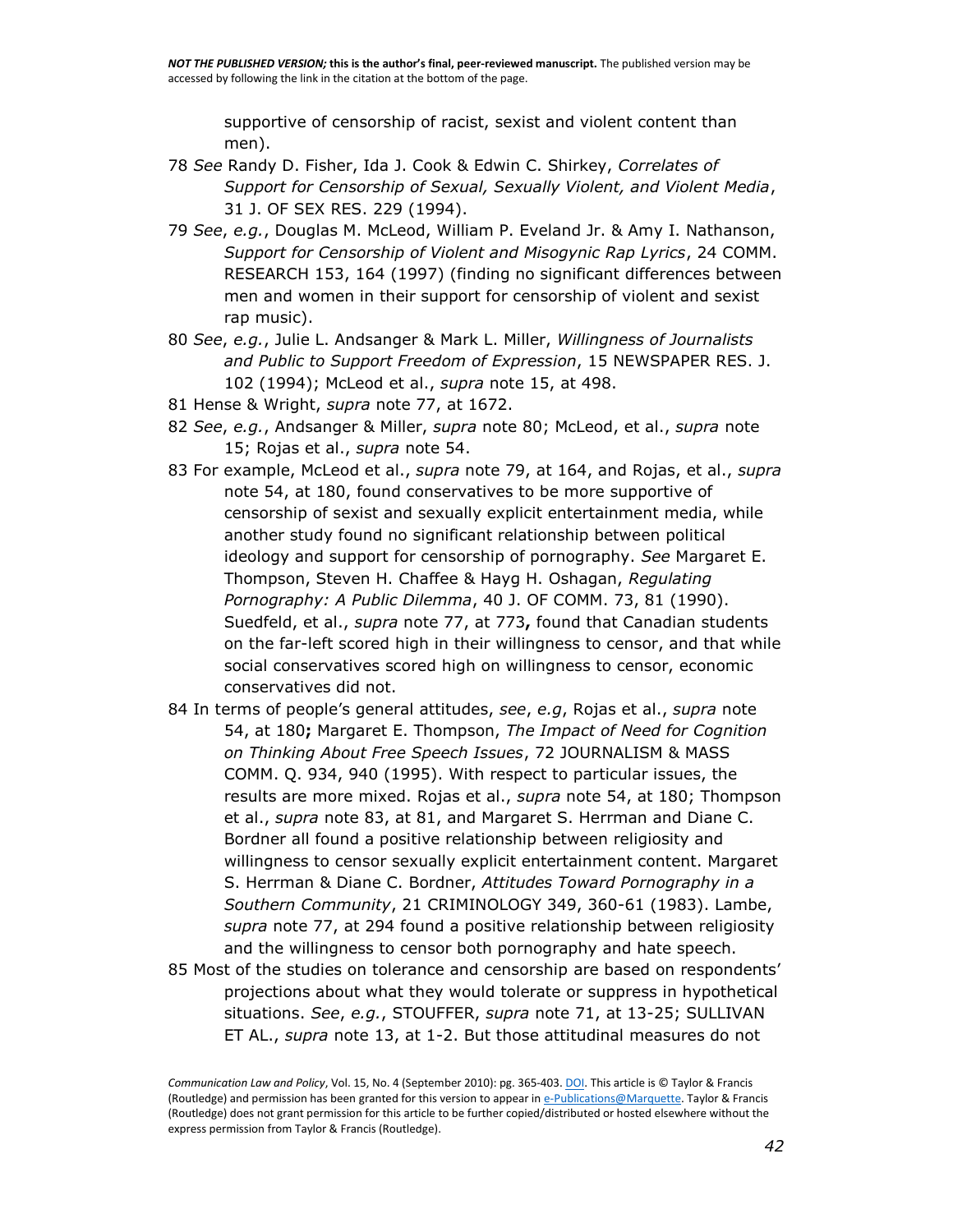necessarily align with what people actually do when presented with the opportunity to suppress others' speech. Such studies are not really measuring tolerance per se; they are, at best, measuring dislikes, or a kind of pre-intolerance. They identify some attitudinal conditions that might be necessary precursors of intolerant acts, but they are not manifestations of intolerance themselves.

- 86 LEE BURRESS, BATTLE OF THE BOOKS: LITERARY CENSORSHIP IN THE PUBLIC SCHOOLS, 1950-1985 42-43 (1989).
- 87 *Id.* Burress tracked censorship in public schools over a span of four decades, ending in the 1980s, so those data are not current, although more recent research suggests a similar concern among censors. *See*  HERBERT N. FOERSTEL, BANNED IN THE U.S.A.: A REFERENCE GUIDE TO BOOK CENSORSHIP IN SCHOOLS AND PUBLIC LIBRARIES (2002).
- 88 L.B. WOODS, A DECADE OF CENSORSHIP IN AMERICA: THE THREAT TO CLASSROOMS AND LIBRARIES, 1966-1975 124-25 (1979).

89 Id.

- 90 HARER ET AL., *supra* note 13, at 77.
- 91 Id.

92 Id.

- 93 Id.
- 94 FREEDOM FORUM, STATE OF THE FIRST AMENDMENT 2007 4 (2007) (emphasis added).
- 95 *Id*. at 10 (emphasis added).
- 96 *See generally*, FRED S. SIEBERT, THEODORE PETERSON & WILBUR SCHRAMM, FOUR THEORIES OF THE PRESS 7 (1963) (describing the libertarian model of the press — associated with the United States and Great Britain since the seventeenth century  $-$  in which the press is presumptively free from government interference, where the role of the press is to foster informed democratic decision-making and the search for truth, and where the freedom to communicate is preserved for all those with the means to do so).
- 97 These are the three principal rationales typically offered for the protection of free expression. *See* ERIC BARENDT, FREEDOM OF SPEECH 20-23 (1985).
- 98 *See supra* notes 70-72 and accompanying text.
- 99 MCCLOSKY & BRILL, *supra* note 45, at 372-73.
- 100 *Id*. at 86.
- 101 MARCUS ET AL., *supra* note 13, at 77.
- 102 *See* ALBERT BANDURA, SOCIAL LEARNING THEORY (1977).
- 103 MARCUS ET AL., *supra* note 13, at 416.
- 104 *Id*.
- 105 *Id*. at 3-4. *See also*, *id*. at 415 ("Whereas the impulse to strike down a threatening enemy or an abhorrent idea seems to be a visceral

*Communication Law and Policy*, Vol. 15, No. 4 (September 2010): pg. 365-403[. DOI.](http://dx.doi.org/10.1080/10811680.2010.512509) This article is © Taylor & Francis (Routledge) and permission has been granted for this version to appear i[n e-Publications@Marquette.](http://epublications.marquette.edu/) Taylor & Francis (Routledge) does not grant permission for this article to be further copied/distributed or hosted elsewhere without the express permission from Taylor & Francis (Routledge).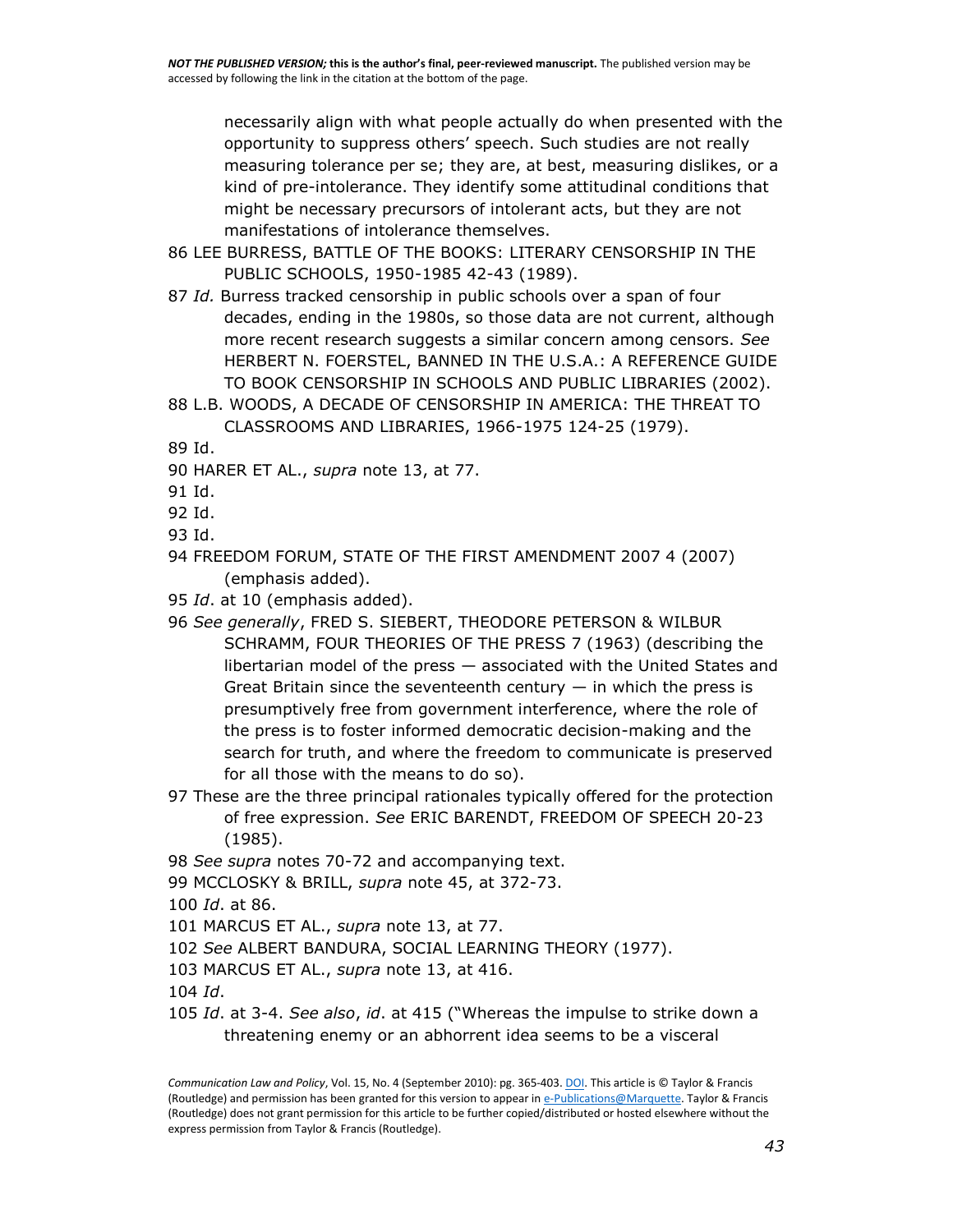response that depends only minimally on social learning, the willingness to suffer people or ideas that one finds objectionable depends heavily on the learning of appropriate social norms.").

- 106 Blasi, *supra* note 14, at 457.
- 107 Even though other mainstream news stories were among those studied here, the majority of the news accounts came from the Student Press Law Center. Because the SPLC champions the rights of student journalists, there was a risk that its stories would be contaminated by the biases of the organization. This was less significant than it might seem. The SPLC stories were straightforward news accounts, often containing quotes from multiple parties, including administrators, campus police and occasionally the thieves themselves. They were not written in a way that highlighted the students' interests to the exclusion of other relevant comments and perspectives. The SPLC does engage in advocacy on these issues, but its leaders' comments on these subjects were usually issued as separate statements or in press releases. To the extent that those comments were included in these stories at all, which was uncommon, they were offset with quote marks and plain attribution. In other words, the director of the organization was treated like any other source. It is no doubt the case that the SPLC staff members were more sympathetic to the concerns of the students, but that is unremarkable in the sense that the students were clearly victims in each of these incidents, and it is unavoidable in the sense that any news organization reporting on these issues could be accused of siding with the newspaper staff members. In any case, those general biases are of little consequence because the questions we asked were not about the good/bad, pro/con dimensions of these incidents but about the factual circumstances (how many papers were stolen, when, by whom, for what reason).
- 108 A few cases were only described in stories found on Lexis-Nexis, but in most cases the Lexis-Nexis stories merely supplemented the more detailed accounts provided by the SPLC.
- 109 The units of analysis were the theft incidents, not the stories about the thefts. No attention was paid to the attributes of those stories; they just served as an empirical source for information about the incidents.
- 110 Cases in which papers were stolen for reasons unrelated to content were distinguished from those that were triggered by the content of the publication.
- 111 Enrollment figures and male-female ratio figures were gathered using the College View Web site. *See* http://www.collegeview.com.
- 112 Any conflicting circulation figures were averaged unless it was clear that one was more accurate.

*Communication Law and Policy*, Vol. 15, No. 4 (September 2010): pg. 365-403[. DOI.](http://dx.doi.org/10.1080/10811680.2010.512509) This article is © Taylor & Francis (Routledge) and permission has been granted for this version to appear i[n e-Publications@Marquette.](http://epublications.marquette.edu/) Taylor & Francis (Routledge) does not grant permission for this article to be further copied/distributed or hosted elsewhere without the express permission from Taylor & Francis (Routledge).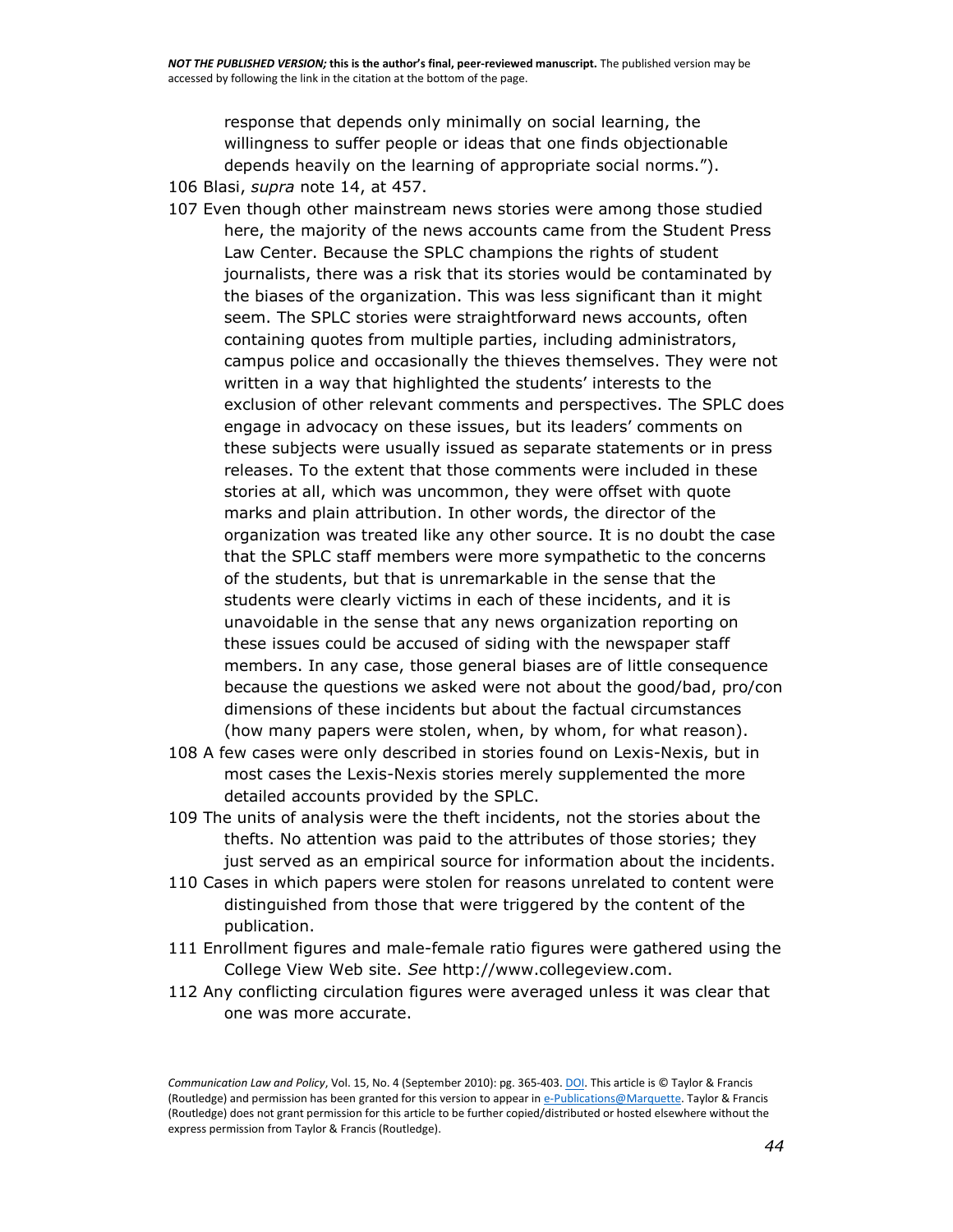- 113 Coders relied on the characterizations of the papers (as "liberal" or "conservative") made by the subjects of the news stories. No independent assessment was made of the publications' ideological bent.
- 114 The same was true if, for example, a male student was upset about a story in which he was criticized, but later three thieves were caught who were men and women. In that case, the gender of the principal thief would be male.
- 115 This issue arose most often in the case of organized groups, such as teams or fraternities. If a fraternity took responsibility for a theft, but the identities of the specific thieves were unknown, the coders recorded "1" for "male thieves" and "1" for "student thieves," based on the assumption that at least one male student was involved. No other assumptions would have been reasonable, however, even though multiple thieves might have been involved, and even though one or more females or non-students were involved.
- 116 The coding instrument and instructions are available from the authors by request.
- 117 The two authors conducted the first test and the first author and a research assistant conducted the second test and the coding of the full sample.
- 118 So, for a story about a student getting caught cheating, the context might support the assumption that the student was involved with the theft. But for a story about a student being accused of sexual assault, the thief could just as easily have been the accused or the accuser. Similarly, for a more general story about cheating on campus, it is just as likely that a university administrator stole the papers to save the school from embarrassment as it is that one of the accused students stole the papers. In the latter two cases, the item would be recorded as "unclear."
- 119 Of course, even with this information available, there is still some unavoidable imprecision. The staff of the paper could simply be wrong, so there is some inherent error in relying on their beliefs. Nevertheless, it is unlikely that there would be any pattern to that error. In addition, the coders had to speculate to some extent about the true motivations of the thieves.
- 120 This included campus police, city police and local prosecutors or district attorneys.
- 121 U.S. Dep't of Educ. Inst. of Educ. Sciences, Digest of Education Statistics, Table 2, at

http://nces.ed.gov/programs/digest/d08/tables/dt08\_002.asp (showing that in 2006, for example, 74.9% of all university graduate

*Communication Law and Policy*, Vol. 15, No. 4 (September 2010): pg. 365-403[. DOI.](http://dx.doi.org/10.1080/10811680.2010.512509) This article is © Taylor & Francis (Routledge) and permission has been granted for this version to appear i[n e-Publications@Marquette.](http://epublications.marquette.edu/) Taylor & Francis (Routledge) does not grant permission for this article to be further copied/distributed or hosted elsewhere without the express permission from Taylor & Francis (Routledge).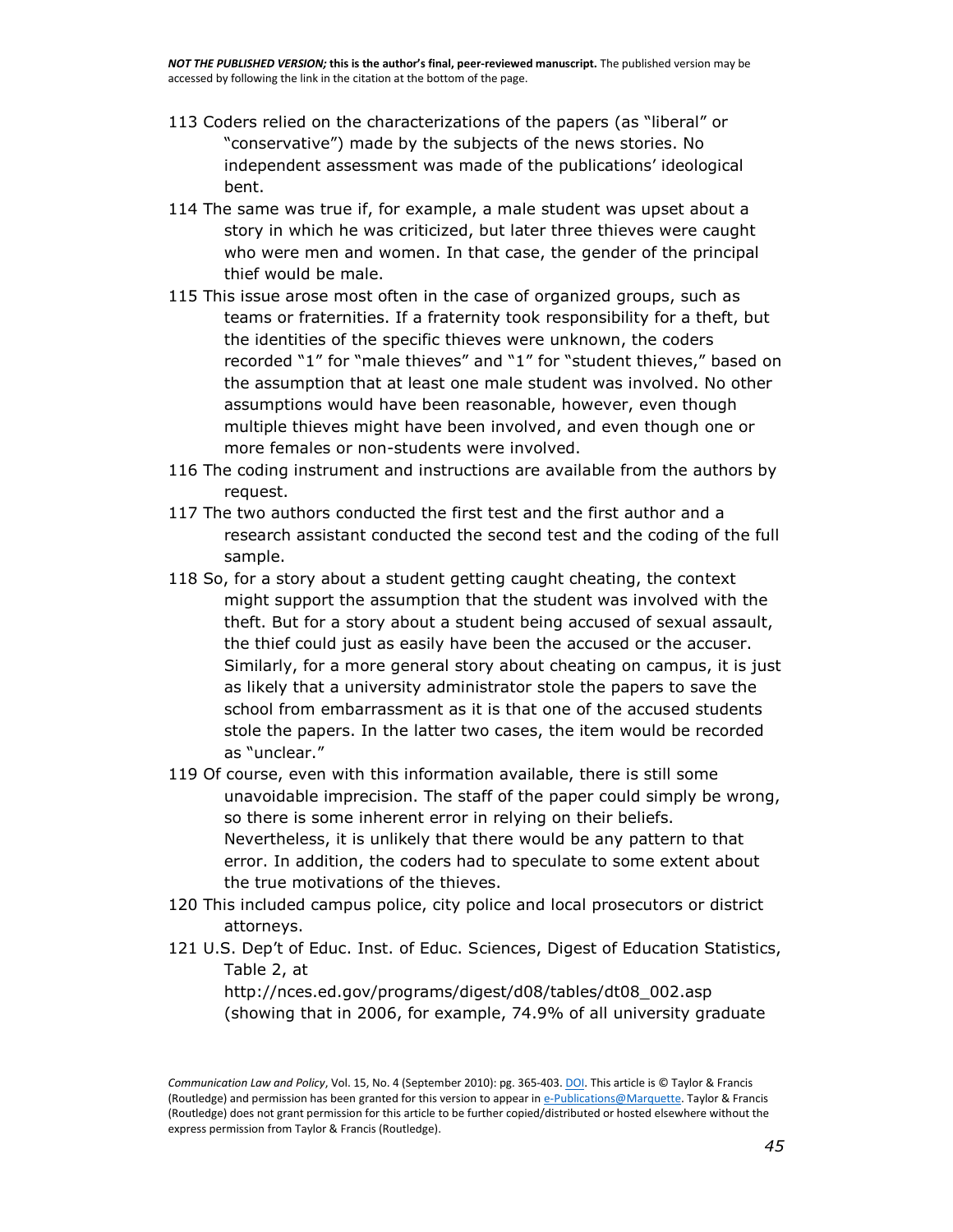and undergraduate students were enrolled in public universities and 25.1% were enrolled in private universities).

- 122 It is likely that more alternative papers are conservative than liberal, because many are founded in order to serve as counterpoise to the main campus papers, which often have reputations for leaning left.
- 123 *See* Abby Ellin, *Steal This Page*, N.Y. TIMES, Jan. 3, 1999, at 4A-7 (citing a study of newspaper thefts by the American Council of Trustees and Alumni).
- 124 It should be noted that these figures do not permit precise comparisons across sub-groups, because students clearly outnumber administrators and faculty members on college campuses. In addition, these numbers say nothing about what other forms of censorship members of these groups might practice. Certainly there are some school officials, for example, who seek to inhibit or punish school publications by using methods *other than* theft/confiscation.
- 125 This does not mean that those organizations orchestrated or endorsed the thefts; only that individual members participated.
- 126 This was calculated by multiplying the total undergraduate population for each university by the decimal equivalent of its male-female student ratio. The same was done with the male-female ratios of the graduate student populations. The male and female totals from each university were then added together to get an aggregate figure for all universities in the study.
- 127 In the other cases, the papers were stolen for reasons unrelated to content (to decorate a homecoming float or as a fraternity hazing stunt, for example).
- 128 This is based on the cases for which data was available. In 19% of cases the triggering content was unclear.
- 129 The remaining figures in this section are also based on the exclusion of those cases.
- 130 This category included cases where, for example, the paper contained a story about low graduation rates among student athletes. This would not be precise enough to regard as a suggestion of wrongdoing or negligence but would nevertheless be embarrassing to some people. The category focused on wrongdoing or incompetence was reserved for cases where the accusation was more targeted to particular individuals.
- 131 This was distinguished from the category "personal attack" (2.2% of cases), which was used for instances where the content represented an ad hominem attack on specific individuals that amounted to insults or name calling, as opposed to specific allegations of wrongdoing. The latter would fall into the first category noted above.

*Communication Law and Policy*, Vol. 15, No. 4 (September 2010): pg. 365-403[. DOI.](http://dx.doi.org/10.1080/10811680.2010.512509) This article is © Taylor & Francis (Routledge) and permission has been granted for this version to appear i[n e-Publications@Marquette.](http://epublications.marquette.edu/) Taylor & Francis (Routledge) does not grant permission for this article to be further copied/distributed or hosted elsewhere without the express permission from Taylor & Francis (Routledge).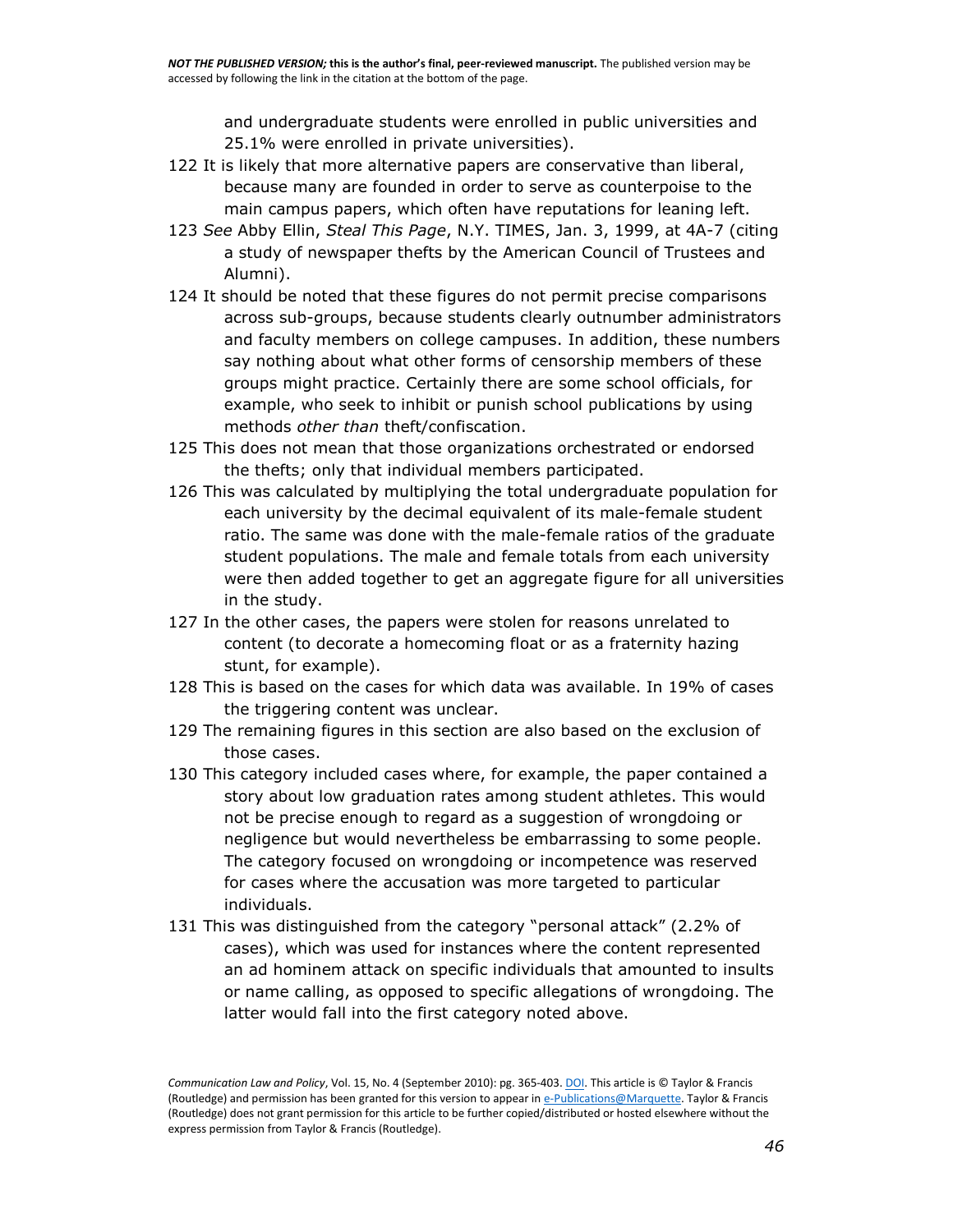- 132 This was distinguished from the category "controversial/sensitive issue" (2.2% of cases), which was used for instances where the subject matter itself was considered by the thieves to be an inappropriate topic for coverage in the publication.
- 133 This included attempts by the thieves to protect the interests of the groups with which they were associated, provided the groups were relatively small and the content could reasonably be expected to reflect upon the reputations of the individual members. So, if members of a fraternity stole papers because of a story about the organization being placed on academic probation, this would be considered a "selfconcern." But a story criticizing Greeks would not.
- 134 However, if the content reflected on the interests or reputation of the individual administrator or one of his or her colleagues, then it was coded as either a matter of "self concern" or "relational concern," respectively.
- 135 Student Press Law Center, Newsflash, *Newspaper at Okla. University Stolen for Story on Ex-Football Players Facing Trial*, Apr. 9, 2002, http://www.splc.org/newsflash.asp?id=402&year=2002.
- 136 Student Press Law Center, Newsflash, *Sorority Member Admits to Stealing Stetson Newspapers*, Oct. 31, 2006, http://www.splc.org/newsflash.asp?id=1361.
- 137 *Newspaper Thefts Spark New Solutions*, SPLC REPORT, Spring 1997, at 28.
- 138 Student Press Law Center, Newsflash, *Ore. University Fines Subject of Political Cartoon \$100 for Newspaper Theft*, July 6, 2004, http://www.splc.org/newsflash.asp?id=843.
- 139 *See*, *e.g.*, *Newspaper Thieves Run Rampant*, SPLC REPORT, Winter 1997- 98, at 10 (noting that campus police at Texas A&M initially refuse to investigate the theft of 15,000 copies of the *Battalion*, but relented after student staffers provided information about previous newspaper theft prosecutions in the state).
- 140 *See Prosecutors Ponder the Value of Free Papers After Thefts*, SPLC REPORT, Fall 1996, at 17. Some of the thieves had a similar view of the law. *See*, *e.g.*, Student Press Law Center, *"Flying Squirrels" Land in Trouble for Newspaper Theft at Wis. College*, May 7, 2003, http://www.splc.org/newsflash.asp?id=609 (describing a note left by a newspaper thief, which said, "Remember: once you put that paper on the stands it is free property, hence we cannot be punished or reprimanded for what we have done.").
- 141 *See* Student Press Law Center, Newsflash, *Police Investigating Theft of 2,300 Newspapers at Calif. University*, July 26, 2004, http://www.splc.org/newsflash.asp?id=730 (quoting campus police officer Mark Signa for the proposition that adding a payment notice is

*Communication Law and Policy*, Vol. 15, No. 4 (September 2010): pg. 365-403[. DOI.](http://dx.doi.org/10.1080/10811680.2010.512509) This article is © Taylor & Francis (Routledge) and permission has been granted for this version to appear i[n e-Publications@Marquette.](http://epublications.marquette.edu/) Taylor & Francis (Routledge) does not grant permission for this article to be further copied/distributed or hosted elsewhere without the express permission from Taylor & Francis (Routledge).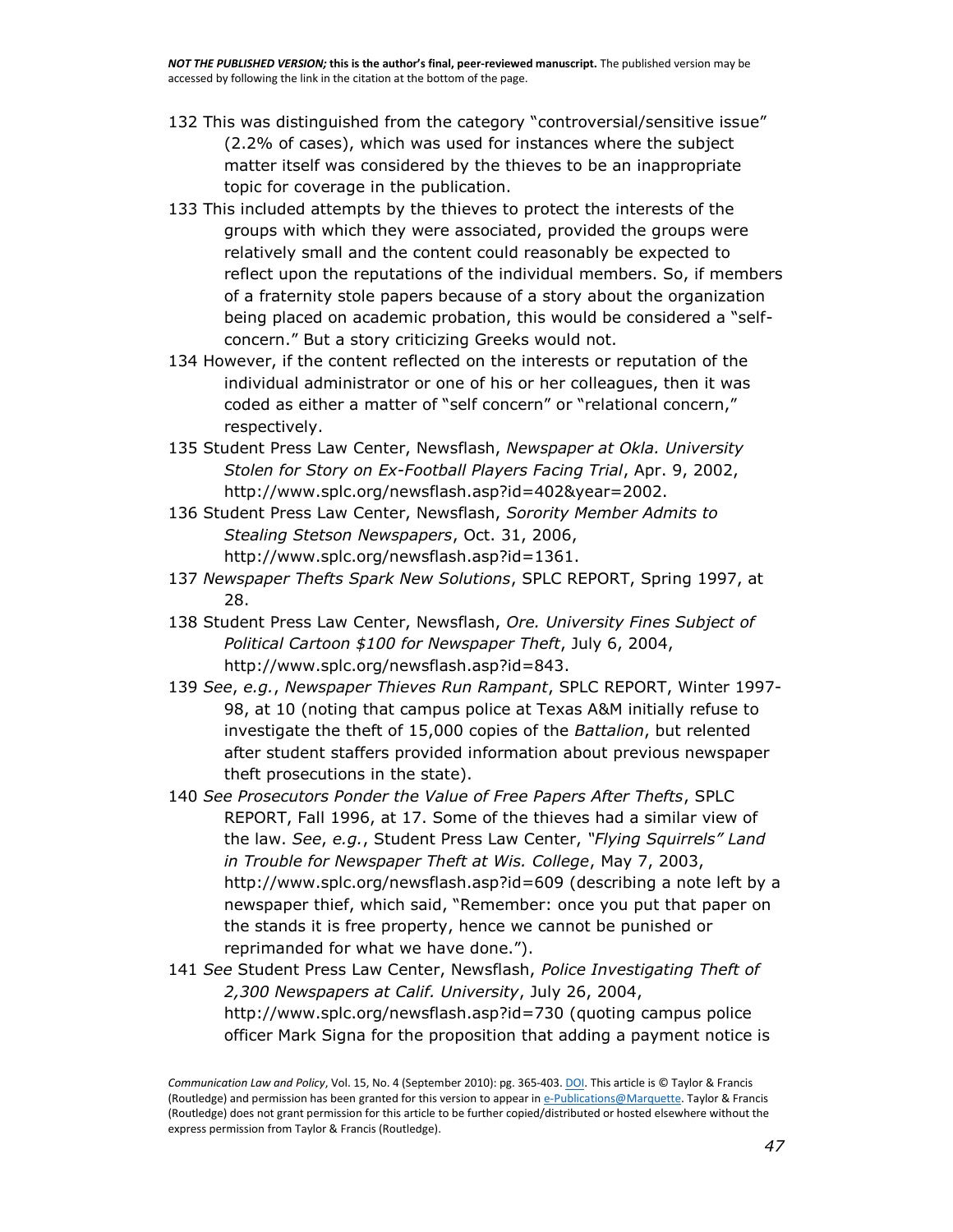critical and that without it "the papers would be considered free and taking more than one would not constitute theft.").

- 142 *See* Student Press Law Center, Newsflash, *University of Wisconsin Police Refuse to Investigate Theft of 2,000 Student Papers*, Feb. 28, 2001, http://www.splc.org/newsflash.asp?id=231.
- 143 *See Ore. University*, *supra* note 138.
- 144 *See* Student Press Law Center, Newsflash, *Students Escape Criminal Charges in Maine Theft Case*, Nov. 9, 2001,

http://www.splc.org/newsflash.asp?id=332.

- 145 *See Ore. Univeristy*, *supra* note 138.
- 146 *Criminalizing Theft in Question*, SPLC REPORT, Fall 2003, at 30.
- 147 This is not a reference to instances in which *no* information was provided; it is a reference to instances in which the only information provided was that the officials refused to investigate.
- 148 Student Press Law Center, *College Newspaper Thefts Reported to the SPLC, 1996-97 School Year*, at 2 (1997) (unpublished records on file with the Student Press Law Center).
- 149 *See Students Seeking to Silence Criticism Swipe Papers at 3 College Campuses*, SPLC REPORT, Fall 2000, at 26.
- 150 *See College Officials Trash Student Publications*, SPLC REPORT, Fall 2004, at 10.
- 151 Student Press Law Center, Newsflash, *Committee, Editor Clash Over Police Report for Stolen Papers*, Oct. 20, 2006, http://www.splc.org/newsflash.asp?id=1355.
- 152 *See* Student Press Law Center, Newsflash, *Man Caught on Tape Stealing Student Newspapers*, Mar. 2, 2001,

http://www.splc.org/newsflash\_archives.asp?id=239&year=2001.

- 153 *See Papers Stolen After Reporting on Fired Coach, Drug Bust*, SPLC REPORT, Fall 2003, at 31.
- 154 Student Press Law Center, Newsflash, *Former LSU Student Acquitted of Damaging Newspapers*, June 12, 1998,

http://www.splc.org/printpage.asp?id=71&tb=newsflash.

- 155 *See Morehead State Editor, Adviser Drop Case Against Alleged Newspaper Thieves*, SPLC REPORT, Winter 2006-07, at 26.
- 156 *See Criminalizing Theft*, *supra* note 146.
- 157 *See San Francisco School Punishes Newspaper Thief*, SPLC REPORT, Spring 1998, at 11.
- 158 *See Ore. University*, *supra* note 138 (describing punishment of students at the Western Oregon University).
- 159 *See Thieves Swipe Thousands of Papers*, 23 SPLC REPORT 30 (describing punishment of students at the University of Miami).
- 160 *See City Outlaws Theft of Free Newspapers*, SPLC REPORT, Winter 2003- 04, at 28.

*Communication Law and Policy*, Vol. 15, No. 4 (September 2010): pg. 365-403[. DOI.](http://dx.doi.org/10.1080/10811680.2010.512509) This article is © Taylor & Francis (Routledge) and permission has been granted for this version to appear i[n e-Publications@Marquette.](http://epublications.marquette.edu/) Taylor & Francis (Routledge) does not grant permission for this article to be further copied/distributed or hosted elsewhere without the express permission from Taylor & Francis (Routledge).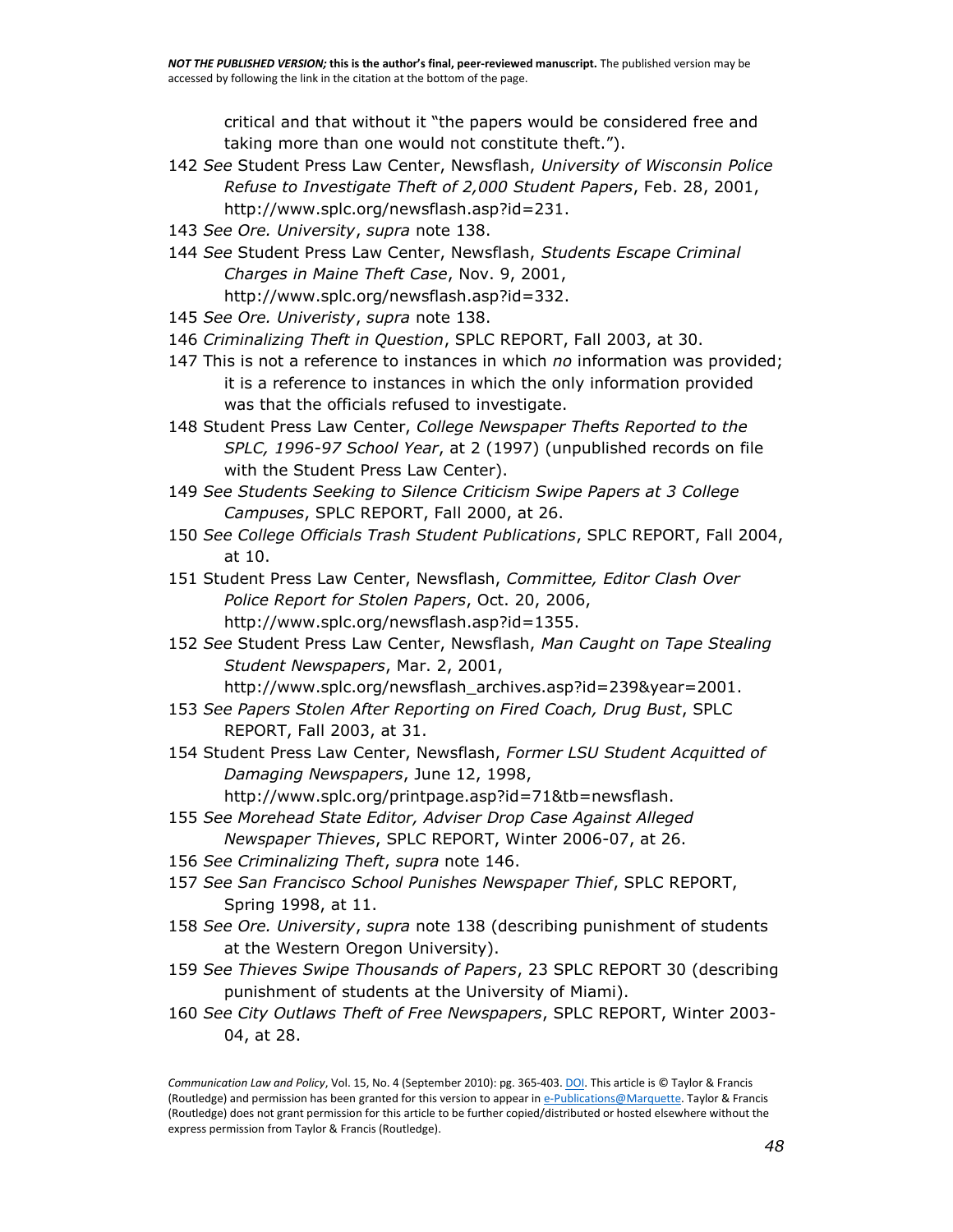- 161 *See Newspaper Thefts Multiply on Campus*, SPLC REPORT, Winter 1999- 2000, at 14 (describing punishment of a dean at Skidmore College).
- 162 *See Controversial Ad*, *supra* note 37 (describing punishment of thieves at Ohio State University).
- 163 *See* Student Press Law Center, Newsflash, *California Universities Face Rash of Newspaper Thefts*, Feb. 28, 2002,

http://www.splc.org/newsflash.asp?id=377 (quoting University of Southern California Deputy Chief Bob Taylor who called newspaper theft "a fundamental violation of what we are about as a people and certainly as a university.").

- 164 *See supra* note 139.
- 165 *See* Student Press Law Center, Newsflash, *Pranksters Suspected in Theft of Student Papers at Pa. University*, Mar. 5, 2004, http://www.splc.org/newsflash.asp?id=765.
- 166 Gwendolyn Thompkins, *LSU Editor Defends Stories on Klan*, TIMES-PICAYUNE, May 7, 1996, at A1.
- 167 *Newspaper Thefts Spark New Solutions*, SPLC REPORT, Spring 1997, at 28.
- 168 Student Press Law Center, Newsflash, *Newspaper Estimates Loss of \$2,750 After 3,500 Copies of Paper Stolen*, Oct. 14, 2008, http://www.splc.org/newsflash.asp?id=1823.
- 169 Student Press Law Center, Newsflash, *Anonymous Caller Forewarns Student Editor of Newspaper Theft*, Apr. 14, 2006, http://www.splc.org/newsflash.asp?id=1244.
- 170 *Sorority Member*, *supra* note 136.
- 171 Cornell University President Hunter Rawlings issued an equivocal statement after a theft of the *Cornell Review*, which published an Ebonics parody. *See Students Not Laughing at 'Ebonics,'* 18 SPLC REPORT, Fall 1997, at 25. At Drew University, vice president for university relations Tom Harris said the university could not condone newspaper theft but that the offending April Fool's edition was "juvenile, it was thoughtless and it was embarrassing, and it was hurtful to just about everyone, especially minority students on campus." Student Press Law Center, Newsflash, *April Fool's Day Edition of N.J. College Newspaper Stolen*, May 18, 2005, http://www.splc.org/newsflash.asp?id=1008. And at Georgetown University, President Leo O'Donovan did not take action or issue any statement in response to a theft of a conservative-alternative paper, but issued a general condemnation of newspaper theft after copies of the main campus newspaper were stolen. *See* Leo, *supra* note 10, at A25.
- 172 *See*, *e.g.*, Student Press Law Center, Newsflash, *Students Steal Newspapers for Homecoming Floats*, Nov. 19, 2004,

*Communication Law and Policy*, Vol. 15, No. 4 (September 2010): pg. 365-403[. DOI.](http://dx.doi.org/10.1080/10811680.2010.512509) This article is © Taylor & Francis (Routledge) and permission has been granted for this version to appear i[n e-Publications@Marquette.](http://epublications.marquette.edu/) Taylor & Francis (Routledge) does not grant permission for this article to be further copied/distributed or hosted elsewhere without the express permission from Taylor & Francis (Routledge).